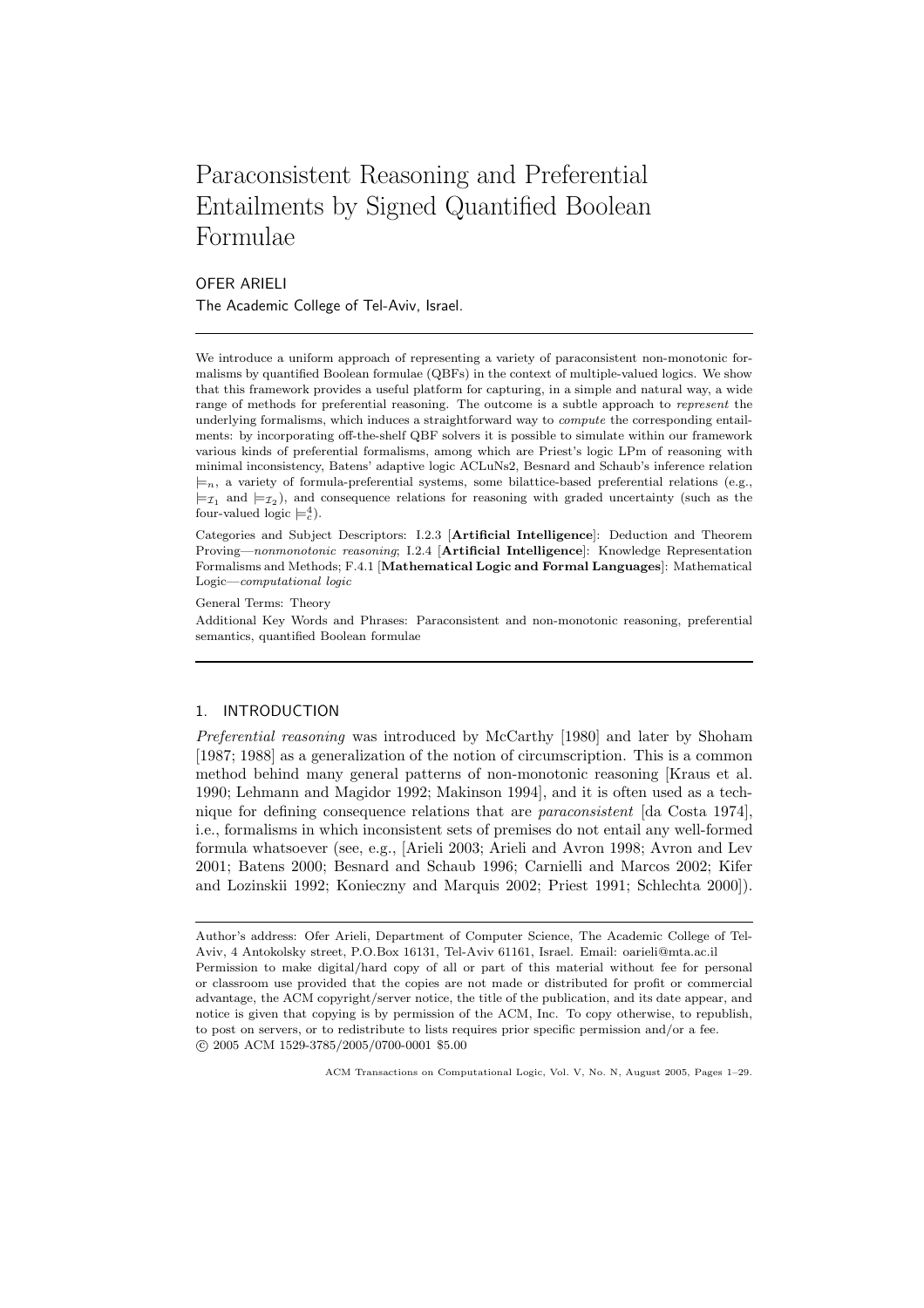The essential idea behind preferential reasoning is that only a 'preferred' subset of models of a given theory should be taken into consideration for making inferences from that theory. The relevant models are determined by pre-defined conditions, the satisfaction of which yields the exact kind of preference one wants to work with.

In this paper we introduce a uniform setting for representing a variety of preferential paraconsistent consequence relations. This setting is non-classical in nature, since in the context of classical logic preferential semantics cannot help to overcome the problem of trivial reasoning with contradictory theories (indeed, if a certain theory has no two-valued models, then it has no preferred models as well). A useful way of reasoning with contradictory classical theories is therefore by embedding them in multiple-valued logics in general, and Belnap's four-valued logic [1977a; 1977b] in particular. The latter is particularly useful for reasoning with uncertainty (see e.g. [Arieli and Avron 1998]) and it serves as the underlying multiple-valued semantics in our case as well.

At the computational level, however, implementing paraconsistent reasoning based on four-valued semantics poses important challenges. An effective implementation of theorem provers for one of the existing proof systems for Belnap's logic requires a major effort. In order to handle this problem, and provide an efficient way of simulating paraconsistent preferential entailments, we consider the following two-phased approach:

- (1) Encoding of the underlying multi-valued logic in terms of classical logic. For this, we use signed theories, apparently first introduced by Besnard and Schaub [1996; 1998] as syntax-independent paraconsistent reasoning systems. These theories are obtained by polynomial-time transformations on the original theories, which implies that preferential four-valued semantics can be effectively implemented by standard theorem proving in two-valued logic (see also [Arieli and Denecker 2003]).
- (2) Representing preferences among the models of the theory by quantified Boolean formulae  $(QBFs)^{1}$ . The use of quantified propositional logic for knowledge representation and reasoning was first proposed by Egly et al. [2000] and then by Besnard et al. [2002; 2003; 2004], who considered the encoding of different forms of nonmonotonic and paraconsistent reasoning by means of QBFs. One important rationale of the QBF approach is that existing solvers can be readily used as back-end tools for implementing the reasoning task at hand.

The outcome of our approach is a general *represention* platform that yields an easy and natural way to handle the computational aspects of the underlying consequence relations; by incorporating off-the-shelf computational models for processing QBFs, such as QuBE [Giunchiglia et al. 2001], SEMPROP [Letz 2002], and DECIDE  $[Rintanen 1999],<sup>2</sup>$  it is possible to simulate a variety of non-monotonic and paraconsistent formalisms, such as Priest's LPm [1989; 1991], Besnard and Schaub's inference relation  $\models_n$  [1997], various kinds of bilattice-based pointwise preferential

<sup>1</sup>That is, propositional formulae extended with quantifiers ∀, ∃ over propositional variables; see Section 5.2.

<sup>2</sup>For a list of QBF solvers, see: http://www.mrg.dist.unige.it/∼qube/qbflib/solvers.html. A comprehensive evaluation of existing QBF solvers appears in [Le Berre et al. 2004].

ACM Transactions on Computational Logic, Vol. V, No. N, August 2005.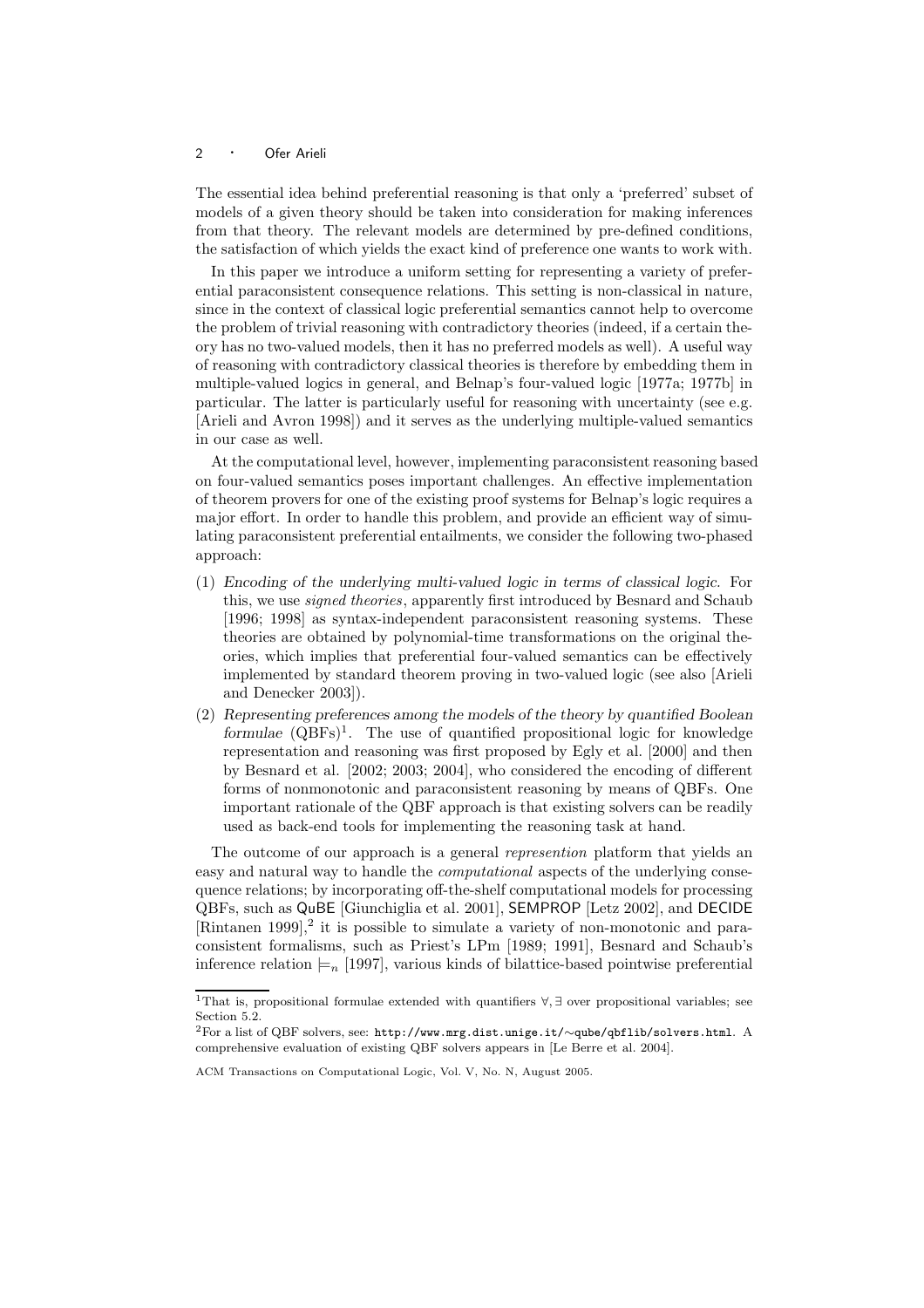relations [Arieli and Avron 1996; 1998] and formula-preferential relations [Avron and Lev 2001], consequence relations for reasoning with graded uncertainty (such as the four-valued logics  $\models_c^4$ , see [Arieli 2003]), and some adaptive logics (e.g., Batens' ACLuNs2 [1989; 1998; 2000]). The main contribution of this paper is, therefore, that it provides a simple nevertheless general way of representing and reasoning with a variety of many-valued paraconsistent logics (including those that are simulated in [Arieli and Denecker 2003] and [Besnard et al. 2003]).

The rest of this paper is organized as follows: in the next two sections we set-up our framework. These sections describe, in particular, how to reason with signed formulae in the context of four-valued semantics. Then we show how this framework may be used for simulating paraconsistent non-monotonic reasoning in the context of two-valued semantics: Section 4 shows how signed formulae may be used in order to simulate a variety of basic (monotonic) consequence relations, and Section 5 shows how preferential derivatives of these consequence relations may be simulated within our framework by incorporating QBFs. In Section 6 we consider some possible extensions of our setting and show how the basic definitions can be generalized accordingly. Finally, in Section 7 we consider some related works and in Section 8 we conclude.<sup>3</sup>

## 2. FOUR-VALUED SEMANTICS

The formalism that we consider here is based on four-valued semantics and a corresponding four-valued algebraic structure (denoted by  $\mathcal{FOUR}$ ), introduced by Belnap [1977a; 1977b]. This structure is composed of four elements  $FOUR =$  $\{t, f, \perp, \perp\}$ , arranged in two lattice structures: one is the standard logical partial order,  $\leq_t$ , which intuitively reflects differences in the 'measure of truth' that every value represents. According to this order,  $f$  is the minimal element,  $t$  is the maximal one, and the other two elements  $\perp$  (intuitively representing partial information) and ⊤ (intuitively representing contradictory information) are intermediate values that are incomparable.  $({t, f, \top, \bot}, \leq_t)$  is a distributive lattice with an order reversing involution ¬, for which ¬⊤=⊤ and ¬⊥=⊥. We shall denote the meet and the join of this lattice by  $\land$  and  $\lor$ , respectively.

The other partial order,  $\leq_k$ , is understood (again, intuitively) as reflecting differences in the amount of knowledge or information that each truth value exhibits. Again,  $(\{t, f, \top, \bot\}, \leq_k)$  is a lattice in which  $\bot$  is the minimal element,  $\top$  is the maximal element, and  $t$ ,  $f$  are incomparable.

The elements of  $F\mathcal{O}UR$  can be represented by pairs of two-valued components of the lattice  $({0, 1}, 0<1)$  as follows:  $t = (1, 0), f = (0, 1), \top = (1, 1), \bot = (0, 0)$ . One way to intuitively understand this representation is that a truth value  $(x, y)$  of p corresponds to the amount x of belief in p and the amount y of disbelief in p. The following lemma expresses the partial orders and the basic operators of  $FOUR$  in terms of this representation by pairs (see also Figure 1).

LEMMA 2.1. [Ginsberg 1988] Let  $x, y, x_i, y_i \in \{0, 1\}$   $(i = 1, 2)$ . Then:

<sup>3</sup>This paper is a revised and extended version of [Arieli 2004].

ACM Transactions on Computational Logic, Vol. V, No. N, August 2005.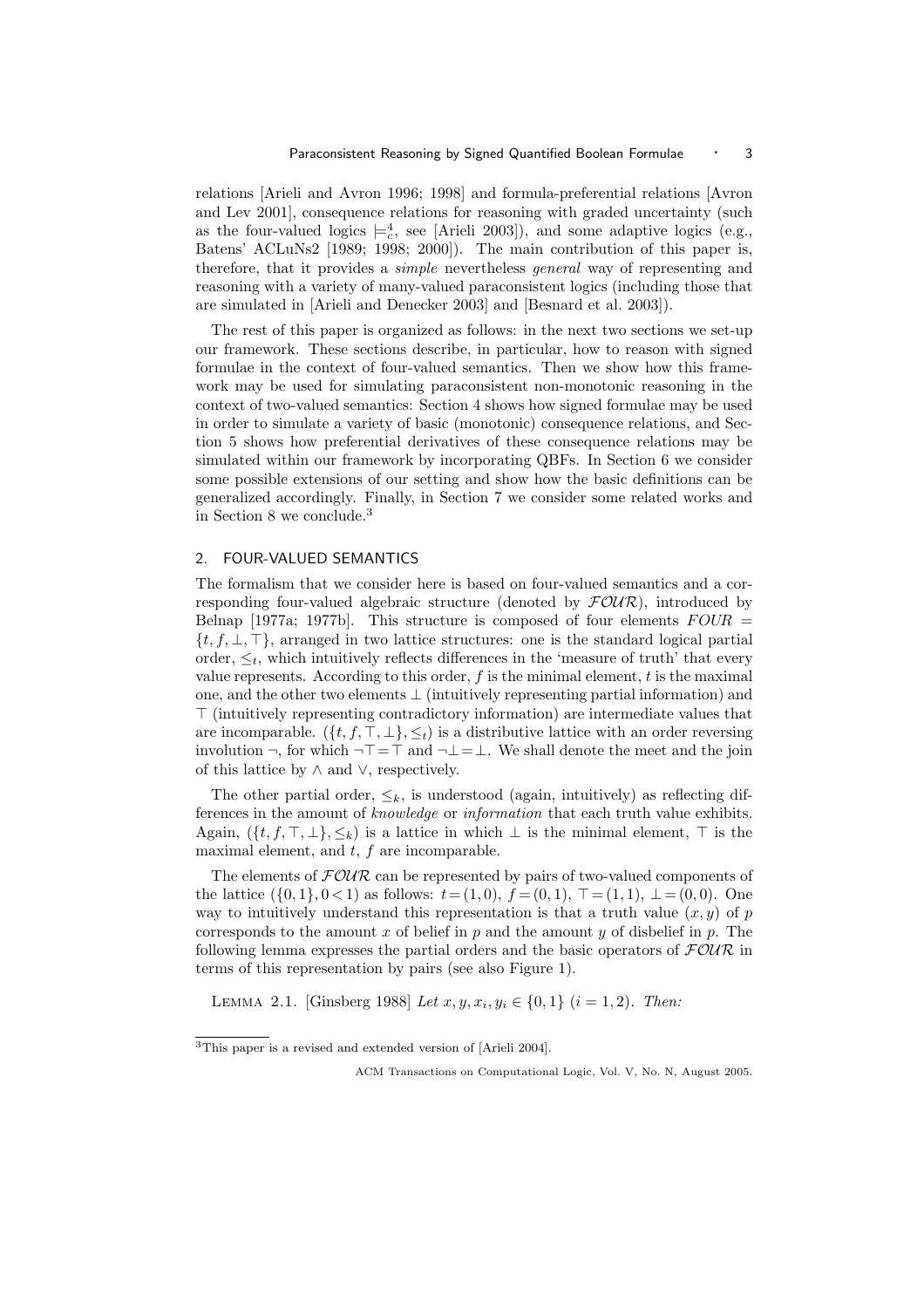

Fig. 1. FOUR

- (1)  $(x_1, y_1) \leq_t (x_2, y_2)$  iff  $x_1 \leq x_2$  and  $y_1 \geq y_2$ ,  $(x_1, y_1) \leq_k (x_2, y_2)$  iff  $x_1 \leq x_2$  and  $y_1 \leq y_2$ .
- $(2) \neg (x, y) = (y, x),$  $(x_1, y_1) \vee (x_2, y_2) = (x_1 \vee x_2, y_1 \wedge y_2),$  $(x_1, y_1) \wedge (x_2, y_2) = (x_1 \wedge x_2, y_1 \vee y_2).$

The next step in using  $FOUR$  for reasoning is to choose its set of *designated* elements. The obvious choice is  $\mathcal{D} = \{t, \top\}$ , since both values intuitively represent formulae known to be true. The set  $\mathcal D$  has the property that  $a \wedge b \in \mathcal D$  iff both a and b are in D, while  $a \lor b \in \mathcal{D}$  iff at least one of a or b is in D, and so D is a prime filter in  $\mathcal{FOUR}$ . Note also that  $\mathcal{D} = \{(1, x) \mid x \in \{0, 1\}\}.$ 

From this point the various semantic and syntactic notions are defined on  $\mathcal{FOUR}$ as natural generalizations of similar classical notions:

- —The underlying propositional language consists of an alphabet  $\Sigma$  of propositional variables, propositional constants t and f, and logical symbols ¬, ∧, ∨. We denote elements in  $\Sigma$  by  $p, q, r$ , formulae by  $\psi, \phi$ , and sets of formulae by  $\mathcal{T}, \mathcal{T}_i$ . The set of all atoms occurring in  $\psi$  is denoted by  $\mathcal{A}(\psi)$ . Similarly,  $\mathcal{A}(\mathcal{T})$  denotes the union of all the sets  $\mathcal{A}(\psi)$  s.t.  $\psi \in \mathcal{T}$ .
- $-A$  valuation  $\nu$  is a function that assigns a truth value from FOUR to each atomic formula, and  $\nu(t) = t$ ,  $\nu(f) = f$ . Any valuation is extended to complex formulae in the obvious way:  $\nu(\neg \psi) = \neg \nu(\psi)$ ,  $\nu(\psi \wedge \phi) = \nu(\psi) \wedge \nu(\phi)$ , and  $\nu(\psi \vee \phi) =$  $\nu(\psi) \vee \nu(\phi)$ . We will sometimes write  $\psi : b \in \nu$  instead of  $\nu(\psi) = b$ .
- —A valuation  $\nu$  satisfies  $\psi$  iff  $\nu(\psi) \in \mathcal{D}$ . A valuation that satisfies every formula in T is a model of T. The set of models of T is denoted by  $mod(T)$ .

Note that in the four-valued context there are no tautologies in the propositional language defined above. Thus, e.g., excluded middle is not valid, as  $\nu(p \vee \neg p) = \bot$ when  $\nu(p) = \bot$ . This implies that the definition of the material implication  $\psi \to \phi$ as  $\neg \psi \lor \phi$  is not adequate for representing entailments. Instead, we use here the following connective (see also [Arieli and Avron 1996; 1998; Besnard et al. 2003] and

ACM Transactions on Computational Logic, Vol. V, No. N, August 2005.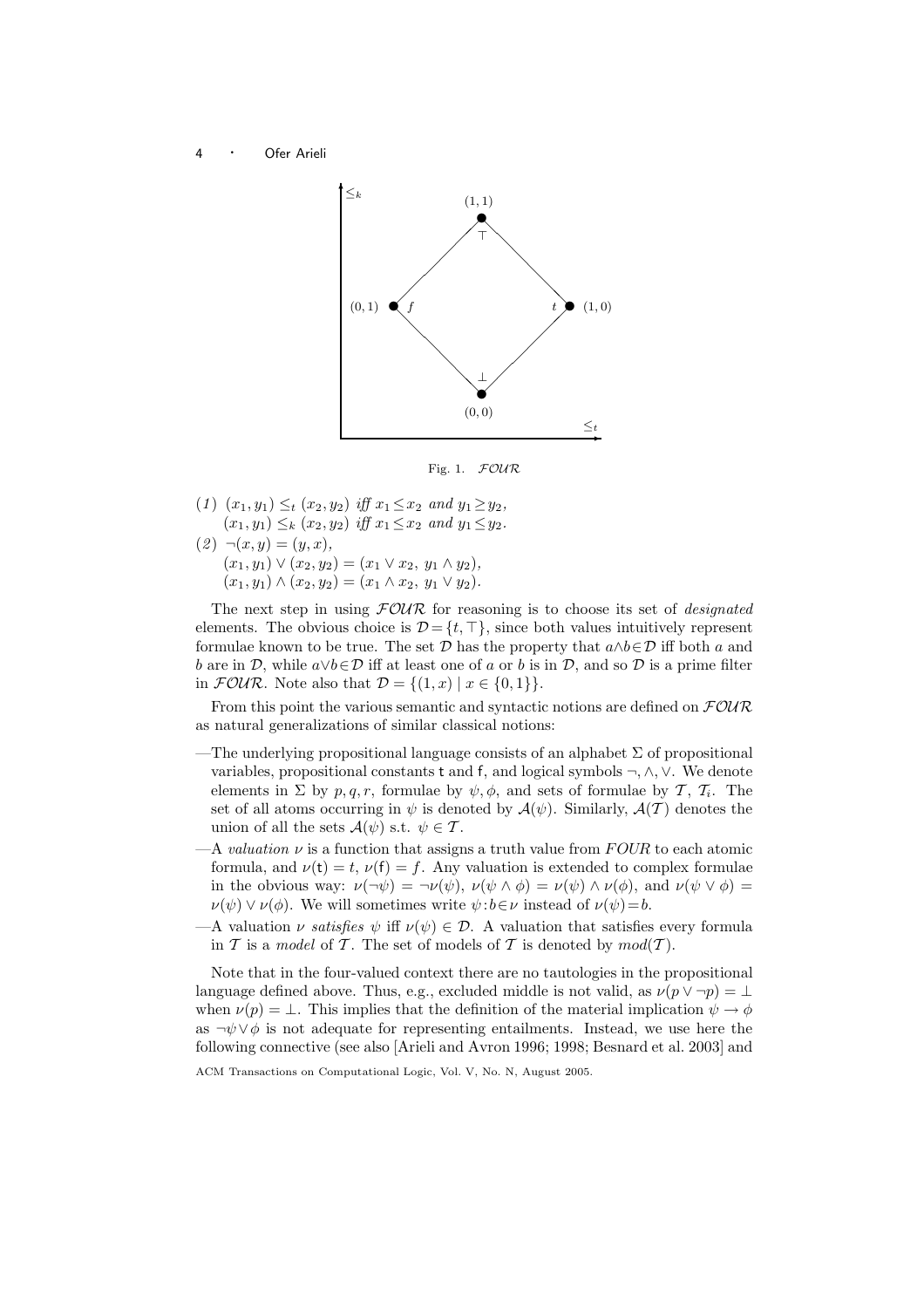Footnote 5 below, for further justifications and other applications of this definition):

$$
a \supset b = \begin{cases} t & \text{if } a \notin \mathcal{D}, \\ b & \text{otherwise.} \end{cases}
$$

Note that  $a \supset b = a \rightarrow b$  when  $a, b \in \{t, f\}$ , and so the implication above is a generalization of the material implication. Like the other binary connectives we define  $\nu(\psi \supset \phi) = \nu(\psi) \supset \nu(\phi)$ . The propositional language extended with  $\supset$  is denoted by L. As shown in [Arieli and Avron 1998], L is functionally complete for FOUR.

LEMMA 2.2. For  $x_1, x_2, y_1, y_2 \in \{0, 1\}, (x_1, y_1) \supset (x_2, y_2) = (\neg x_1 \lor x_2, x_1 \land y_2).$ 

PROOF. If  $x_1 = 1$  then  $(x_1, y_1) \in \mathcal{D}$ , and so  $(x_1, y_1) \supset (x_2, y_2) = (x_2, y_2)$ . If  $x_1 = 0$ then  $(x_1, y_1) \notin \mathcal{D}$ , and so  $(x_1, y_1) \supset (x_2, y_2) = (1, 0)$ . Both these cases are represented by the equation that is specified in the lemma.  $\Box$ 

## 3. SIGNED FORMULAE

It is obvious that the representation of truth values in terms of pairs of two-valued components, considered in the previous section, implies a similar way of representing four-valued valuations; a four-valued valuation  $\nu$  may be represented in terms of a pair of two-valued components  $(\nu_1, \nu_2)$  by  $\nu(p) = (\nu_1(p), \nu_2(p))$ . So if, for instance,  $\nu(p) = t$ , then  $\nu_1(p) = 1$  and  $\nu_2(p) = 0$ . Note also that  $\nu = (\nu_1, \nu_2)$  is a four-valued model of T iff  $\nu_1(\psi) = 1$  for every  $\psi \in T$ .

DEFINITION 3.1. A signed alphabet  $\Sigma^{\pm}$  is a set that consists of two symbols  $p^+, p^-$  for each atom p of  $\Sigma$ . The language over  $\Sigma^{\pm}$  is denoted by  $L^{\pm}$ . Now,

—the two-valued valuation  $\nu^2$  on  $\Sigma^{\pm}$  that is *induced by* (or *associated with*) a four-valued valuation  $\nu^4 = (\nu_1, \nu_2)$  on  $\Sigma$ , interprets  $p^+$  as  $\nu_1(p)$  and  $p^-$  as  $\nu_2(p)$ , —the four-valued valuation  $\nu^4$  on  $\Sigma$  that is *induced by* a two-valued valuation  $\nu^2$ 

on  $\Sigma^{\pm}$  is defined, for every atom  $p \in \Sigma$ , by  $\nu^4(p) = (\nu^2(p^+), \nu^2(p^-))$ .

In what follows we denote by  $\nu^2$  a valuation into  $\{0,1\}$ , and by  $\nu^4$  a valuation into  $\{t, f, \top, \bot\}.$ 

DEFINITION 3.2. For  $p \in \Sigma$  and  $\psi, \phi \in L$ , define the following formulae in  $L^{\pm}$ :

| $\tau_1(p) = p^+,$                                                 | $\tau_2(p) = p^{-},$                                            |
|--------------------------------------------------------------------|-----------------------------------------------------------------|
| $\tau_1(\neg\psi)=\tau_2(\psi),$                                   | $\tau_2(\neg\psi)=\tau_1(\psi),$                                |
| $\tau_1(\psi \wedge \phi) = \tau_1(\psi) \wedge \tau_1(\phi),$     | $\tau_2(\psi \wedge \phi) = \tau_2(\psi) \vee \tau_2(\phi),$    |
| $\tau_1(\psi \vee \phi) = \tau_1(\psi) \vee \tau_1(\phi),$         | $\tau_2(\psi \vee \phi) = \tau_2(\psi) \wedge \tau_2(\phi),$    |
| $\tau_1(\psi \supset \phi) = \neg \tau_1(\psi) \vee \tau_1(\phi),$ | $\tau_2(\psi \supset \phi) = \tau_1(\psi) \wedge \tau_2(\phi).$ |

Given a set T of formulae in L, we denote  $\tau_i(T) = {\tau_i(\psi) | \psi \in T}$ , for  $i = 1, 2$ .

EXAMPLE 3.3. Consider, e.g., the formula  $\psi = \neg(p \lor \neg q) \lor \neg q$ . Then,

$$
\tau_1(\psi) = \tau_1(\neg(p \lor \neg q)) \lor \tau_1(\neg q) = \tau_2(p \lor \neg q) \lor \tau_2(q) =
$$
  
\n
$$
= (\tau_2(p) \land \tau_2(\neg q)) \lor \tau_2(q) = (\tau_2(p) \land \tau_1(q)) \lor \tau_2(q) =
$$
  
\n
$$
= (p \land q^+) \lor q^-.
$$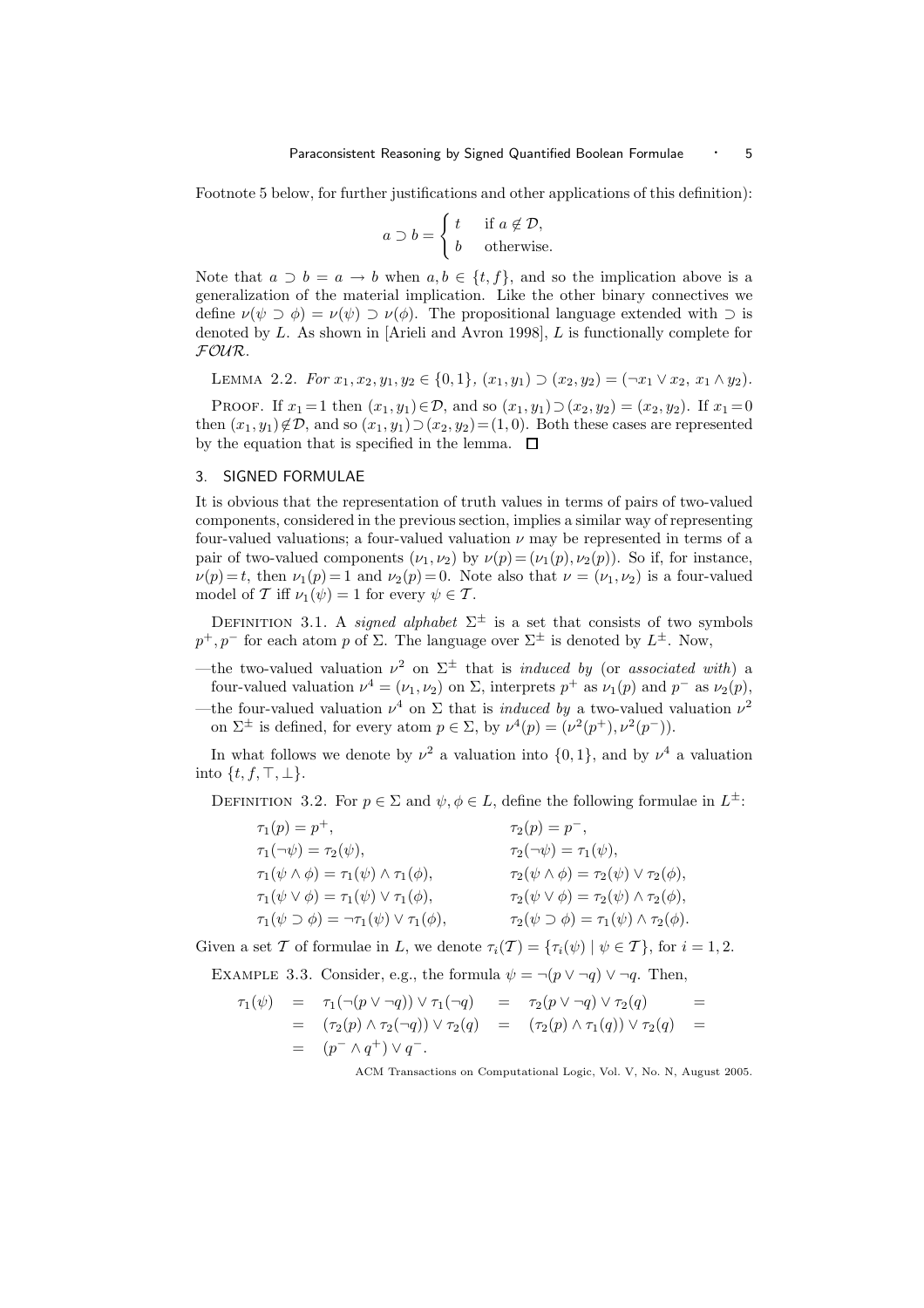We call  $\tau_i(\psi)$   $(i = 1, 2)$  the *signed formulae* that are obtained from  $\psi$ . Intuitively,  $\tau_1(\psi)$  indicates whether  $\psi$  should be 'at least true' (i.e., it is assigned t or ⊤), and  $\tau_2(\psi)$  indicates if  $\psi$  is 'at least false'. In other words, if  $\tau_1(\psi)$  (respectively,  $\tau_2(\psi)$ ) is true in the two-valued context, then  $\psi$  (respectively,  $\neg \psi$ ) holds in the four-valued context (cf. Corollaries 3.5 and 3.6).

PROPOSITION 3.4. Let  $\psi \in L$ .

- (1) If  $\nu^4$  is induced by  $\nu^2$ , then  $\nu^4(\psi) = (\nu^2(\tau_1(\psi)), \nu^2(\tau_2(\psi))).$
- (2) If  $\nu^2$  is induced by  $\nu^4$ , then  $\nu^4(\psi) = (\nu^2(\tau_1(\psi)), \nu^2(\tau_2(\psi)))$ .

PROOF. The proof of both parts is by induction on the structure of  $\psi$ . Consider, first, part (1). For  $\psi = p$  we have  $\nu^4(p) = (\nu^2(p^+), \nu^2(p^-)) = (\nu^2(\tau_1(p)), \nu^2(\tau_2(p))).$ Now, by Lemma 2.1,

• 
$$
\psi = \neg \phi
$$
:  
\n
$$
\nu^4(\psi) = \nu^4(\neg \phi) = \neg \nu^4(\phi) = \neg (\nu^2(\tau_1(\phi)), \nu^2(\tau_2(\phi))) =
$$
\n
$$
(\nu^2(\tau_2(\phi)), \nu^2(\tau_1(\phi))) = (\nu^2(\tau_1(\neg \phi)), \nu^2(\tau_2(\neg \phi))) =
$$
\n
$$
(\nu^2(\tau_1(\psi)), \nu^2(\tau_2(\psi))).
$$
\n•  $\psi = \phi_1 \lor \phi_2$ :  
\n
$$
\nu^4(\psi) = \nu^4(\phi_1 \lor \phi_2) = \nu^4(\phi_1 \lor \nu^4(\phi_2) =
$$
\n
$$
(\nu^2(\tau_1(\phi_1)), \nu^2(\tau_2(\phi_1))) \lor (\nu^2(\tau_1(\phi_2)), \nu^2(\tau_2(\phi_2))) =
$$
\n
$$
(\nu^2(\tau_1(\phi_1)) \lor \nu^2(\tau_1(\phi_2)), \nu^2(\tau_2(\phi_1)) \land \nu^2(\tau_2(\phi_2))) =
$$
\n
$$
(\nu^2(\tau_1(\phi_1) \lor \tau_1(\phi_2)), \nu^2(\tau_2(\phi_1) \land \tau_2(\phi_2))) =
$$
\n
$$
(\nu^2(\tau_1(\phi_1 \lor \phi_2)), \nu^2(\tau_2(\phi_1 \lor \phi_2))) =
$$
\n
$$
(\nu^2(\tau_1(\psi)), \nu^2(\tau_2(\psi))).
$$

•  $\psi = \phi_1 \wedge \phi_2$ : similar (dual) to the case where  $\psi = \phi_1 \vee \phi_2$ .

• 
$$
\psi = \phi_1 \supset \phi_2
$$
:  $\nu^4(\psi) = \nu^4(\phi_1 \supset \phi_2) = \nu^4(\phi_1) \supset \nu^4(\phi_2) =$   
\n
$$
(\nu^2(\tau_1(\phi_1)), \nu^2(\tau_2(\phi_1))) \supset (\nu^2(\tau_1(\phi_2)), \nu^2(\tau_2(\phi_2))) =
$$
\nby Lemma 2.2,  
\n
$$
(\neg \nu^2(\tau_1(\phi_1)) \vee \nu^2(\tau_1(\phi_2)), \nu^2(\tau_1(\phi_1)) \wedge \nu^2(\tau_2(\phi_2))) =
$$
\n
$$
(\nu^2(\neg \tau_1(\phi_1) \vee \tau_1(\phi_2)), \nu^2(\tau_1(\phi_1) \wedge \tau_2(\phi_2))) =
$$
\n
$$
(\nu^2(\tau_1(\phi_1 \supset \phi_2)), \nu^2(\tau_2(\phi_1 \supset \phi_2))) =
$$
\n
$$
(\nu^2(\tau_1(\psi)), \nu^2(\tau_2(\psi))).
$$

The proof of (2) is similar; we show here only the base step. Indeed, for atom  $p, \nu^4(p) = (\nu_1(p), \nu_2(p)).$  Since  $\nu^2$  is induced by  $\nu^4, \nu^2(p^+) = \nu_1(p)$  and  $\nu^2(p^-) =$  $\nu_2(p)$ , thus  $\nu^4(p) = (\nu^2(p^+), \nu^2(p^-))$ . By the definition of  $\tau_1, \tau_2$ , then,  $\nu^4(p) =$  $(\nu^2(\tau_1(p)), \nu^2(\tau_2(p))).$ 

COROLLARY 3.5. If  $\nu^2$  is induced by  $\nu^4$  or  $\nu^4$  is induced by  $\nu^2$ , then for every  $\psi \in L$ ,  $\nu^2(\tau_1(\psi)) = 1$  iff  $\nu^4(\psi) \geq_k t$ , and  $\nu^2(\tau_2(\psi)) = 1$  iff  $\nu^4(\psi) \geq_k f$ .

PROOF.  $\nu^4(\psi) \geq_k t$  iff  $\nu^4(\psi) = (1, x)$  for some  $x \in \{0, 1\}$ , iff (Proposition 3.4)  $\nu^2(\tau_1(\psi)) = 1$ . Similarly,  $\nu^4(\psi) \geq_k f$  iff  $\nu^4(\psi) = (y, 1)$  for some  $y \in \{0, 1\}$ , iff  $\nu^2(\tau_2(\psi)) = 1.$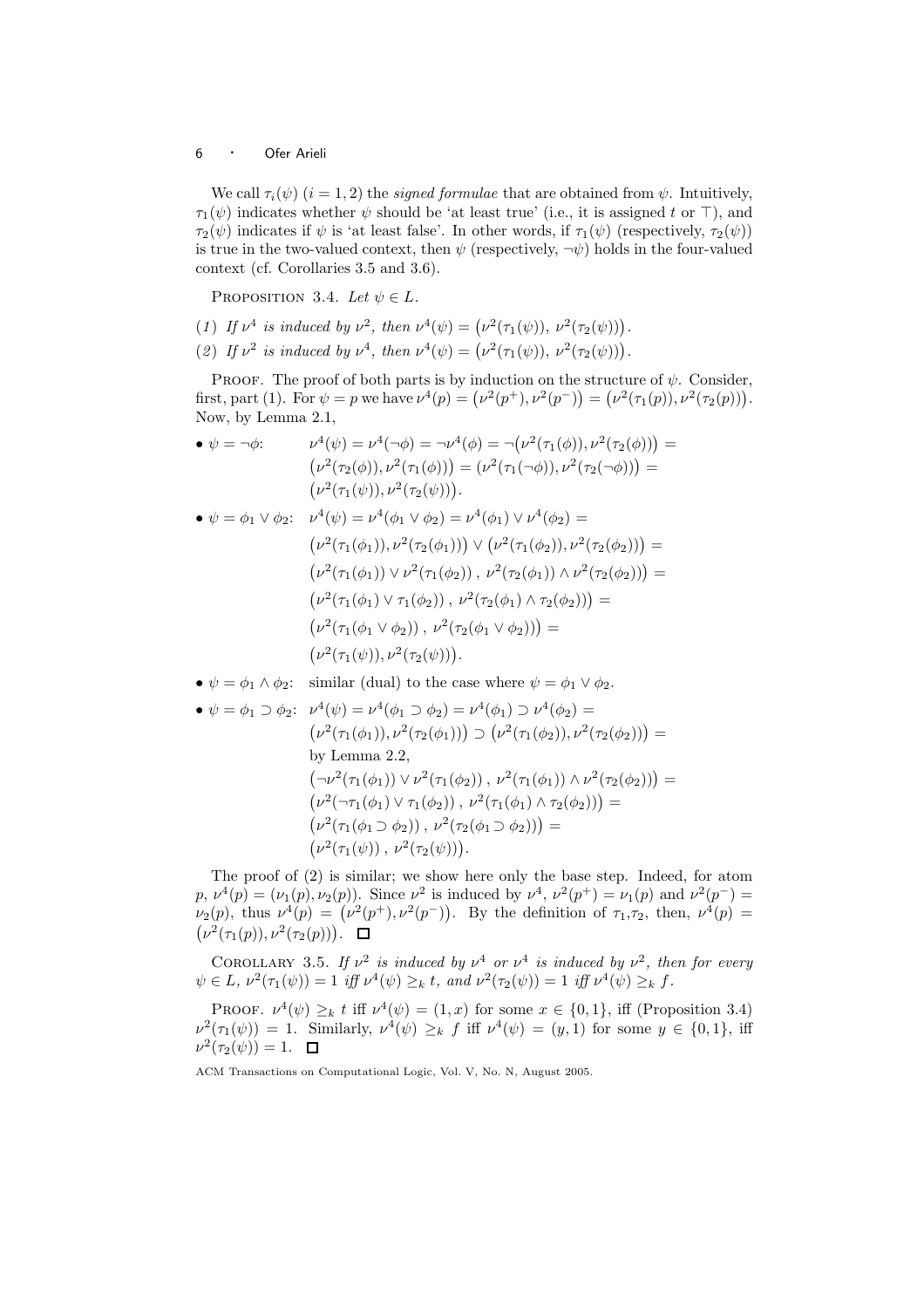The last corollary may be re-formulated as follows:

COROLLARY 3.6. If  $\nu^2$  is induced by  $\nu^4$  or  $\nu^4$  is induced by  $\nu^2$ , then for every  $\psi \in L$ ,  $\nu^4$  satisfies  $\psi$  iff  $\nu^2$  satisfies  $\tau_1(\psi)$ , and  $\nu^4$  satisfies  $\neg \psi$  iff  $\nu^2$  satisfies  $\tau_2(\psi)$ .

The fact that a formula  $\psi$  should have a truth value x may thus be encoded by a signed formula  $val(\psi, x)$  as follows:

DEFINITION 3.7. For  $\psi \in L$ , define the following signed formulae in  $L^{\pm}$ :

$$
\mathsf{val}(\psi, t) = \tau_1(\psi) \land \neg \tau_2(\psi), \qquad \mathsf{val}(\psi, f) = \neg \tau_1(\psi) \land \tau_2(\psi),
$$
  

$$
\mathsf{val}(\psi, \top) = \tau_1(\psi) \land \tau_2(\psi), \qquad \mathsf{val}(\psi, \bot) = \neg \tau_1(\psi) \land \neg \tau_2(\psi).
$$

Given a set T of formulae in L, we denote  $\mathcal{D}(\mathcal{T}) = \{ \text{val}(\psi, t) \vee \text{val}(\psi, \top) \mid \psi \in \mathcal{T} \}.$ 

PROPOSITION 3.8. In case that either  $\nu^2$  is induced by  $\nu^4$ , or  $\nu^4$  is induced by  $\nu^2$ , we have that for every  $\psi \in L$ ,  $\nu^4(\psi) = x$  iff  $\nu^2(\text{val}(\psi, x)) = 1$ .

PROOF. This is another immediate consequence of Proposition 3.4. Consider, e.g.,  $x = \top$ . Then  $\nu^2(\text{val}(\psi, \top)) = 1$  iff  $\nu^2(\tau_1(\psi) \wedge \tau_2(\psi)) = 1$ , iff  $\nu^2(\tau_1(\psi)) = 1$ and  $\nu^2(\tau_2(\psi)) = 1$ , iff (Proposition 3.4)  $\nu^4(\psi) = \top$ . The proof of the other cases is similar.  $\square$ 

The last results may be specified in terms of models of a given theory as follows:

PROPOSITION 3.9. Let  $T$  be a set of formulae in L.

- (1) The (two-valued) models of  $\tau_1(\mathcal{T})$  are the same as those of  $\mathcal{D}(\mathcal{T})$ .
- (2) There is a one-to-one correspondence between the four-valued models of  $\mathcal T$  and the two-valued models of  $\tau_1(\mathcal{T})$ :
	- (a)  $\nu^4$  is a model of T if the two-valued valuation that is associated with  $\nu^4$  is a model of  $\tau_1(\mathcal{T})$ , and
	- (b)  $\nu^2$  is a model of  $\tau_1(\mathcal{T})$  if the four-valued valuation that is associated with  $\nu^2$  is a model of T.

This is also the one-to-one correspondence between the four-valued models of  $T$ and the two-valued models of  $\mathcal{D}(\mathcal{T})$ .

PROOF. A valuation  $\nu^4$  is a model of T iff for every  $\psi \in \mathcal{T}$   $\nu^4(\psi) \in \{t, \top\}$ , iff for every  $\psi \in \mathcal{T} \nu^4(\psi) \geq_k t$ , iff (Corollary 3.5) for every  $\psi \in \mathcal{T} \nu^2(\tau_1(\psi)) = 1$ , iff  $\nu^2$ is a model of  $\tau_1(\mathcal{T})$ . Similarly, by Proposition 3.8,  $\nu^4$  is a model of  $\mathcal T$  iff for every  $\psi \in \mathcal{T} \nu^2(\textsf{val}(\psi, t)) = 1 \text{ or } \nu^2(\textsf{val}(\psi, \top)) = 1$ , iff  $\nu^2$  is a model of  $\mathcal{D}(\mathcal{T})$ . These arguments easily imply both parts of the proposition.  $\Box$ 

#### 4. USING SIGNED FORMULAE TO SIMULATE BASIC ENTAILMENTS

In the next two sections we show how the signed theories introduced above can be used to simulate paraconsistent reasoning by classical entailments. In this section we show how basic four-valued and three-valued consequence relations can be defined in terms of a classical two-valued entailment of signed theories, and in Section 5 we show that three-valued and four-valued preferential relations can be defined in terms of a classical entailment for the signed theories, augmented with quantified Boolean axioms.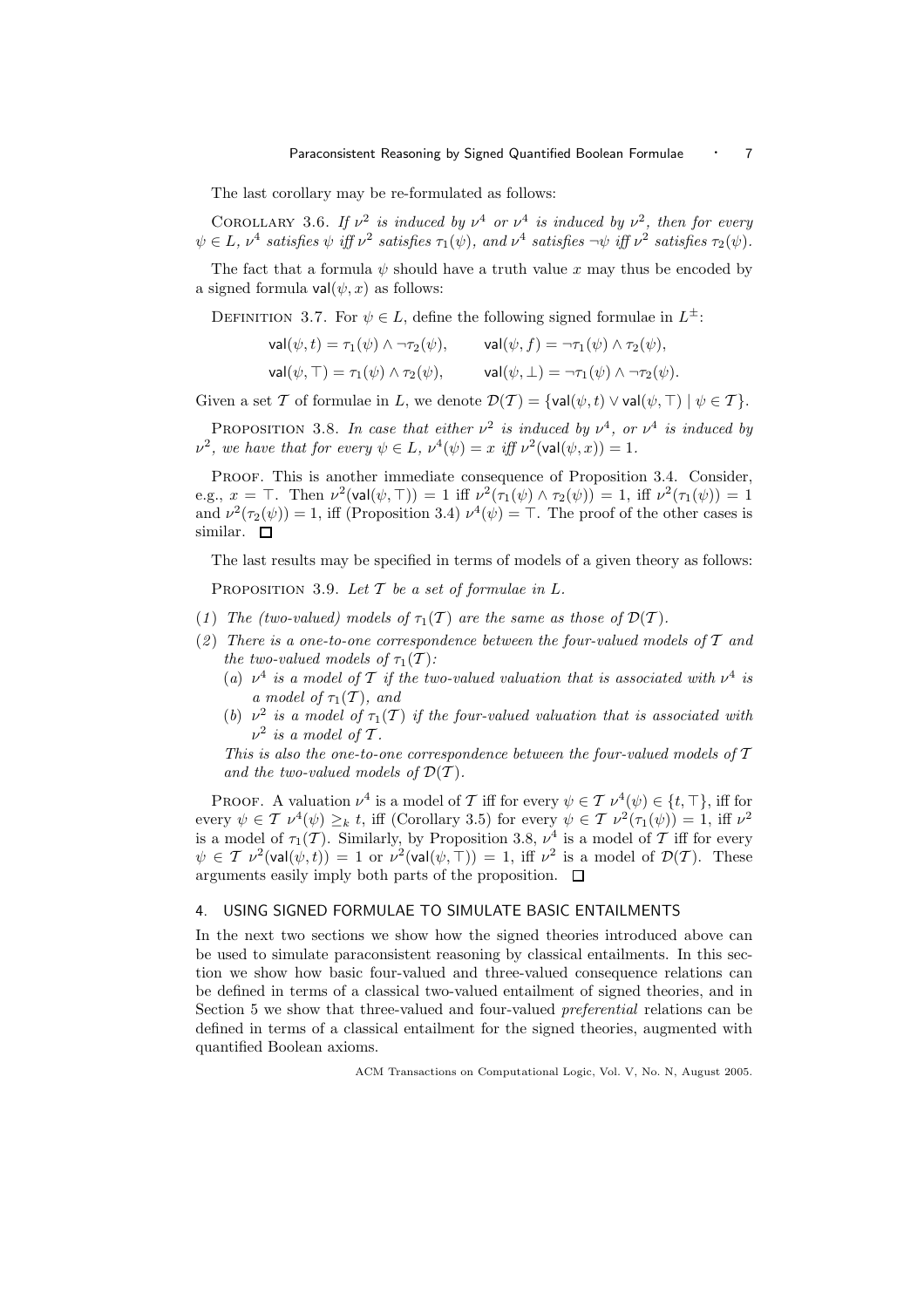In what follows we denote by  $\models^2$  the two-valued classical consequence relation and by  $\models^4$  the four-valued counterpart, i.e.,  $\mathcal{T} \models^4 \psi$  if every four-valued model of  $\mathcal I$ is a four-valued model of  $\psi$ . By Proposition 3.9 we immediately have the following theorem:

THEOREM 4.1. 
$$
T \models^4 \psi
$$
 iff  $\tau_1(T) \models^2 \tau_1(\psi)$  iff  $\mathcal{D}(T) \models^2 \mathcal{D}(\psi)$ .

The theorem above implies, in particular, that one can simulate four-valued entailment by two-valued entailment. It follows, therefore, that four-valued reasoning may be implemented by two-valued theorem provers or SAT solvers. Moreover, as  $\tau_1(\mathcal{T})$  is obtained from  $\mathcal T$  in polynomial time, Theorem 4.1 shows that four-valued entailment in the context of Belnap's logic is polynomially reducible to classical entailment.<sup>4</sup>

EXAMPLE 4.2. Let  $\mathcal{T}_1 = \{p, \neg p, q, \neg p \lor r, \neg q \lor s\}$ . Then  $\tau_1(\mathcal{T}_1) = \{p^+, p^-, q^+, p^-\lor$  $r^+$ ,  $q^- \vee s^+$ }. In this case, e.g.,  $\tau_1(\mathcal{T}_1) \not\models^2 r^+$  and  $\tau_1(\mathcal{T}_1) \not\models^2 s^+$ , so indeed  $\mathcal{T}_1 \not\models^4 r$ and  $\mathcal{T}_1 \not\models^4 s$  (consider, e.g., a valuation that assigns  $\top$  to p and q, and f to r and s). Note also, that this example shows that  $\models^4$  is a *paraconsistent* consequence relation, since (unlike classical logic), it is not the case that every formula is a  $\models^4$ -consequence of a classically inconsistent theory.

Consider now  $\mathcal{T}_2 = \{p, \neg p, q, p \supset r, q \supset s\}$ . Here,  $\tau_1(\mathcal{T}_2) = \{p^+, p^-, q^+, \neg p^+ \vee p^+ \}$  $r^+$ ,  $\neg q^+ \vee s^+$ , and this time  $\tau_1(\mathcal{T}_2) \models^2 r^+$  and  $\tau_1(\mathcal{T}_2) \models^2 s^+$ . This corresponds to the fact that  $\mathcal{T}_2 \models^4 r$  and  $\mathcal{T}_2 \models^4 s$ .<sup>5</sup>

It is interesting to note that if the connective ⊃ does not appear in  $\mathcal{T}$ , then  $\tau_1(\mathcal{T})$  (as well as  $\mathcal{D}(\mathcal{T})$ ) is a *positive theory* (i.e., a theory without negations). In particular, then, Theorem 4.1 also implies the following well-known result:

COROLLARY 4.3. In positive propositional logic (i.e., w.r.t. the  $\{\vee,\wedge\}$ -fragment of the language),  $\mathcal{T} \models^4 \psi$  iff  $\mathcal{T} \models^2 \psi$ .

PROOF. Follows from Theorem 4.1 and the fact that in the positive propositional language,  $\tau_1(\mathcal{T})$  is the same as  $\mathcal{T}$  (using  $\Sigma^{\pm}$  instead of  $\Sigma$ ).  $\square$ 

Theorem 4.1 also shows that some basic three-valued logics can be simulated in our framework:

DEFINITION 4.4. For a set  $T$  of formulae in  $L$ , denote

 $\mathsf{EM}(\mathcal{T}) = \{p \lor \neg p \mid p \in \mathcal{A}(\mathcal{T})\}, \qquad \mathsf{EFQ}(\mathcal{T}) = \{(p \land \neg p) \supset f \mid p \in \mathcal{A}(\mathcal{T})\}.^6$ 

COROLLARY 4.5. Let  $T$  be a set of formulae in  $L$  and  $\psi$  a formula in  $L$ .

<sup>4</sup>See also [Arieli and Denecker 2003] for a similar result (for the language without '⊃'), obtained by a different transformation.

<sup>5</sup>Note that  $\mathcal{T}_2$  is obtained from  $\mathcal{T}_1$  by using  $\supset$  instead of the material implication  $\rightarrow$ , so this example demonstrates the fact that in the four-valued setting Modus Ponens and the Deduction Theorem are satisfied by  $\supset$  but not by  $\rightarrow$ . This is another vindication to the claim that in the four-valued setting the former connective is more suitable for representing entailment than the latter.

<sup>6</sup>EM and EFQ stand for 'excluded middle' and 'ex falso quodlibet sequitur', respectively. Recall that  $\mathcal{A}(\mathcal{T})$  is the set of atoms that appear in the formulae of  $\mathcal{T}$ .

ACM Transactions on Computational Logic, Vol. V, No. N, August 2005.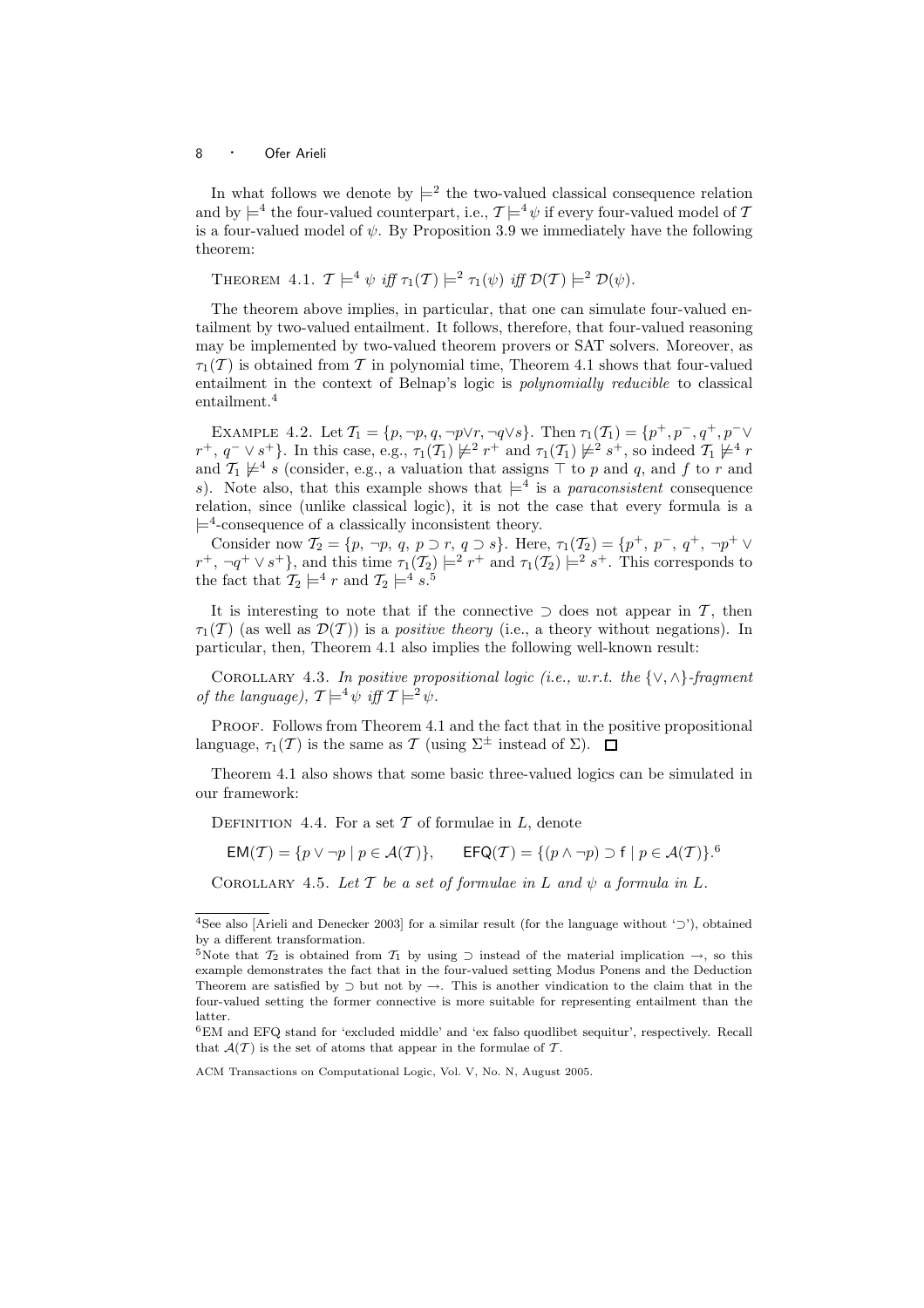-Denote by  $\models_{\text{LP}}^3$  the entailment relation of Priest's three-valued logic LP [Priest 1989; 1991]. Then:

$$
\mathcal{T}\models^3_{\mathrm{LP}} \psi \text{ iff } \tau_1(\mathcal{T}\cup \mathsf{EM}(\mathcal{T}))\models^2 \tau_1(\psi). \text{ }^\mathcal{T}
$$

-Denote by  $\models_{\text{Kl}}^3$  the entailment relation of Kleene's three-valued logic [Kleene 1950]. Then:

$$
\mathcal{T} \models_{\mathrm{K1}}^3 \psi \text{ iff } \tau_1(\mathcal{T} \cup \mathsf{EFG}(\mathcal{T})) \models^2 \tau_1(\psi).
$$

**PROOF.** By Theorem 4.1 and the facts that  $\mathcal{T} \models^3_{\text{LP}} \psi$  iff  $\mathcal{T}, \text{EM}(\mathcal{T}) \models^4 \psi$ , and  $\mathcal{T} \models^3_{\text{Kl}} \psi$  iff  $\mathcal{T}, \text{EFQ}(\mathcal{T}) \models^4 \psi$  (see [Arieli and Avron 1998]).

## 5. USING SIGNED QBFS TO SIMULATE PREFERENTIAL ENTAILMENTS

#### 5.1 Preferential reasoning

Consider again the theory  $\mathcal{T}_1 = \{p, \neg p, q, \neg p \lor r, \neg q \lor s\}$  of Example 4.2. Intuitively, since the information about  $r$  is related to the inconsistent (thus unreliable) information about p, we have that  $\mathcal{T}_1 \not\models^4 r$ . However, the fact that  $\mathcal{T}_1 \not\models^4 s$  seems to be more controversial in this case, since the information about  $q$  and  $s$  is not related to the cause of inconsistency in  $\mathcal{T}_1$ , and so applying classically valid rules such as the Disjunctive Syllogism to  $\{q, \neg q \lor s\}$  for concluding s from  $\mathcal{T}_1$  should be justified here. In terms of Batens [1989; 1998], then,  $\models^4$  is not *adaptive*, since it does not presuppose the consistency of all the assertions 'unless and until proven otherwise'. In other words, although it is possible to distinguish between a consistent fragment and an inconsistent fragment of  $T_1$ , it is not the case that assertions that classically follow from the consistent fragment, and are not related to the inconsistent fragment, are  $\models^4$ -consequences of  $\mathcal{T}_1$ . Note, further, that s is not even a  $\models^4$ -consequence of the *classically consistent* subtheory  $\{q, \neg q \lor s\}$ , and so  $\models^4$  is strictly weaker than classical logic (see also [Arieli and Avron 1996; 1998]). It is well known that Priest's  $\models_{\text{LP}}^3$  (see Corollary 4.5) has the same drawback.

One way to overcome these shortcomings is to refine the underlying consequence relations, and rather than taking into account all the models of the premises, to consider only a subset of preferential models [McCarthy 1980; Shoham 1987; 1988] as relevant for making inferences. These models are determined according to some preference conditions that can be specified syntactically by a set of (usually second-order) propositions, or by order relations on the space of valuations (see, e.g., [Makinson 1994] for a detailed discussion on preferential reasoning). We now introduce a general setting for such order relations.

DEFINITION 5.1. Let  $\nu_1$  and  $\nu_2$  be two valuations,  $\Upsilon \subseteq \text{FOUR}$ , and  $\Delta$  a set of formulae in L.  $\nu_1$  is  $\Upsilon$ -preferred to  $\nu_2$  w.r.t.  $\Delta$  (notation:  $\nu_1 \leq_\Upsilon^{\Delta} \nu_2$ ), if

$$
\{\psi \in \Delta \mid \nu_1(\psi) \in \Upsilon\} \subseteq \{\psi \in \Delta \mid \nu_2(\psi) \in \Upsilon\}.
$$

We denote by  $\nu_1 <^{\Delta}_{\Upsilon} \nu_2$  that  $\nu_1 \leq^{\Delta}_{\Upsilon} \nu_2$  and  $\nu_2 \nleq^{\Delta}_{\Upsilon} \nu_1$ .

DEFINITION 5.2. Let  $\mathcal{T}, \Delta$  be sets of formulae in L, and  $\Upsilon \subseteq \text{FOUR}$ . A valuation  $\nu \in mod(T)$  is a  $\leq^{\Delta}_{\Upsilon}$ -minimal model of T if there is no  $\mu \in mod(T)$  s.t.  $\mu <^{\Delta}_{\Upsilon} \nu$ .

<sup>7</sup>See [Arieli and Denecker 2003] and [Besnard et al. 2003, Theorem 2] for other representations of Priest's logic in terms of signed formulae.

ACM Transactions on Computational Logic, Vol. V, No. N, August 2005.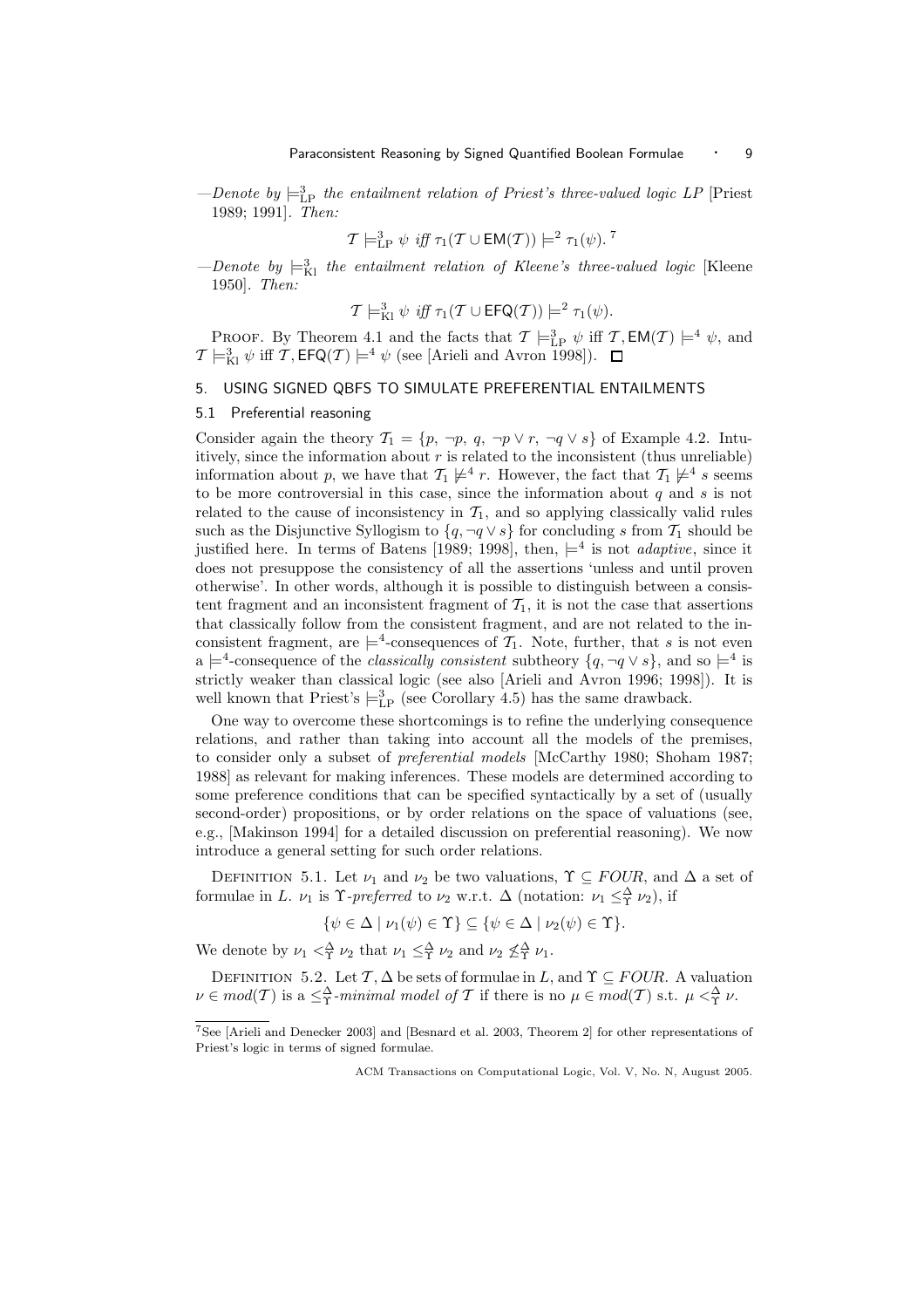| No.            | $\boldsymbol{\eta}$ | a  | $\mathbf{r}$ | S | No. | р | q | r  | S | No. | a | $\mathbf{v}$ | s |
|----------------|---------------------|----|--------------|---|-----|---|---|----|---|-----|---|--------------|---|
|                |                     | ι. |              |   | 9   |   |   |    |   | 17  |   |              |   |
| $\overline{2}$ |                     |    |              | , | 10  |   |   |    |   | 18  |   |              |   |
| 3              |                     |    |              | , | 11  |   |   |    |   | 19  |   |              |   |
| 4              |                     |    |              |   | 12  |   |   |    |   | 20  |   |              |   |
| 5              |                     |    |              |   | 13  |   |   | L  |   | 21  |   |              |   |
| 6              |                     |    |              |   | 14  |   |   | ι. |   | 22  |   |              |   |
| ∽              |                     |    |              |   | 15  |   |   |    |   | 23  |   |              |   |
| 8              |                     |    |              |   | 16  |   |   | ÷  |   | 24  |   |              |   |

Table I. The four-valued models of  $\mathcal{T}_1$ 

Intuitively, ∆ represents the 'abnormal formulae' (see [Batens 1998]), and the purpose is to minimize the  $\Upsilon$ -assignments of the elements in  $\Delta$ . In this respect, Definitions 5.1 and 5.2 may be viewed as a generalization of preferential orders considered elsewhere in the literature: when Υ consists of the designated elements, the order relations of Definition 5.1 are called formula-preferential orders [Avron and Lev 2001]. When  $\Delta \subseteq \Sigma$ , these kinds of orders are called *pointwise-preferential* [Arieli and Avron 1998; Avron and Lev 2001], and their minimal elements are the valuations with minimal set of atoms<sup>8</sup> that are assigned values in Υ. In the later case,  $\Upsilon$  sometimes consists of 'abnormal values' (such as  $\top$  or  $\bot$ ) that should be assigned to as minimal number of atoms as possible. Note also that in the particular case where  $\Delta = \mathcal{T}$  [respectively, where  $\Delta = \mathcal{A}(\mathcal{T})$ ], the purpose is to minimize the Υ-assignments of the [atomic] formulae that appear in [some formulae of] the premises.

EXAMPLE 5.3. Consider again the set  $\mathcal{T}_1 = \{p, \neg p, q, \neg p \lor r, \neg q \lor s\}$  of Example 4.2. The 24 four-valued models of  $\mathcal{T}_1$  are listed in Table I.

Anomalous situations, such as the ones represented by  $\nu_{21}$  and  $\nu_{23}$  (see Table I), are the reason that consequence relations like  $\models^4$  are 'over-cautious', and cause counter-intuitive conclusions such as  $\mathcal{T}_1 \not\models^4 s$ , discussed at the beginning of this section. Preferential reasoning avoids these anomalies by taking into account only the most 'plausible' models of the premises. In this case, for instance, one could take  $\Upsilon = \{\top, \bot\}$  as the set of 'abnormal' values (the assignments of which should be minimized), or  $\Delta = \{u \wedge \neg u \mid u \in \Sigma\}$  as a set of abnormal formulae. With these choices, and in the notations of Table I, the  $\leq^{\mathcal{A}(\mathcal{T}_1)}_{\Upsilon}$ -minimal models of  $\mathcal{T}_1$  are  $\nu_2 = \{p : \top, q : t, r : t, s : t\}$  and  $\nu_3 = \{p : \top, q : t, r : f, s : t\}.$  These are also the  $\leq^{\Delta}_{\Upsilon}$ -minimal models of  $\mathcal{T}_1$ , but only  $\nu_2$  is a  $\leq^{\mathcal{T}_1}_{\Upsilon}$ -minimal model of  $\mathcal{T}_1$  (note that  $\nu_2 <sub>\Upsilon_1</sub>$ </sub>  $\nu_3$ , since  $\nu_3(\neg p \lor r) = \top$  while  $\nu_2(\neg p \lor r) = t$ .

DEFINITION 5.4. Let  $\mathcal{T}, \Delta$  be sets of formulae in L,  $\psi$  a formula in L, and  $\Upsilon \subseteq \textit{FOUR}$ . Then  $\mathcal{T} \models^4_{(\Upsilon, \Delta)} \psi$  if every  $\leq^{\Delta}_{\Upsilon}$ -minimal (four-valued) model of  $\mathcal T$  is a (four-valued) model of  $\psi$ .

EXAMPLE  $5.3$ , CONTINUED. In the notations of Example  $5.3$ ,

$$
T_1 \models^4_{(\Upsilon, \Delta)} s, \quad T_1 \models^4_{(\Upsilon, \mathcal{A}(\mathcal{T}_1))} s, \quad T_1 \models^4_{(\Upsilon, \mathcal{T}_1)} s, T_1 \not\models^4_{(\Upsilon, \Delta)} r, \quad T_1 \not\models^4_{(\Upsilon, \mathcal{A}(\mathcal{T}_1))} r, \quad T_1 \models^4_{(\Upsilon, \mathcal{T}_1)} r.
$$

<sup>8</sup>Where the minimum is taken with respect to set inclusion.

ACM Transactions on Computational Logic, Vol. V, No. N, August 2005.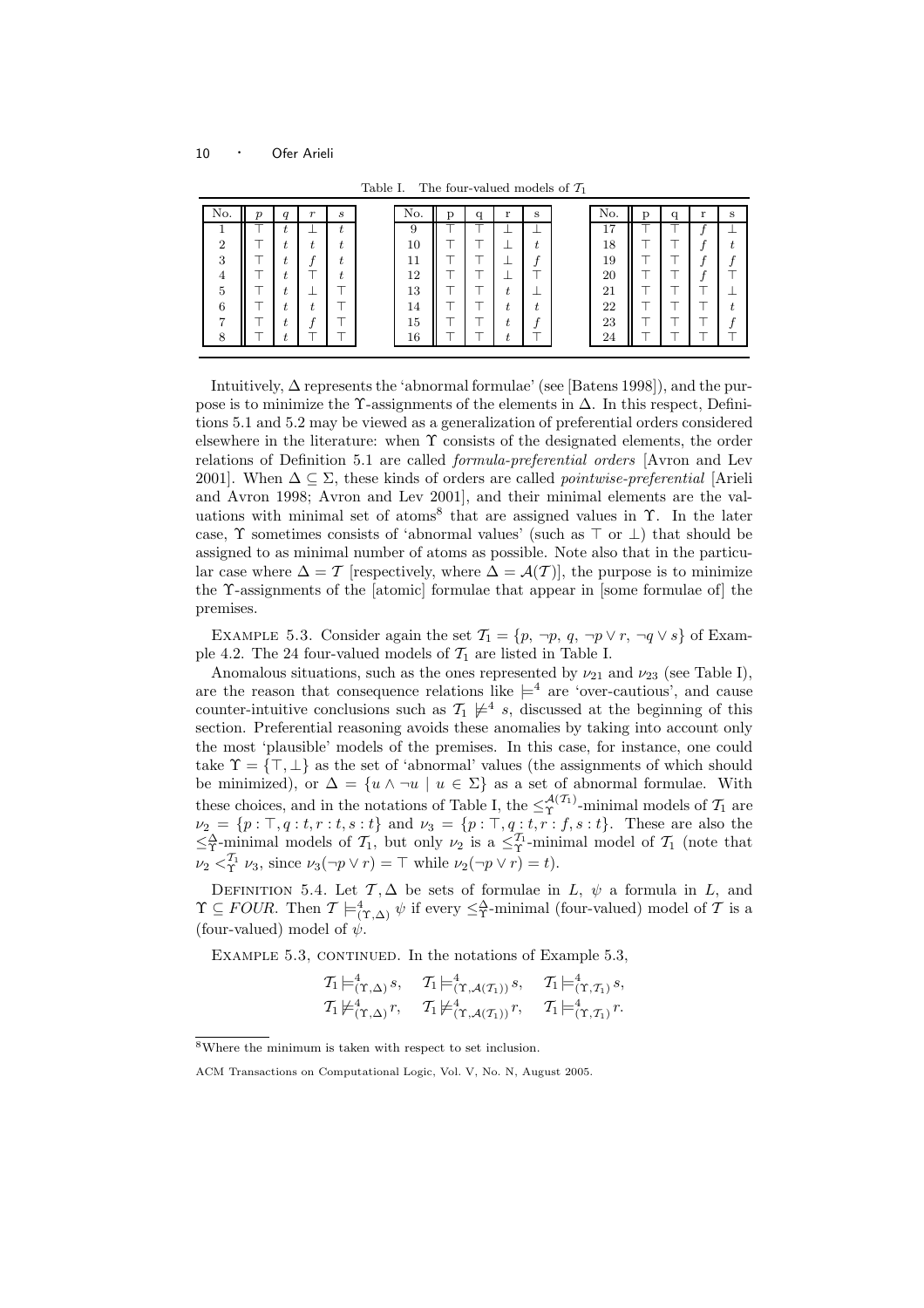It follows that the preferential relations considered here are indeed adaptive, and although  $\mathcal{T}_1 \not\models^4 s$ , in all of them s is deducible from  $\mathcal{T}_1$ .

Again, Definition 5.4 includes a variety of preferential consequence relations, many of which correspond to particular cases that were introduced elsewhere. Before considering ways to properly represent these consequence relations and showing how this affects the computational feasibility of the corresponding reasoning process, we list some specific (already investigated) relations among those of Definition 5.4:

Example 5.5. The following consequence relations are representable in terms of Definition 5.4.

(1) Denote by  $\models^3_{\text{LPm}}$  the consequence relation of Priest's three-valued logic LPm of minimal inconsistency [Priest 1989; 1991].<sup>9</sup> Then:

$$
\mathcal{T}\models^3_{\mathrm{LPm}} \psi \text{ iff }\mathcal{T},\mathsf{EM}(\mathcal{T})\models^4_{(\{\top\},\Sigma)} \psi
$$

or, equivalently,

$$
\mathcal{T} \models^3_{\text{LPm}} \psi \text{ iff } \mathcal{T}, \text{EM}(\mathcal{T}) \models^4_{(\{\top\}, \Delta)} \psi
$$

where  $\Delta = \{p \wedge \neg p \mid p \in \mathcal{A}(\mathcal{T})\}$ . In fact, if we denote by  $\models^3_{(\{\top\}, \Sigma)}$  the threevalued counterpart of  $\models^4_{(\{\top\}, \Sigma)}$ ,<sup>10</sup> then with the same  $\Delta$  we have,

$$
\mathcal{T}\models^3_{\mathrm{LPm}} \psi \text{ iff } \mathcal{T}\models^3_{(\{\top\},\Sigma)} \psi \text{ iff } \mathcal{T}\models^3_{(\{\top\},\Delta)} \psi.
$$

The same pointwise consequence relations also simulate Batens' adaptive logic ACLuNs2 [Batens 1998].

(2) Arieli and Avron's pointwise-preferential consequence relation for reasoning with minimal inconsistency  $\models_{\mathcal{I}_1}^4$  [Arieli and Avron 1996; 1998] can be represented by the following pointwise consequence relation:

$$
\mathcal{T} \models^4_{\mathcal{I}_1} \psi \text{ iff } \mathcal{T} \models^4_{(\{\top\}, \Sigma)} \psi.
$$

Similarly, the consequence relation  $\models_{\mathcal{I}_2}^4$  for reasoning with most classical models, introduced in the same papers, can be represented as follows:

$$
\mathcal{T} \models^4_{\mathcal{I}_2} \psi \text{ iff } \mathcal{T} \models^4_{(\{\top,\bot\},\Sigma)} \psi.
$$

(3) Besnard and Schaub's three-valued formula-preferential consequence relation  $\models n$  [Besnard and Schaub 1997] is represented by the following formula-preferential relations:

$$
\mathcal{T} \models_n \psi \text{ iff } \mathcal{T}, \mathsf{EM}(\mathcal{T}) \models^4_{(\{\top\}, \mathcal{T})} \psi \text{ iff } \mathcal{T} \models^3_{(\{\top\}, \mathcal{T})} \psi
$$

where  $\models^3_{(\{\top\},\mathcal{T})}$  is the three-valued counterpart (i.e., without  $\bot$ ) of  $\models^4_{(\{\top\},\mathcal{T})}$ .

(4) Given a set  $\Delta$  of formulae, denote by  $\models^{\mathcal{P}}$  Avron and Lev's  $\Delta$ -preferential consequence relation that is based on the deterministic four-valued preferential

<sup>&</sup>lt;sup>9</sup>In [Priest 1989; 1991] the language without '⊃' is considered, but the results here hold for the extended language as well.

<sup>&</sup>lt;sup>10</sup>I.e., the same definition, but only with respect to  $\{t, f, \top\}$ .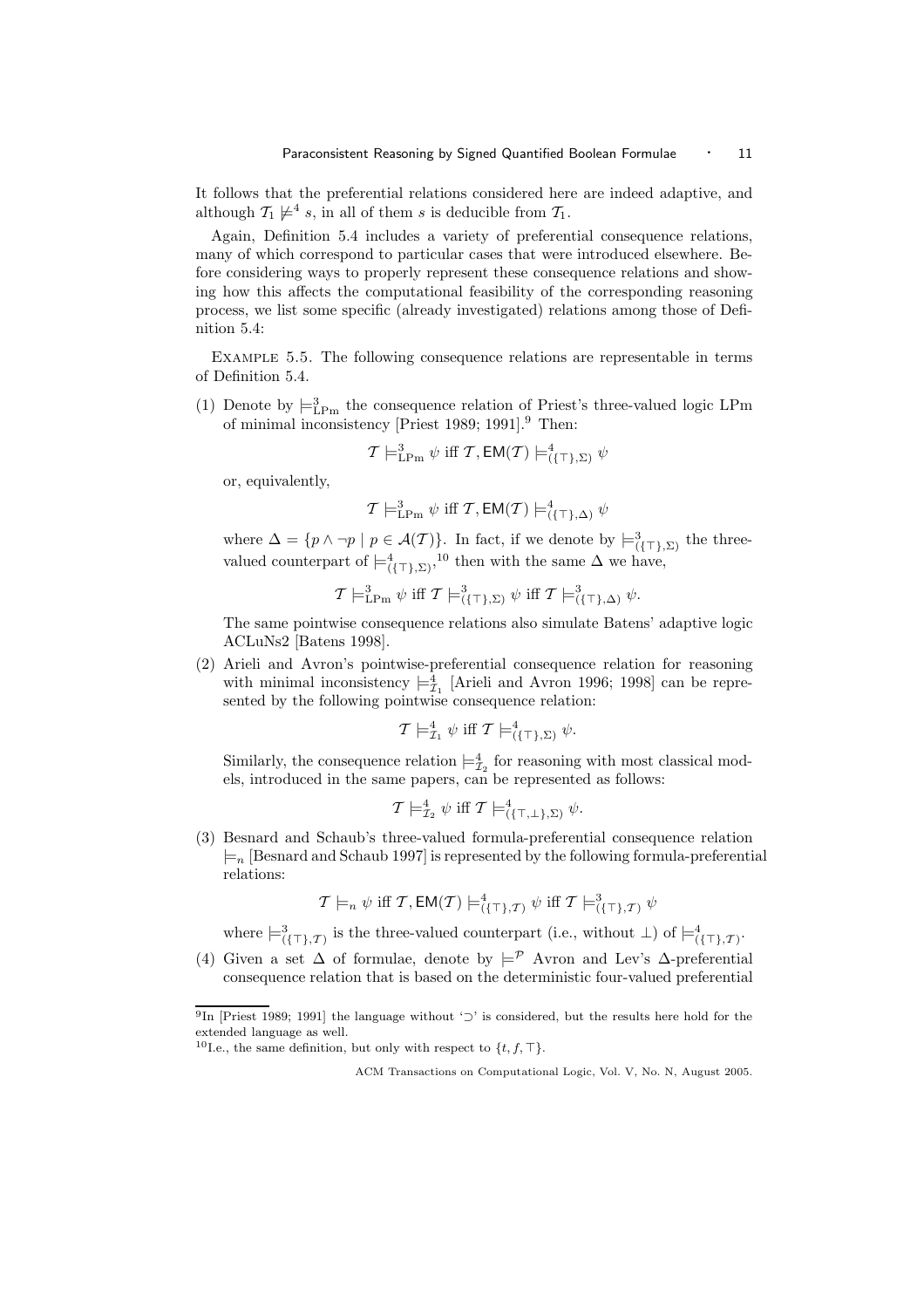system  $P = (\models^4, \leq^{\Delta}_{\{\top, t\}})$  [Avron and Lev 2001].<sup>11</sup> The intuition here is, again, to consider models of the premises that satisfy a minimal amount of abnormal formulae (in  $\Delta$ ). In our context, then,  $\Upsilon$  is the set  $\mathcal{D} = {\top, t}$  of the designated elements in  $F\mathcal{O}\mathcal{U}\mathcal{R}$ , and so

$$
\mathcal{T} \models^{\mathcal{P}} \psi \text{ iff } \mathcal{T} \models^4_{(\{\top, t\}, \Delta)} \psi.
$$

(5) Other preferential logics, such as Arieli and Avron's consequence relation  $\models_k^4$ for preferring minimal knowledge [Arieli and Avron 1996; 1998] are also representable by the consequence relations of Definition 5.4, using extended languages; see [Avron and Lev 2001] for the details.

#### 5.2 QBFs and signed QBFs

In the following sections we show how the consequence relations that are obtained from Definition 5.4 can be simulated by signed formulae and classical entailment. In order to extend the technique of Section 4 (and the result of Theorem 4.1) to preferential four-valued reasoning, we should express that a given interpretation is minimal with respect to the underlying preference relation, i.e., to represent the minimization conditions of Definition 5.2. This is accomplished by introducing (signed) quantified Boolean formulae (QBFs) that encode the required axioms.

First, we extend the language L (respectively,  $L^{\pm}$ ) with universal and existential quantifiers  $\forall$ ,  $\exists$  over propositional variables. Denote the extended language by  $L_{\mathsf{Q}}$ (respectively,  $L^{\pm}_{\mathbf{Q}}$ ). The elements of  $L_{\mathbf{Q}}$  are called quantified Boolean formulae (QBFs), and the elements of  $L^{\pm}_{\mathsf{Q}}$  are called *signed* QBFs. QBFs and signed QBFs are denoted here by the Greek letters  $\Psi, \Phi$ , and sets of (signed) QBFs are denoted by Γ. Intuitively, the meaning of a QBF of the form  $\exists p \forall q \psi$  is that there exists a truth assignment of p such that for every truth assignment of q,  $\psi$  is true. Clearly, every QBF is associated with a logically equivalent propositional formula, thus QBFs can be seen as a conservative extension of classical propositional logic. Next we formalize this intuition:

Consider a QBF  $\Psi$  over  $L_{\mathbf{Q}}$ . An occurrence of an atom p in  $\Psi$  is called free if it is not in the scope of a quantifier  $\mathsf{Q}p$ , for  $\mathsf{Q} \in \{\forall, \exists\}$ . Denote by  $\Psi[\phi_1/p_1, \ldots, \phi_n/p_n]$ the uniform substitution of each free occurrence of a variable (atom)  $p_i$  in  $\Psi$  by a formula  $\phi_i$ , for  $i = 1, \ldots, n$ . Now, the definition of a valuation can be extended to QBFs as follows:

$$
\nu(\neg\psi) = \neg\nu(\psi),\n\nu(\psi \circ \phi) = \nu(\psi) \circ \nu(\phi), \text{ where } \circ \in \{\land, \lor, \supset\},\n\nu(\forall p \psi) = \nu(\psi[t/p]) \land \nu(\psi[f/p]),\n\nu(\exists p \psi) = \nu(\psi[t/p]) \lor \nu(\psi[f/p]).
$$

As usual, we say that a (two-valued) valuation  $\nu$  satisfies a QBF  $\Psi$  if  $\nu(\Psi) = 1$ ,  $\nu$  is a model of a set Γ of QBFs (notation:  $\nu \in mod(\Gamma)$ ) if  $\nu$  satisfies every element

<sup>11</sup>In [Avron and Lev 2001] extensions to non-deterministic matrices are also considered, but we shall not deal with this here.

ACM Transactions on Computational Logic, Vol. V, No. N, August 2005.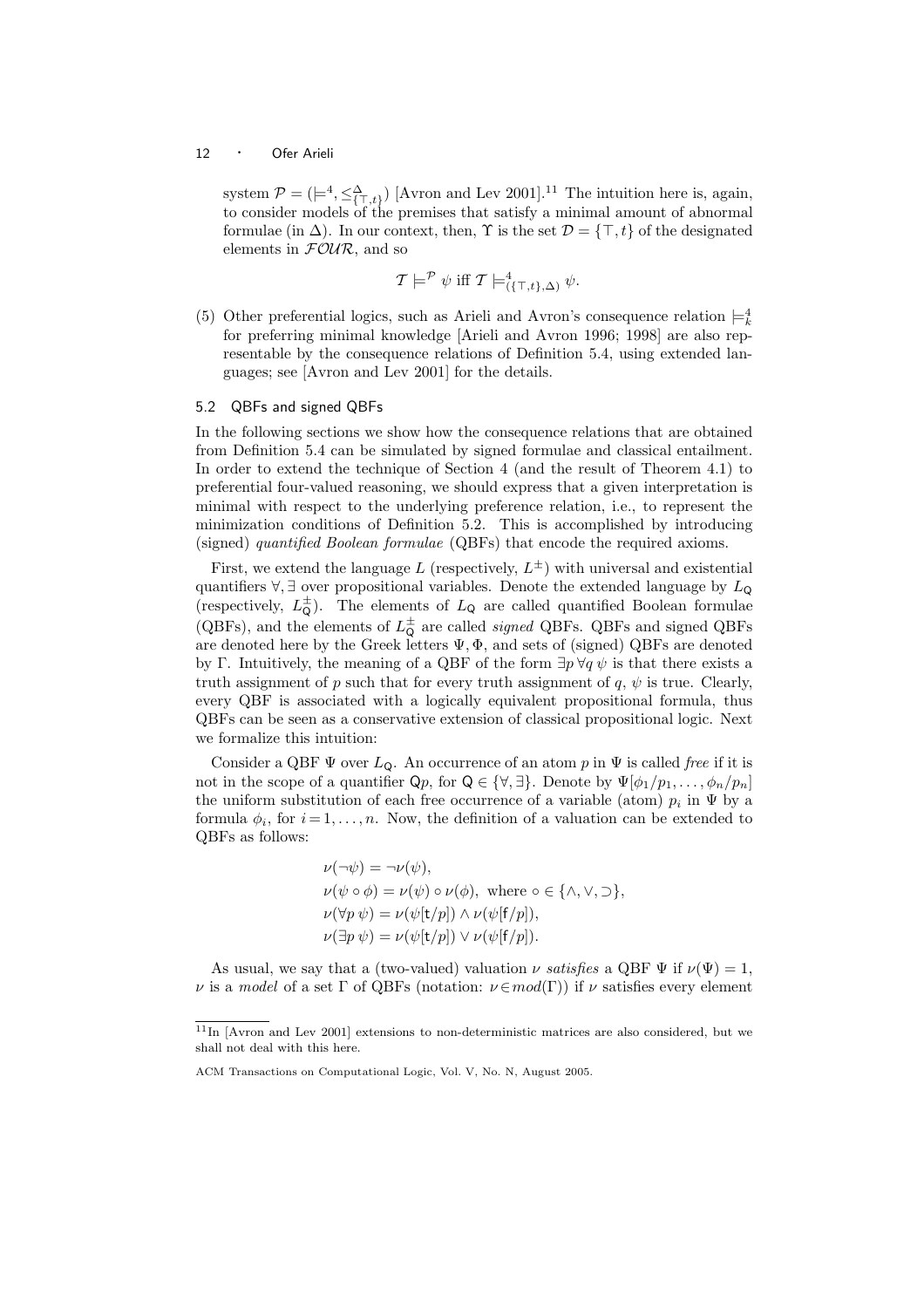of Γ, and a QBF  $\Psi$  is (classically) *entailed by* Γ (notation:  $\Gamma \models^2 \Psi$ ) if every model of  $\Gamma$  is also a model of  $\Psi.^{12}$ 

#### 5.3 Preferential reasoning by signed QBFs

We are now ready to use signed QBFs for representing preferential reasoning. In what follows T denotes a *finite* set of formulae in L, and  $T_\wedge$  denotes the conjunction of the elements in  $T$ .

DEFINITION 5.6. For  $\Upsilon = \{x_1, \ldots, x_n\} \subseteq \text{FOUR}$ , denote  $\Upsilon(\psi) = \text{val}(\psi, x_1) \vee$  $\ldots \vee \mathsf{val}(\psi, x_n).$ 

NOTE 5.7. By Proposition 3.8, if  $\nu^2$  is induced by  $\nu^4$ , or  $\nu^4$  is induced by  $\nu^2$ , then  $\nu^4(\psi) \in \Upsilon$  iff  $\nu^2(\Upsilon(\psi)) = 1$ .

DEFINITION 5.8.  $\mathcal{A}^{\pm}(T) = \{p^+ \mid p \in \mathcal{A}(T)\} \cup \{p^- \mid p \in \mathcal{A}(T)\}.$ 

PROPOSITION 5.9. Let  $\Delta = {\psi_1, \ldots, \psi_k}$  and  $\mathcal T$  be finite sets of formulae in L, and let  $\mathcal{A}^{\pm}(T \cup \Delta) = \{p_1, \ldots, p_n\}$ . Then  $\nu^4$  is  $a \leq^{\Delta}_{\Upsilon}$ -minimal model of  $T$  iff the two-valued valuation  $\nu^2$  that is associated with  $\nu^4$  is a model of  $\tau_1(\mathcal{T})$  and the following signed QBF, denoted  $\mathsf{Min}(\leq^{\Delta}_\Upsilon,\mathcal{T})$ :

$$
\forall q_1, \ldots, q_n \bigg( \tau_1(\mathcal{T}_\wedge) \Big[ q_1/p_1, \ldots, q_n/p_n \Big] \to
$$

$$
\Big( \bigwedge_{i=1}^k \Big( \Upsilon(\psi_i) \big[ q_1/p_1, \ldots, q_n/p_n \big] \to \Upsilon(\psi_i) \Big) \to
$$

$$
\bigwedge_{i=1}^k \Big( \Upsilon(\psi_i) \to \Upsilon(\psi_i) \big[ q_1/p_1, \ldots, q_n/p_n \big] \Big) \Big) \Big).
$$

PROOF. By Proposition 3.9-(2),  $\nu^4$  is a model of T iff  $\nu^2$  is a model of  $\tau_1(\mathcal{T})$ . It remains to show, then, that the fact that  $\nu^2$  satisfies  $\textsf{Min}(\leq^{\Delta}_{\Upsilon}, \mathcal{T})$  is a necessary and sufficient condition for assuring that  $\nu^4$  is  $\leq^{\Delta}_{\Upsilon}$ -minimal among the models of T. For this, denote by  $(\{r_1, \ldots, r_n\} : \mu_1, \{s_1, \ldots, s_m\} : \mu_2)$  a valuation that interprets the symbols in  $\{r_1, \ldots, r_n\}$  according to  $\mu_1$  and the symbols in  $\{s_1, \ldots, s_m\}$ according to  $\mu_2$ . Now, suppose that  $\mu_1^4$  and  $\mu_2^4$  are two models of T. By Proposition 3.9-(2) and Note 5.7,  $\mu_1^4 \leq^{\Delta}_{\Upsilon} \mu_2^4$  iff  $(\{r_1, \ldots, r_n\} : \mu_1^2, \{s_1, \ldots, s_n\} : \mu_2^2)$  satisfies  $\bigwedge_{i=1}^k \left( \Upsilon(\psi_i) \big[ r_1/p_1, \ldots, r_n/p_n \big] \to \Upsilon(\psi_i) \big[ s_1/p_1, \ldots, s_n/p_n \big] \right)$ , where  $\mu_1^2$  and  $\mu_2^2$  are the two-valued interpretations that are induced by (the four-valued interpretations)  $\mu_1^4$  and  $\mu_2^4$ , respectively. It follows, then, that  $\nu^2$  satisfies  $\textsf{Min}(\leq^{\Delta}_T, \mathcal{T})$  iff for every valuation  $\mu^2$  that satisfies  $\tau_1(\mathcal{T}_\wedge)$  (i.e.,  $\mu^2 \in mod(\tau_1(\mathcal{T}))$ ), if  $(\{p_1, \ldots, p_n\})$ :  $\nu^2, \{q_1, \ldots, q_n\} : \mu^2$  satisfies  $\bigwedge_{i=1}^k (\Upsilon(\psi_i)[q_1/p_1, \ldots, q_n/p_n] \to \Upsilon(\psi_i))$  then the same valuation also satisfies  $\bigwedge_{i=1}^k (\Upsilon(\psi_i) \to \Upsilon(\psi_i)[q_1/p_1, \ldots, q_n/p_n])$ . Thus,  $\nu^2$ satisfies  $\textsf{Min}(\leq^{\Delta}_{\Upsilon}, \mathcal{T})$  iff for every model  $\mu^4$  of  $\mathcal{T}$ , for which  $\mu^4 \leq^{\Delta}_{\Upsilon} \nu^4$ , it is also true that  $\nu^4 \leq^{\Delta}_{\Upsilon} \mu^4$ . This means that  $\nu^2$  satisfies  $\text{Min}(\leq^{\Delta}_{\Upsilon}, \mathcal{T})$  iff there is no model  $\mu^4$  of T s.t.  $\mu^4 <^{\Delta}_{\Upsilon} \nu^4$ , and so  $\nu^2$  satisfies  $\text{Min}(\leq^{\Delta}_{\Upsilon}, \mathcal{T})$  iff  $\nu^4$  is indeed  $\leq^{\Delta}_{\Upsilon}$ -minimal among the models of T, as required.  $\square$ 

<sup>12</sup>We refer to [Besnard et al. 2004] for a detailed description of quantified Boolean formulae, including some historical remarks and relevant complexity issues.

ACM Transactions on Computational Logic, Vol. V, No. N, August 2005.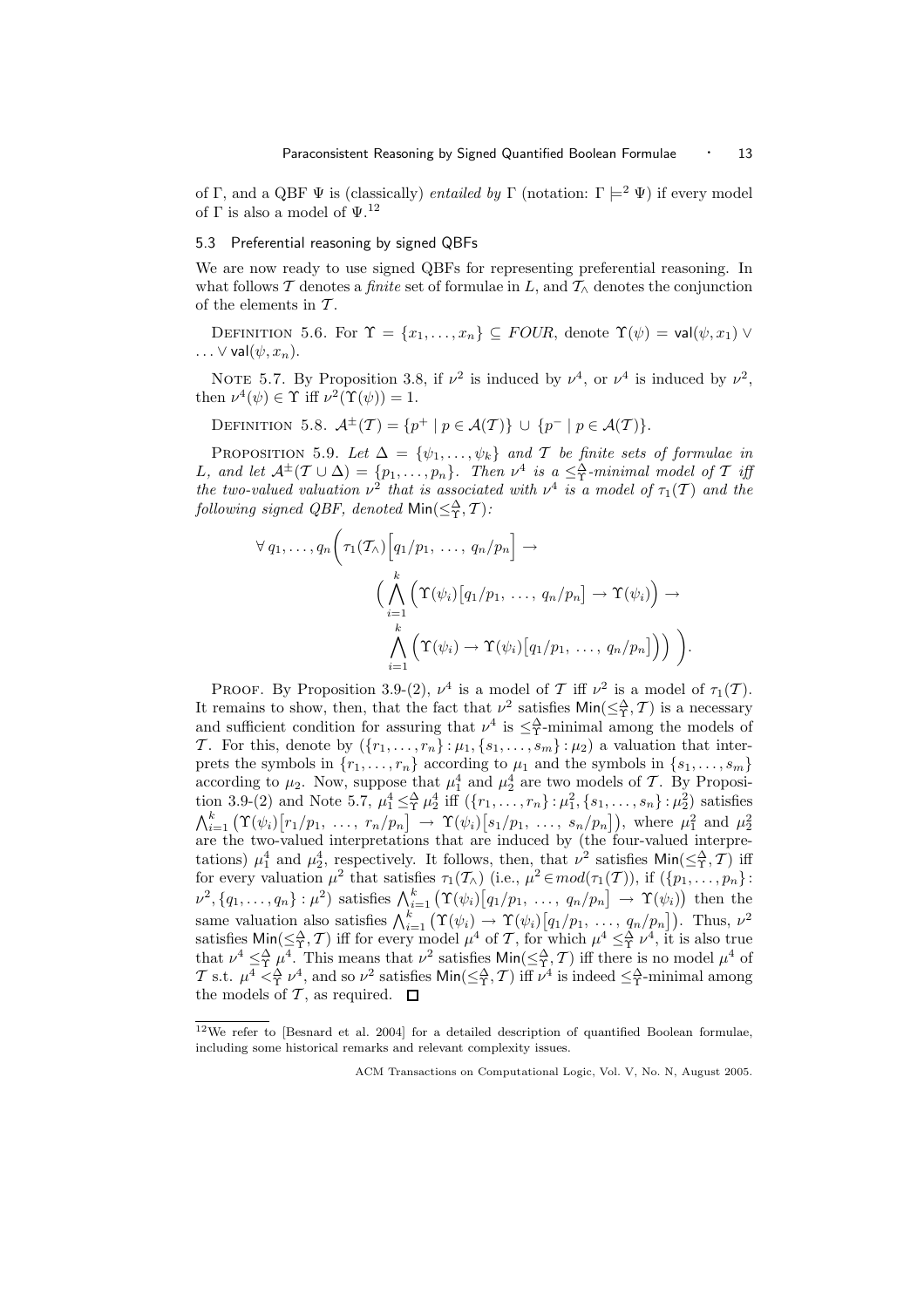NOTE 5.10. As the QBF  $\text{Min}(\leq^{\Delta}_{\Upsilon}, \mathcal{T})$  of the last proposition expresses minimization, it is clearly related to the notion of circumscription [McCarthy 1980], in which second-order formulae are usually used for expressing minimization. Indeed, an alternative way of regarding QBFs is as a particular class of second-order languages, where predicates are restricted to arity 0. We refer to Section 7, and in particular to Corollary 7.4, where we compare our approach to related works that use circumscription as the primary methods for encoding (multi-valued and preferential) entailments.

Proposition 5.9 immediately implies the following theorem and corollary, applied to finite sets  $\mathcal{T}, \Delta$  of formulae in L.

THEOREM 5.11.  $\mathcal{T} \models^4_{(\Upsilon, \Delta)} \psi \text{ iff } \tau_1(\mathcal{T}), \text{Min}(\leq^{\Delta}_{\Upsilon}, \mathcal{T}) \models^2 \tau_1(\psi).$ 

COROLLARY 5.12.  $\mathcal{T} \models^4_{(\Upsilon, \Delta)} \psi \text{ iff } \tau_1(\mathcal{T}_\wedge) \wedge \text{Min}(\leq^{\Delta}_{\Upsilon}, \mathcal{T}) \rightarrow \tau_1(\psi) \text{ is valid in the }$ two-valued semantics.

EXAMPLE 5.13. Let  $\mathcal{T} = \{p_1, \neg p_1, p_2\}$ ,  $\Upsilon = \{\top\}$ , and  $\Delta = \mathcal{A}(\mathcal{T}) = \{p_1, p_2\}$ . In this case, for every  $p \in \Sigma$ ,  $\Upsilon(p) = p^+ \wedge p^-$ . Thus,

$$
\begin{array}{ll}\n\text{Min}(\leq^{\Delta}_{\Upsilon}, \mathcal{T}) & = & \forall \, q_1^+ q_1^- q_2^+ q_2^- \left( q_1^+ \wedge q_1^- \wedge q_2^+ \to \right. \\
& \left( \left( (q_1^+ \wedge q_1^-) \to (p_1^+ \wedge p_1^-) \right) \wedge \left( (q_2^+ \wedge q_2^-) \to (p_2^+ \wedge p_2^-) \right) \to \right. \\
& \left( (p_1^+ \wedge p_1^-) \to (q_1^+ \wedge q_1^-) \right) \wedge \left( (p_2^+ \wedge p_2^-) \to (q_2^+ \wedge q_2^-) \right) \right).\n\end{array}
$$

Both  $\nu_1 = \{p_1^+ : t, p_1^- : t, p_2^+ : t, p_2^- : t\}$  and  $\nu_2 = \{p_1^+ : t, p_1^- : t, p_2^+ : t, p_2^- : f\}$ satisfy  $\tau_1(\mathcal{T}) = \{p_1^+, p_1^-, p_2^+\}$ , but only  $\nu_2$  also satisfies  $\text{Min}(\leq^{\Delta}_{\Upsilon}, \mathcal{T})$ . The four-valued valuation that is associated with  $\nu_2$  is  $\{p_1 : \top, p_2 : t\}$ , and this indeed is the only  $\leq^{\Delta}_{\Upsilon}$ -minimal model of T. Thus, for instance,  $\mathcal{T} \not\models^4_{(\Upsilon,\Delta)} \neg p_2$ .

Example 5.14. By Theorem 5.11, it is now possible to simulate the consequence relations of Example 5.5 by classical entailment. Indeed, if  $\mathcal{T}, \Delta$  are finite sets of formulae in  $L$ , then

.

$$
\mathcal{T} \models^3_{\text{LPm}} \psi \text{ iff } \tau_1(\mathcal{T} \cup \text{EM}(\mathcal{T})), \text{ Min}(\leq^{\mathcal{A}(\mathcal{T})}_{\{\top\}}, \mathcal{T}) \models^2 \tau_1(\psi). \text{ Similarly for } \models^4_{\mathcal{I}_1}
$$
\n
$$
\mathcal{T} \models^4_{\mathcal{I}_2} \psi \text{ iff } \tau_1(\mathcal{T}), \text{ Min}(\leq^{\mathcal{A}(\mathcal{T})}_{\{\top,\bot\}}, \mathcal{T}) \models^2 \tau_1(\psi).
$$
\n
$$
\mathcal{T} \models_n \psi \text{ iff } \tau_1(\mathcal{T} \cup \text{EM}(\mathcal{T})), \text{ Min}(\leq^{\mathcal{T}}_{\{\top\}}, \mathcal{T}) \models^2 \tau_1(\psi).
$$
\n
$$
\mathcal{T} \models^p \psi \text{ where } \mathcal{P} = (\models^4, \leq^{\Delta}_{\{\top, t\}}) \text{ iff } \tau_1(\mathcal{T}), \text{ Min}(\leq^{\Delta}_{\{\top, t\}}, \mathcal{T}) \models^2 \tau_1(\psi).
$$

#### 5.4 Complexity

The representation theorems by signed formulae (Theorems 4.1 and 5.11) allow, in particular, to derive complexity results for the corresponding consequence relations. For instance, Theorem 4.1 and Corollary 4.5 show that the entailment problems for  $\models^4$ ,  $\models^3_{\text{KL}}$ , and  $\models^3_{\text{LP}}$ , can be reduced (using a polynomial-time transformation) to the problem of entailment in classical logic, which implies that the corresponding decision problems are in coNP (moreover, this fact, together with polynomial-time reductions from SAT, show the well-known result that these problems are actually

ACM Transactions on Computational Logic, Vol. V, No. N, August 2005.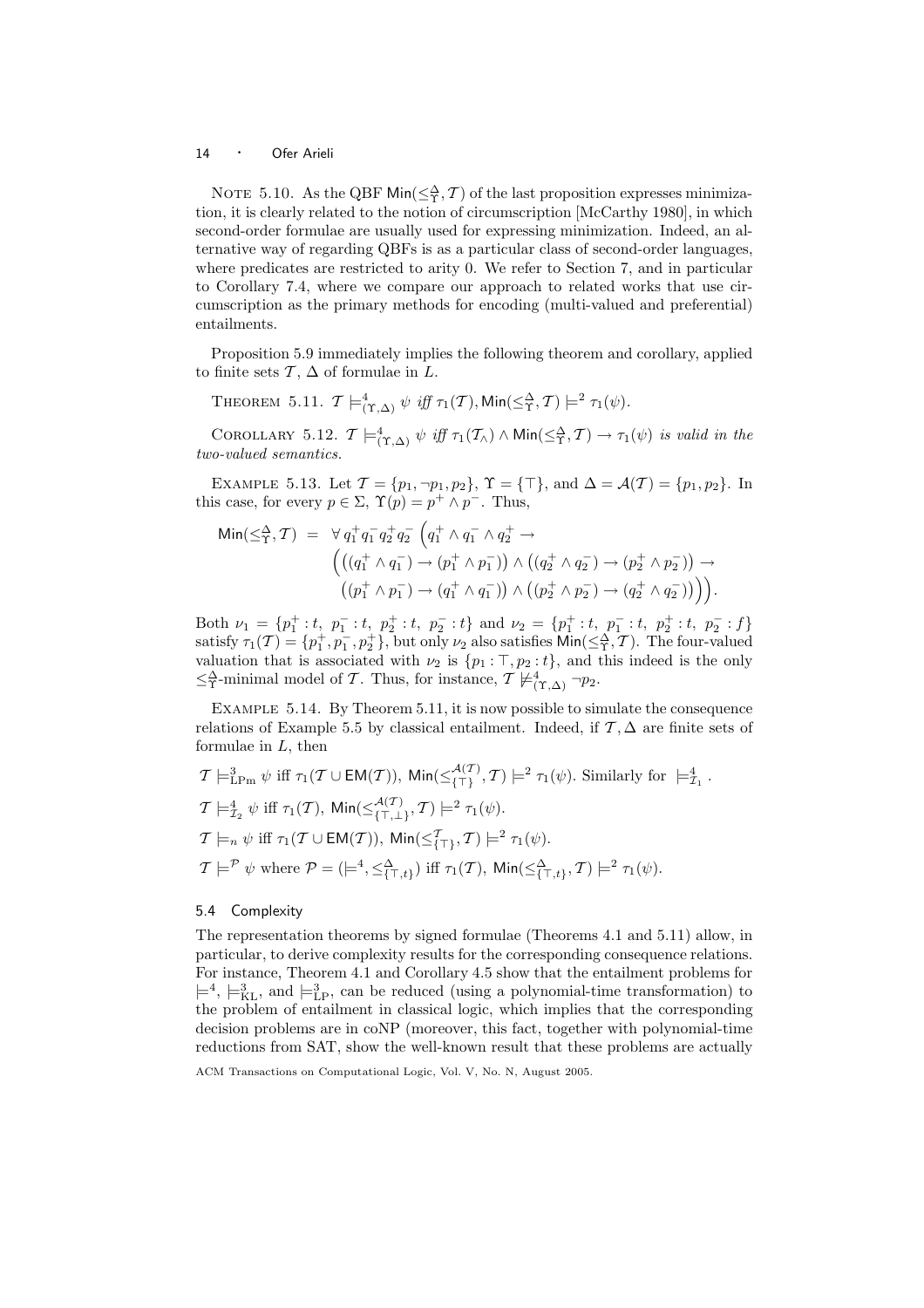coNP-complete; see, e.g., [Cadoli and Schaerf 1996; Costa-Marquis and Marquis 2002; Konieczny and Marquis 2002]).

By Theorem 5.11 one can derive complexity results for the preferential versions of the above consequence relations (see also [Costa-Marquis and Marquis 2002; 2004] and [Konieczny and Marquis 2002] for related results about the computational complexity of some of these relations):

PROPOSITION 5.15. The decision problems for  $\models^4_{(\Upsilon,\Delta)}$  and  $\models^3_{(\Upsilon,\Delta)}$  are in  $\Pi_2^P$ .

PROOF. By Theorem 5.11, entailment of a theory  $\mathcal T$  w.r.t.  $\models^4_{(\Upsilon,\Delta)}$  is equivalent to classical entailment checking w.r.t.  $\tau_1(\mathcal{T}) \cup \{ \text{Min}(\leq \frac{\Delta}{\Upsilon}, \mathcal{T}) \}$ . Thus, this decision problem can be encoded by QBFs in prenex normal form with exactly one quantifier alternation (and requires a polynomial-time transformation). The proposition is obtained, now, by the following well-known result:

PROPOSITION 5.16. [Wrathall 1976] Given a propositional formula  $\psi$ , whose atoms are partitioned into  $i \geq 1$  sets  $\{p_1^1, \ldots, p_{m_1}^1\}, \ldots, \{p_1^i, \ldots, p_{m_i}^i\},$  deciding if

 $\exists p^1_1,\ldots,\exists p^1_{m_1},\forall p^2_1,\ldots,\forall p^2_{m_2},\ldots,\mathsf{Q} p^i_1,\ldots,\mathsf{Q} p^i_{m_i}\psi$ 

is true (where  $Q = \exists$  if i is odd and  $Q = \forall$  if i is even), is  $\Sigma_i^P$ -complete. Dually, deciding whether

 $\forall p_1^1,\ldots,\forall p_{m_1}^1,\exists p_1^2,\ldots,\exists p_{m_2}^2,\ldots,\mathsf{Q} p_1^i,\ldots,\mathsf{Q} p_{m_i}^i\psi$ 

is true (where  $Q = \forall$  if i is odd and  $Q = \exists$  if i is even), is  $\Pi_i^P$ -complete.

For the three-valued case, note that T has to be extended with the set  $EM(T)$  or  $EFG(\mathcal{T})$  that forces three-valued assignments, but this does not change the complexity of the corresponding decision problems.  $\Box$ 

Note that under the usual assumptions of complexity theory, the complexity bound specified in the last corollary is not strict for every consequence relation of the form  $\models^4_{(\Upsilon,\Delta)}$  and  $\models^3_{(\Upsilon,\Delta)}$ . For instance, when  $\Delta = \emptyset$ , consequence relations of the form  $\models^4_{(\Upsilon,\Delta)}$  are the same as  $\models^4$ , thus the corresponding decision problems are — as noted above — already in coNP (i.e., in  $\Pi_1^P$ ). However, as shown in [Costa-Marquis and Marquis 2002; 2004], the decision problems for many other consequence relations of the form  $\models^4_{(\Upsilon,\Delta)}$  and  $\models^3_{(\Upsilon,\Delta)}$  are hard for  $\Pi_2^P$ . We refer to [Costa-Marquis and Marquis 2004] for a detailed proof of the  $\Pi_2^P$ -hardness of  $\models^3_{\text{LPm}}$ , even in case that all the formulae are in conjunctive normal form. This also implies the hardness of  $\models_{\mathcal{I}_1}^4$  and  $\models_{\mathcal{I}_2}^4$ , because of the following result:

PROPOSITION 5.17. [Arieli and Avron 1998] Let T be a set of formulae and  $\psi$ a formula in the language of  $\{\neg, \wedge, \vee, t, f\}$ . Then  $\mathcal{T} \models^3_{\text{LPm}} \psi$  iff  $\mathcal{T} \models^4_{\mathcal{I}_2} \psi$ . If  $\psi$  is a formula in CNF, none of its conjuncts is a tautology, then we have, in addition, that  $\mathcal{T} \models^3_{\text{LPm}} \psi \text{ iff } \mathcal{T} \models^4_{\mathcal{I}_1} \psi.$ 

It follows, then, that the evaluation of the resulting QBFs for the consequence relations considered above resides in the same complexity class as the decision of the original problems!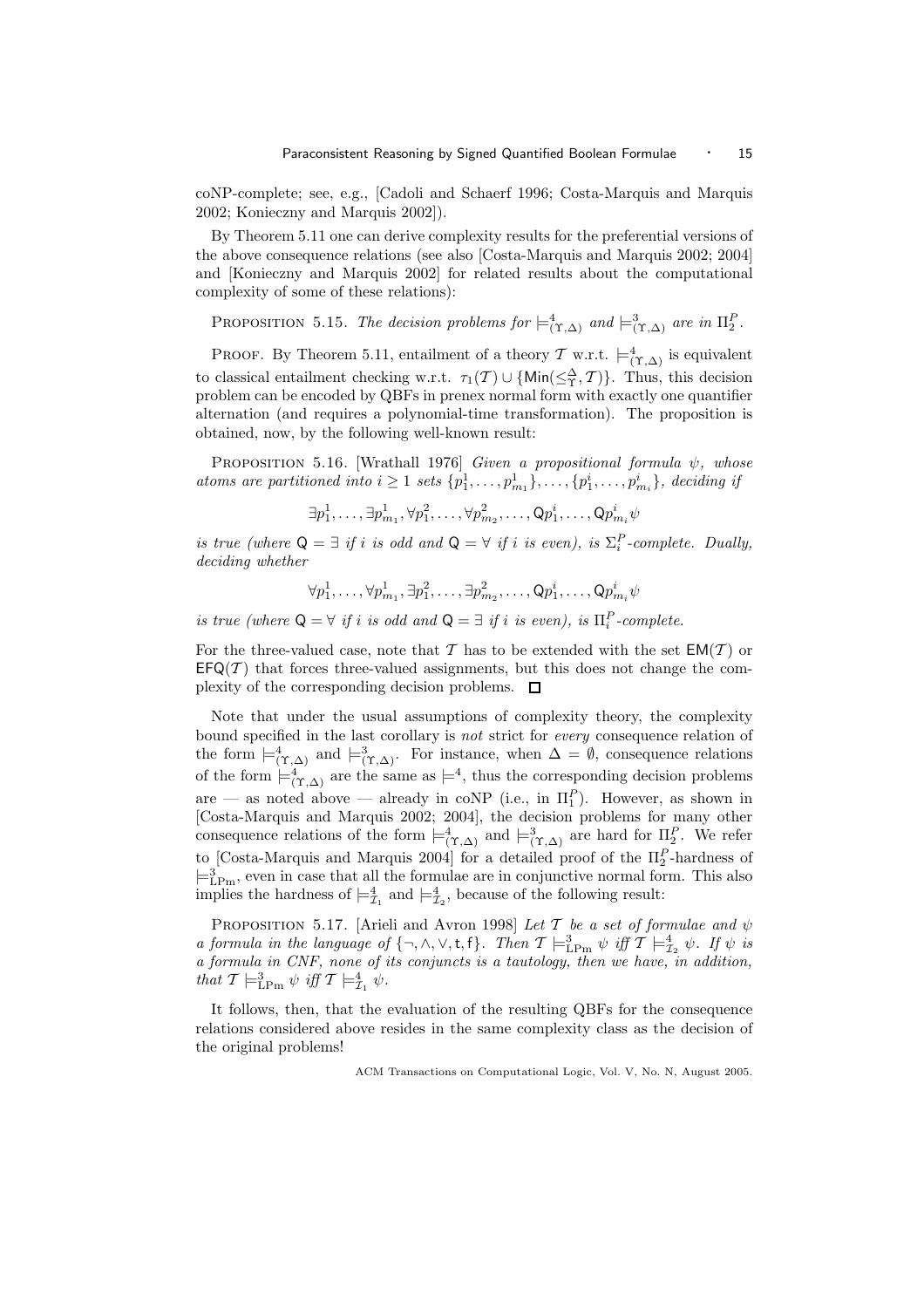## 6. GENERALIZATIONS

#### 6.1 Reasoning with graded abnormality

The consequence relation  $\models^4_{(\Upsilon,\Delta)}$  of Definition 5.4 can be generalized in several ways to capture other consequence relations considered in the literature. In this section we demonstrate one possible extension and show how to simulate, by signed QBFs and classical entailment, preferential reasoning with different levels of uncertainty.

DEFINITION 6.1. A partial order  $\prec$  on a set S is called modular if  $y \prec x_2$  for every  $x_1, x_2, y \in S$  s.t.  $x_1 \nless x_2, x_2 \nless x_1$ , and  $y \prec x_1$ .

Modular orders will be used here for grading uncertainty. As shown in [Lehmann and Magidor 1992],  $\prec$  is a modular order on S iff there is a total order  $\prec$  on a set S' and a function  $g: \mathcal{S} \to \mathcal{S}'$  s.t.  $x_1 \prec x_2$  iff  $g(x_1) < g(x_2)$ . For a modular order  $\prec$  on FOUR, then, there is a partition  $\Upsilon_1 \dots \Upsilon_m$  of FOUR s.t.  $x \prec y$  iff  $x \in \Upsilon_i$ ,  $y \in \Upsilon_i$ , and  $1 \leq i < j \leq m$ .

Let  $\mathcal T$  and  $\Delta$  be sets of formulae in L. Let  $\prec$  be a modular order on  $FOUR$  and  $\nu, \mu \in mod(\mathcal{T})$ . Denote  $\nu \prec^{\Delta} \mu$ , if there is a  $\psi \in \Delta$  s.t.  $\nu(\psi) \prec \mu(\psi)$ , and for every  $\phi \in \Delta$  either  $\nu(\phi) \prec \mu(\phi)$ , or  $\nu(\phi)$  and  $\mu(\phi)$  are  $\prec$ -incomparable.

A valuation  $\nu \in mod(T)$  is a  $\prec^{\Delta}$ -minimal model of T if there is no  $\mu \in mod(T)$ s.t.  $\mu \prec^{\Delta} \nu$ . Denote  $\mathcal{T} \models^4_{(\prec, \Delta)} \psi$  if every  $\prec^{\Delta}$ -minimal model of  $\mathcal T$  is a model of  $\psi$ .

EXAMPLE 6.2. The consequence relation  $\models_{c_3}^4$ , introduced in [Arieli 2003], is one example of formalisms for reasoning with graded uncertainty. In this case  $\Delta$  consists of the atomic formulae, and the preferred (i.e., the  $\prec^{\Delta}$ -minimal) models are determined according to a modular order  $\prec_{c_3}$  on  $FOUR$  that has three 'uncertainty levels':  $t, f$  are the  $\prec_{c_3}$ -minimal elements,  $\perp$  is the  $\prec_{c_3}$ -intermediate value, and  $\top$ is the  $\prec_{c_3}$ -maximal (i.e., the most abnormal) one. Clearly, then,  $\models_{c_3}^4$  is a particular case of  $\models^4_{(\prec,\Delta)}$ : for every set T of formulae and a formula  $\psi$  is  $\tilde{L}$ , we have that  $\mathcal{T}\models^4_{c_3}\psi \text{ iff }\mathcal{T}\models^4_{(\prec_{c_3},\mathcal{A}(\mathcal{T}))}\psi.$ 

Consider, for instance,  $\mathcal{T} = \{\neg q, (p \supset q) \vee (\neg q \supset \neg p), (\neg p \supset q) \vee (\neg q \supset p)\}.$ This theory has three  $\prec_{c_3}$ -minimal models:  $\nu_1 = \{p:\bot, q: f\}, \nu_2 = \{p:t, q: \top\},\$ and  $\nu_3 = \{p: f, q: \top\}.$  Therefore, e.g.,  $\mathcal{T} \models^4_{(\prec_{c_3}, \mathcal{A}(\mathcal{T}))} p \supset q$  and  $\mathcal{T} \not\models^4_{(\prec_{c_3}, \mathcal{A}(\mathcal{T}))} q \supset p$ .

In order to simulate consequence relations such as  $\models_{c_3}^4$  in our framework, it is necessary to extend Definition 5.1. In particular, Υ should be partitioned according to the underlying preference order.

DEFINITION 6.3. Let  $\nu_1, \nu_2$  be two valuations,  $\Delta$  a set of formulae, and  $\tilde{\Upsilon} =$  $\vec{\Upsilon}_{\prec} = \{\Upsilon_1, \Upsilon_2, \ldots, \Upsilon_m\}$  – a partition of *FOUR*. Denote  $\nu_1 \leq \frac{\Delta}{\Upsilon} \nu_2$  if the following conditions are satisfied:

$$
\{\psi \in \Delta \mid \nu_2(\psi) \in \Upsilon_1\} \subseteq \{\psi \in \Delta \mid \nu_1(\psi) \in \Upsilon_1\},\
$$
  

$$
\{\psi \in \Delta \mid \nu_2(\psi) \in \Upsilon_2\} \subseteq \{\psi \in \Delta \mid \nu_1(\psi) \in \Upsilon_1 \cup \Upsilon_2\},\
$$

. . .

 $\{\psi \in \Delta \mid \nu_2(\psi) \in \Upsilon_{m-1}\} \subseteq \{\psi \in \Delta \mid \nu_1(\psi) \in \Upsilon_1 \cup \ldots \cup \Upsilon_{m-1}\}.$ 

Denote by  $\nu_1  $\leq \frac{\Delta}{\Upsilon} \nu_2$  that  $\nu_1 \leq \frac{\Delta}{\Upsilon} \nu_2$  and  $\nu_2 \nleq \frac{\Delta}{\Upsilon} \nu_1$ .  $\nu_1 \in mod(\mathcal{T})$  is a  $\leq \frac{\Delta}{\Upsilon}$ -minimal$ model of T if there is no  $\nu_2 \in mod(T)$  s.t.  $\nu_2  $\leq \frac{\Delta}{\tilde{T}} \nu_1$ .$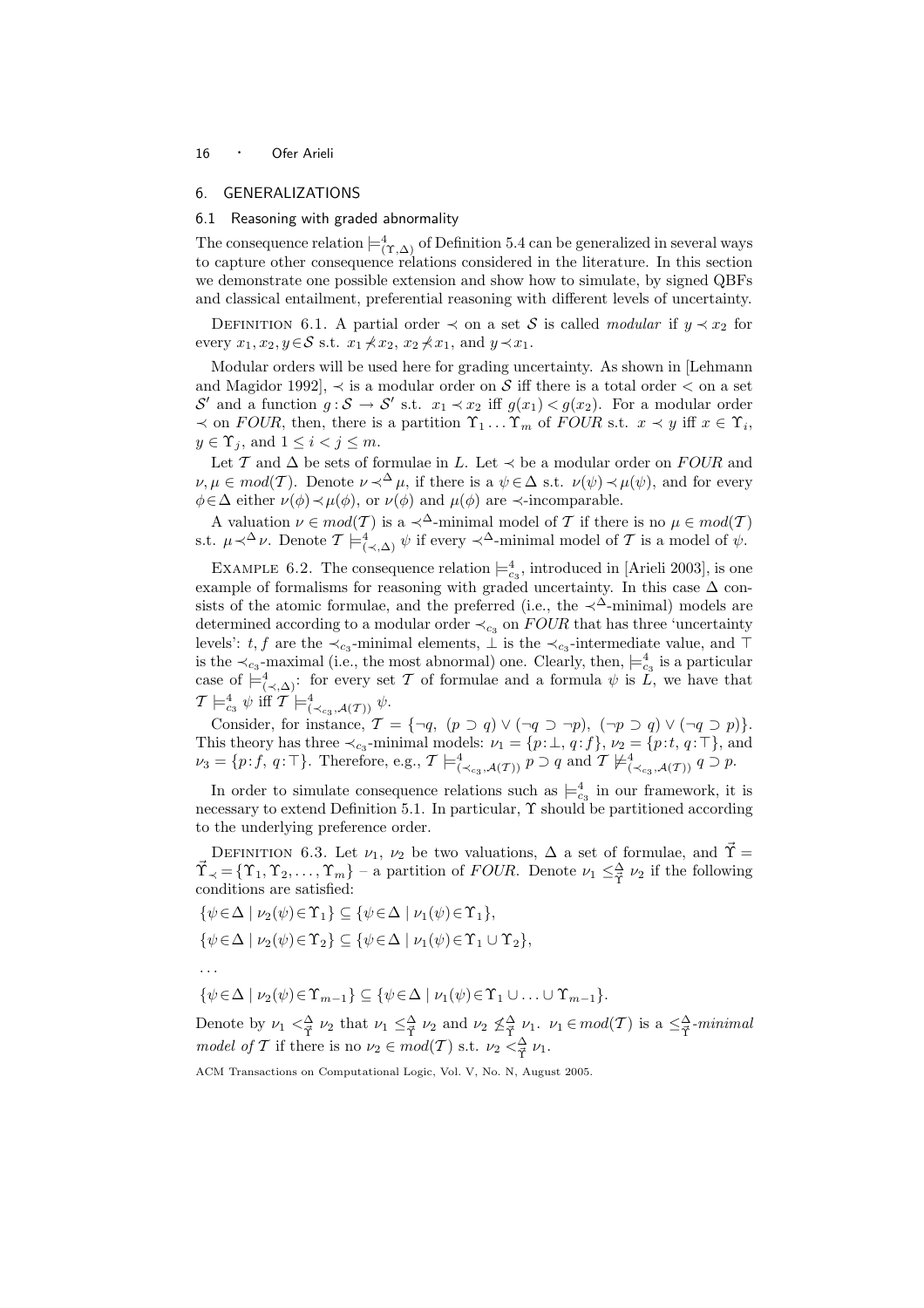Preferential reasoning with graded uncertainty can now be defined in our context as follows.

DEFINITION 6.4. Denote  $\mathcal{T} \models^4_{(\vec{\Upsilon}, \Delta)} \psi$ , if any  $\leq^{\Delta}_{\vec{\Upsilon}}$ -minimal model of  $\mathcal T$  is a model of  $\psi$ .

The following proposition follows from the fact that  $\nu_1 \prec^{\Delta} \nu_2$  iff  $\nu_1 \prec^{\Delta} \nu_2$ .

PROPOSITION 6.5.  $\mathcal{T} \models^4_{(\prec, \Delta)} \psi \text{ iff } \mathcal{T} \models^4_{(\vec{\Upsilon}, \Delta)} \psi$ .

Example 6.6. Consider again the consequence relation of Example 6.2. Let  $\Upsilon_1 = \{t, f\}, \Upsilon_2 = \{\perp\}, \Upsilon_3 = \{\top\}, \text{ and } \vec{\Upsilon} = \{\Upsilon_1, \Upsilon_2, \Upsilon_3\}.$  Then:

- (1) for every  $\nu_1, \nu_2 \in mod(T)$ ,  $\nu_1 \preceq_{c_3} \nu_2$  iff  $\nu_1 \leq^{\mathcal{A}(T)}_{\vec{\mathcal{P}}}$  $\mathcal{L}^{(1)}$   $\nu_2$ , and so
- (2)  $T \models_{c_3}^4 \psi \text{ iff } T \models_{(\prec_{c_3},\mathcal{A}(T))}^4 \psi \text{ iff } T \models_{(\vec{T},\mathcal{A}(T))}^4 \psi.$

Note that, in fact, the definition of preferential reasoning with graded uncertainty (Definition 6.4) is a conservative extension of the definition of consequence relations for preferential reasoning (Definition 5.4):

PROPOSITION 6.7. For every consequence relation of the form  $\models^4_{(\Upsilon,\Delta)}$  there is a partition  $\vec{\Upsilon} = {\Upsilon_1, \Upsilon_2}$  of FOUR, such that  $\models^4_{(\Upsilon, \Delta)}$  and  $\models^4_{(\vec{\Upsilon}, \Delta)}$  coincide.

PROOF. Given  $\Upsilon \subseteq FOUR$ , let  $\vec{\Upsilon} = \{FOUR - \Upsilon, \Upsilon\}$ . By Definitions 5.1 and 6.3, for every two valuations  $\nu_1$  and  $\nu_2$  it holds that  $\nu_1 <^{\Delta}_{\Upsilon} \nu_2$  iff  $\{\psi \in \Delta \mid \nu_1(\psi) \in \Upsilon\} \subseteq$  $\{\psi \in \Delta \mid \nu_2(\psi) \in \Upsilon\},\text{ iff } \{\psi \in \Delta \mid \nu_2(\psi) \in FOUR-\Upsilon\} \subseteq \{\psi \in \Delta \mid \nu_1(\psi) \in FOUR-\Upsilon\},\$ iff  $\nu_1 <^{\Delta}_{\vec{\Upsilon}} \nu_2$ . Thus, by Definitions 5.4 and 6.4,  $\models^4_{(\vec{\Upsilon}, \Delta)}$  and  $\models^4_{(\vec{\Upsilon}, \Delta)}$  are identical.

The converse of the last proposition is not true; there are consequence relations of the form  $\models^4_{(\vec{\Upsilon}, \Delta)}$  that are not the same as any consequence relation of the form  $\models^4_{(\Upsilon,\Delta)}$ . The consequence relation of Examples 6.2 and 6.6 is one example for that (in [Arieli 2003] it is shown that this consequence relation is different than any other four-valued consequence relation that is defined by a pointwise preferential order on FOUR). It follows, therefore, that consequence relations of the form  $\models^4_{(\vec{Y}, \Delta)}$ may be divided into three nonempty classes of paraconsistent entailments:

- (1) when  $\vec{\Upsilon}$  is the degenerated partition (i.e.,  $\vec{\Upsilon} = \{FOUR\}$ ),  $\models^4_{(\vec{\Upsilon}, \Delta)}$  is the same as the monotonic consequence relation  $\models^4$ ,
- (2) two-leveled partitions of FOUR induce the consequence relations of Section 5,
- (3) other consequence relations of the form  $\models^4_{(\vec{\Upsilon}, \Delta)}$  have more than two levels of uncertainty.

The next step is to simulate reasoning with graded uncertainty by (signed) QBFs. For that,  $\leq \frac{\Delta}{T}$ -minimal valuations should be described by an appropriate signed QBF. In the remaining of this section, for keeping this QBF as simple as possible, we consider only the case where  $\Delta = \mathcal{A}(\mathcal{T})$ . However, similar results can be obtained for *any* finite set  $\Delta$  of formulae in L (as in Proposition 5.9).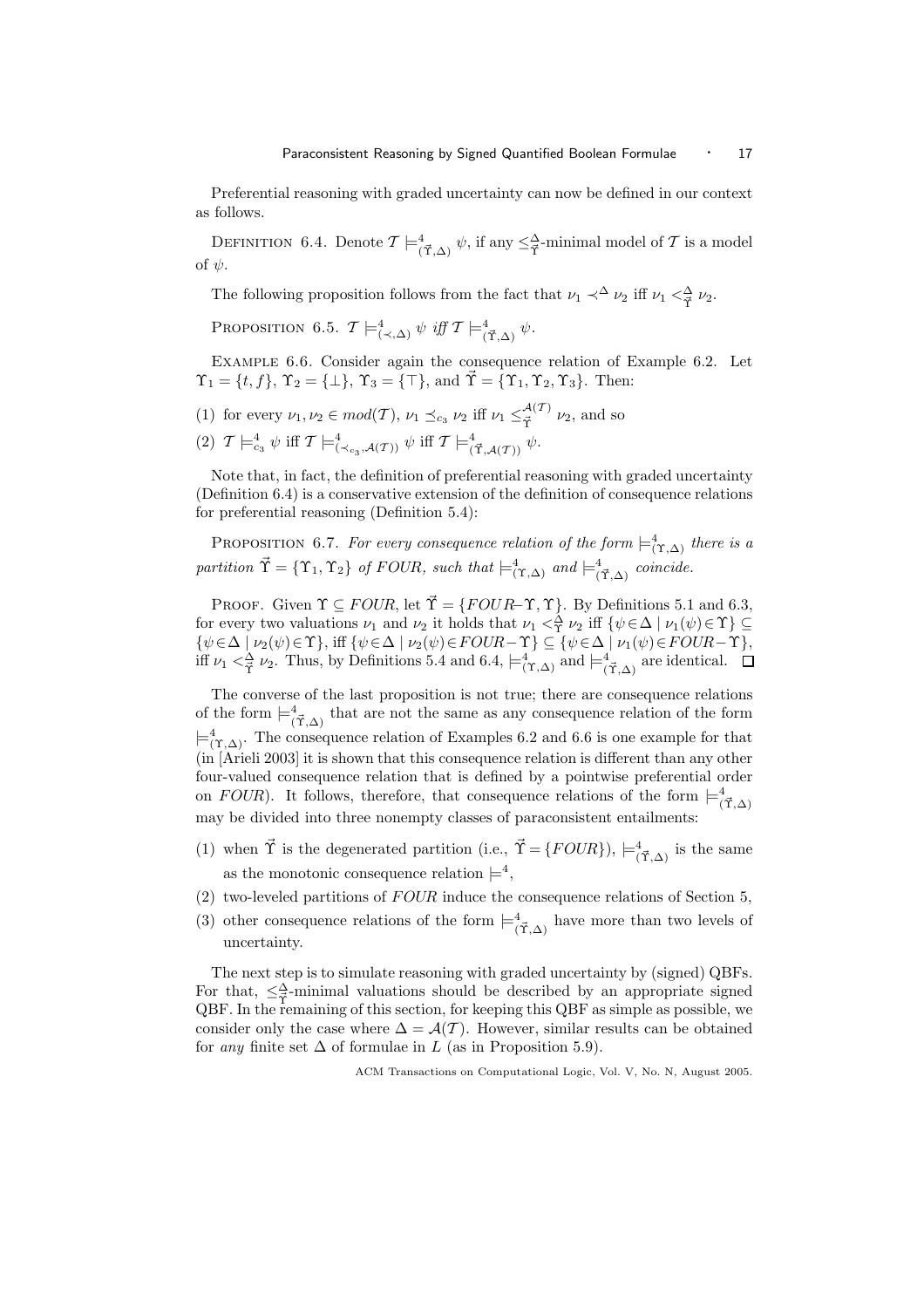PROPOSITION 6.8. Let T be a finite set of formulae in L, and let  $A^{\pm}(T) =$  $\{p_1,\ldots,p_n\}$ . Then  $\nu^4$  is  $a \leq_{\vec{\tau}}^{\mathcal{A}(\mathcal{T})}$  $\mathcal{A}^{(\mathcal{T})}_{\vec{\Upsilon}}$ -minimal model of  $\mathcal{T}$  , where  $\vec{\Upsilon} = \{\Upsilon_1, \Upsilon_2, \dots, \Upsilon_m\}$ is a partition of FOUR, iff the two-valued valuation  $\nu^2$  that is associated with  $\nu^4$ is a model of  $\tau_1(\mathcal{T})$  and the following signed QBF, denoted  $\mathsf{Min}(\leq^{\mathcal{A}(\mathcal{T})}_{\vec{\mathcal{T}}}$  $\frac{\pi^{(2)}}{\vec{\Upsilon}},\mathcal{T})$ :

$$
\forall q_1, \ldots, q_n \left( \tau_1(\mathcal{T}_\wedge) \left[ q_1/p_1, \ldots, q_n/p_n \right] \longrightarrow \left( \bigwedge_{i=1}^n \left( \left( \Upsilon_1(p_i) \to \Upsilon_1(q_i) \right) \wedge \ldots \wedge \left( \Upsilon_{m-1}(p_i) \to \bigvee_{j=1}^{m-1} \Upsilon_j(q_i) \right) \right) \longrightarrow \right)
$$
  

$$
\bigwedge_{i=1}^n \left( \left( \Upsilon_1(q_i) \to \Upsilon_1(p_i) \right) \wedge \ldots \wedge \left( \Upsilon_{m-1}(q_i) \to \bigvee_{j=1}^{m-1} \Upsilon_j(p_i) \right) \right) \right).
$$

PROOF. Again, we denote by  $({r_1, \ldots, r_n} : \mu_1, {s_1, \ldots, s_m} : \mu_2)$  a valuation that interprets the symbols in  $\{r_1, \ldots, r_n\}$  according to  $\mu_1$  and the symbols in  ${s_1, \ldots, s_m}$  according to  $\mu_2$ . Now, the proof is similar to that of Proposition 5.9, using the fact that  $\mu_1^4 \leq \frac{\Delta}{\tilde{r}} \mu_2^4$  iff the valuation  $({r_1, \ldots, r_n} : \mu_1^2, {s_1, \ldots, s_n} : \mu_2^2)$ satisfies

$$
\bigwedge_{i=1}^n \Big(\Big(\Upsilon_1(s_i)\to\Upsilon_1(r_i)\Big)\wedge\ldots\wedge\Big(\Upsilon_{m-1}(s_i)\to\bigvee_{j=1}^{m-1}\Upsilon_j(r_i)\Big)\Big),
$$

where  $\mu_1^2$  and  $\mu_2^2$  are the two-valued interpretations that are induced by  $\mu_1^4$  and  $\mu_2^4$ , respectively.  $\square$ 

By Proposition 6.8, for a finite set of formulae T and a formula  $\psi$  in L, we have:

- Proposition 6.9.  $\mathcal{T} \models^4_{(\vec{\Upsilon},\mathcal{A}(\mathcal{T}))} \psi \text{ iff } \tau_1(\mathcal{T}), \mathsf{Min}(\leq^{\mathcal{A}(\mathcal{T})}_{\vec{\Upsilon}})$  $\mathcal{F}^{A(1)}_{\vec{\Upsilon}},\mathcal{T})\models^2\tau_1(\psi).$
- COROLLARY 6.10.  $\mathcal{T} \models^4_{(\prec, \mathcal{A}(\mathcal{T}))} \psi \text{ iff } \tau_1(\mathcal{T}), \mathsf{Min}(\leq^{\mathcal{A}(\mathcal{T})}_{\vec{\Upsilon}})$  $\begin{aligned} \n\frac{\mathcal{A}(T)}{\vec{\Upsilon}}, \mathcal{T}) \models^2 \tau_1(\psi). \n\end{aligned}$

PROOF. By propositions 6.5 and 6.9.  $\Box$ 

The last results imply that the decision problem for consequence relations with graded abnormality remains in the second level of the polynomial hierarchy (cf. Proposition 5.15).

PROPOSITION 6.11. The decision problem for  $\models^4_{(\vec{T},\mathcal{A}(\mathcal{T}))}$  is in  $\Pi_2^P$ .

PROOF. Similar to that of Proposition 5.15, using Proposition 6.9.  $\Box$ 

Again, as noted in Section 5.4,  $\Pi_2^P$  is not a strict bound for every decision problem of entailments of the form  $\models^4_{(\vec{T},\mathcal{A}(\mathcal{T}))}$  (for instance, when  $\vec{T} = \{FOUR\}, \models^4_{(\vec{T},\mathcal{A}(\mathcal{T}))}$ is equivalent to  $\models^4$ , the decision problem of which is in  $\Pi_1^P$ ). However, as noted in the paragraph below the proof of Proposition 5.15, many decision problems for consequence relations of the form  $\models^4_{(\Upsilon,\mathcal{A}(\mathcal{T}))}$  (which are, by Proposition 6.7, also of the form  $\models^4_{(\vec{T},\mathcal{A}(\mathcal{T}))})$  are hard for  $\Pi_2^P$ . Below we give one more example:

PROPOSITION 6.12. The decision problem for  $\models^4_{c_3}$  is  $\Pi^P_2$ -complete.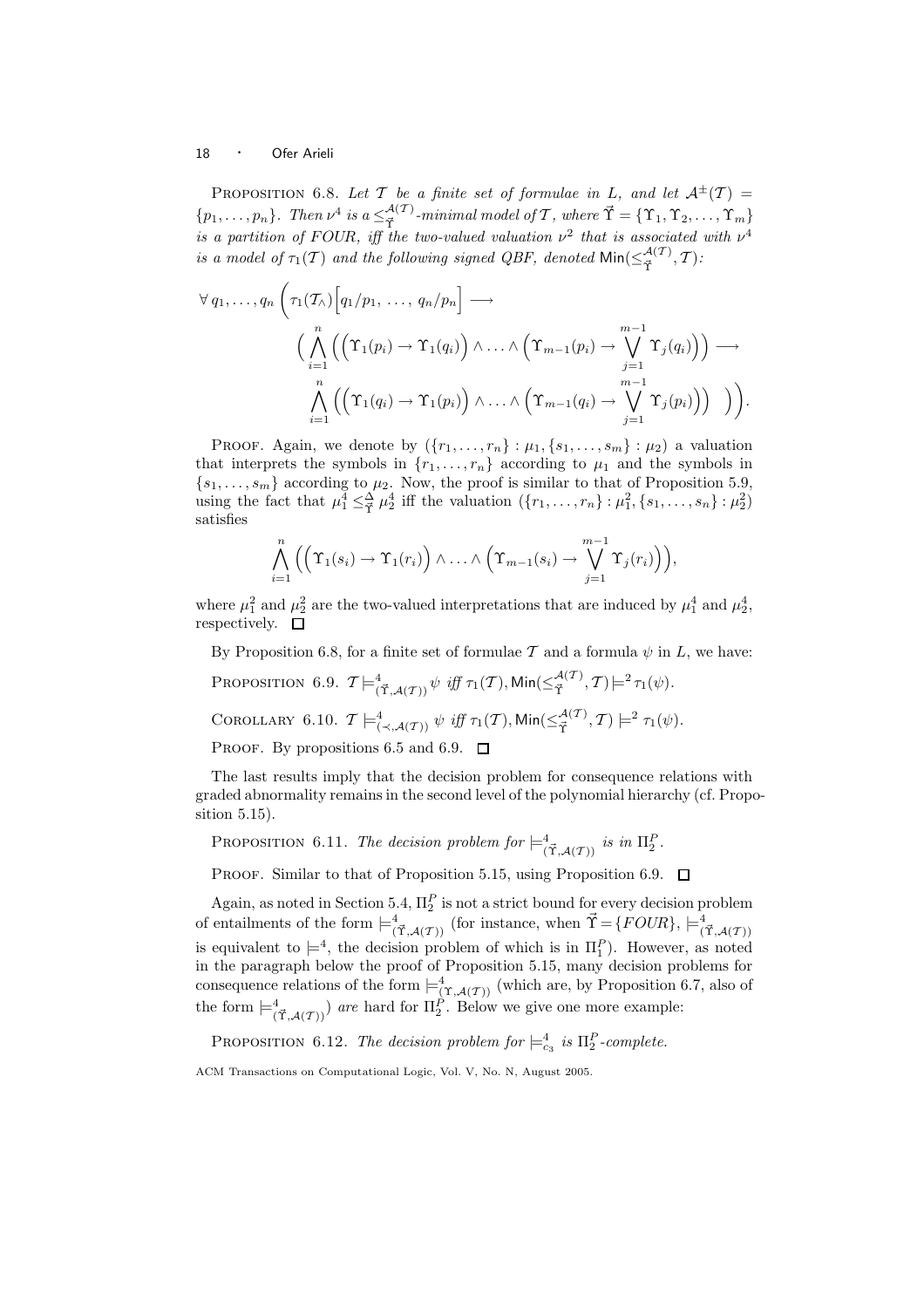

Fig. 2.  $TIMEE \odot TIMEE$ 

PROOF. In Section 5.4 we have shown that the decision problem for  $\models_{\mathcal{I}_2}^4$  is hard for  $\Pi_2^P$  even when all the formulae are in CNF. The claim now follows from Example 6.6 and Proposition 6.11 (which imply that  $\models_{c_3}^4$  is in  $\Pi_2^P$ ), together with the fact, shown in [Arieli 2003], that in the language of  $\{\neg, \wedge, \vee, t, f\}$  it holds that  $\mathcal{T} \models_{c_3}^4 \psi \text{ iff } \mathcal{T} \models_{\mathcal{I}_2}^4 \psi \text{ (which implies that } \models_{c_3}^4 \text{ is hard for } \Pi_2^P).$ 

Other generalizations of Definition 5.1 could be useful as well. For instance, the set  $\Delta$  may contain formulae with different levels of abnormality, in which case it should be graded. Again, it is possible to simulate reasoning with corresponding consequence relations by signed QBFs just as described above for cases in which Υ is graded.

#### 6.2 Beyond four-valued semantics

In this section we show that by using the same techniques as those introduced above, it is possible to perform preferential reasoning in general multiple-valued logics (having arbitrarily many truth values). For instance, default reasoning in the context of nine-valued semantics [Arieli and Avron 1996] (see Figure 2) may be simulated though either Kleene's three-valued logic [Kleene 1950] or Priest's threevalued logic LP [Priest 1989; 1991] (see Example 6.22 below). Essentially, we do so by repeating the same process as described before, using signed formulae for the basic entailment, and quantified Boolean formulae for expressing the preferential semantics. Below are the details.

6.2.1 The lattice-valued setting. Consider a complete lattice  $\mathfrak{L} = (\mathcal{L}, \leq_{\mathcal{L}})$  with a negation operator  $\neg$ .<sup>13</sup> Let  $\mathcal{D}_{\mathfrak{L}}$  be the set of the designated elements of  $\mathcal{L}$ . As usual in multiple-valued logics (and as we did in the case of  $FOWR$ ), we require that  $\mathcal{D}_{\mathcal{L}}$  would be a *filter* in  $\mathcal{L}$ , namely: it is a nonempty proper subset of  $\mathcal{L}$  s.t. for every  $x, y \in \mathcal{L}$ ,  $x \wedge y \in \mathcal{D}_{\mathfrak{L}}$  iff  $x \in \mathcal{D}_{\mathfrak{L}}$  and  $y \in \mathcal{D}_{\mathfrak{L}}$ . If, in addition, for every  $x, y \in \mathcal{L}$ ,

<sup>&</sup>lt;sup>13</sup>That is, for every  $x, y \in \mathcal{L}$ ,  $x \leq_{\mathcal{L}} y$  iff  $\neg y \leq_{\mathcal{L}} \neg x$ , and for every  $x \in \mathcal{L}$ ,  $\neg\neg x = x$ .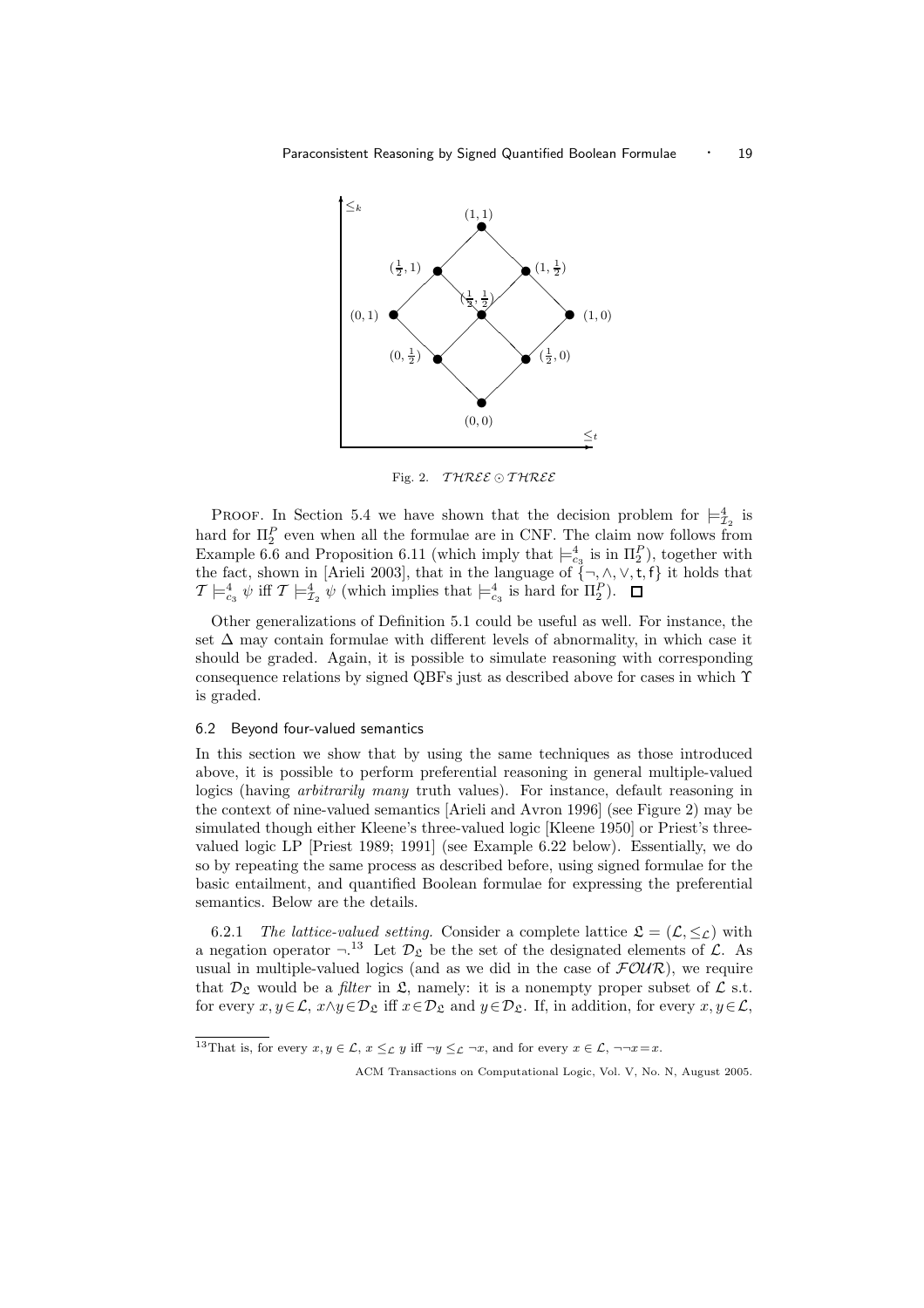$x \vee y \in \mathcal{D}_{\mathfrak{L}}$  iff  $x \in \mathcal{D}_{\mathfrak{L}}$  or  $y \in \mathcal{D}_{\mathfrak{L}}$ , then  $\mathcal{D}_{\mathfrak{L}}$  is a prime filter in  $\mathcal{L}$ . Note that by its definition  $\mathcal{D}_{\mathfrak{L}}$  is  $\leq_{\mathcal{L}}$ -upwards closed, and so max $(\mathcal{L})\in\mathcal{D}_{\mathfrak{L}}$  while min $(\mathcal{L})\notin\mathcal{D}_{\mathfrak{L}}$ .

Now, the connectives of the language  $L$  are defined by the corresponding operators on  $\mathcal{L}$ : conjunction, disjunction, and negation correspond, respectively, to the meet, join, and negation operators on  $\mathcal{L}$ ; the definition of the implication connective  $\supset$  depends, as in the case of  $\mathcal{FOUR}$ , on the choice of the designated elements:  $x \supset y = \max(\mathcal{L})$  if  $x \notin \mathcal{D}_{\mathcal{L}}$ , otherwise  $x \supset y = y$ .

The other semantical notions and the corresponding consequence relations are now defined in the obvious way:

- $-A$  (multiple-valued) valuation  $\nu$  is a function that assigns an element of  $\mathcal L$  to each atomic formula in  $\Sigma$ . A valuation is extended to complex formulae in the standard way:  $\nu(\neg \psi) = \neg \nu(\psi)$ ,  $\nu(\psi \land \phi) = \nu(\psi) \land \nu(\phi)$ ,  $\nu(\psi \lor \phi) = \nu(\psi) \lor \nu(\phi)$ , and  $\nu(\psi \supset \phi) = \nu(\psi) \supset \nu(\phi)$ .
- —A valuation  $\nu$  satisfies a formula  $\psi$  if  $\nu(\psi) \in \mathcal{D}_{\mathfrak{L}}$ .
- —A valuation  $\nu$  is a model of T if it satisfies every formula in T. We shall continue to denote by  $mod(T)$  the set of the models of T.

A natural definition for a consequence relation w.r.t. this L-valued semantics is the following.

DEFINITION 6.13. Let  $\mathfrak L$  be a lattice and  $\mathcal D_{\mathfrak L}$  a prime filter in it. For a set  $\mathcal T$  of formulae and a formula  $\psi$ , denote  $\mathcal{T} \models^{\mathfrak{L}, \mathcal{D}_{\mathfrak{L}}} \psi$  if every model of  $\mathcal T$  is a model of  $\psi$ .

Common examples of logics that are obtained from the definitions above are classical logic (where  $\mathfrak L$  is the two-valued lattice  $({t, f}, f, f <_{\mathcal L} t)$  and  $\mathcal{D}_{\mathfrak L} = {t}$ ), Kleene's three-valued logic [Kleene 1950] (where  $\mathfrak L$  is the three-valued lattice  $(\{t, f, \bot\}, f \leq \mathcal L)$  $\perp \leq_{\mathcal{L}} t$ ) and  $\mathcal{D}_{\mathcal{L}} = \{t\}$ ), Priest's three-valued logic [Priest 1989] (where  $\mathcal{L}$  is the threevalued lattice  $(\lbrace t, f, \top \rbrace, f \leq_{\mathcal{L}} \top \leq_{\mathcal{L}} t)$  and  $\mathcal{D}_{\mathcal{L}} = \lbrace t, \top \rbrace$ , and Belnap's four-valued logic, defined in Section 2. Note that the former two logics are not paraconsistent while the latter two are paraconsistent.

6.2.2 The bilattice-valued setting. In previous sections we have reduced fourvalued paraconsistent reasoning to classical entailment by 'splitting' syntactical and semantical objects (e.g., the alphabet, the truth values, and the truth assignments) to their positive and negative counterparts. The same idea can be applied here, this time on the  $\mathfrak L$ -valued setting. This leads us to the following construct:

DEFINITION 6.14. [Ginsberg 1988] Let  $\mathfrak{L} = (\mathcal{L}, \leq_{\mathcal{L}})$  be a complete lattice. The structure  $\mathfrak{L} \odot \mathfrak{L} = (\mathcal{L} \times \mathcal{L}, \leq_t, \leq_h, \neg)$  consists of pairs of elements from  $\mathcal{L}$  that are arranged in two complete lattice structures as follows:

•  $(\mathcal{L} \times \mathcal{L}, \leq_t)$ , where  $(x_1, y_1) \leq_t (x_2, y_2)$  iff  $x_1 \leq_t x_2$  and  $y_1 \geq_t y_2$ 

•  $(\mathcal{L} \times \mathcal{L}, \leq_k)$ , where  $(x_1, y_1) \leq_k (x_2, y_2)$  iff  $x_1 \leq_{\mathcal{L}} x_2$  and  $y_1 \leq_{\mathcal{L}} y_2$ 

The unary operation  $\neg$  is defined on  $\mathcal{L}\times\mathcal{L}$  by  $\neg(x,y)=(y,x)$ .

Figures 1 and 2 above show two structures that are particular cases of Definition 6.14, where  $\mathfrak L$  is a chain of two and three elements, respectively. The structure that  $\mathfrak{L} \odot \mathfrak{L}$  forms is called *bilattice* [Fitting 1990; Ginsberg 1988], denoting that the set of truth values is simultaneously arranged in two (related) lattice structures. As in the four-valued case, a truth value  $(x, y) \in \mathcal{L} \odot \mathcal{L}$  may intuitively be understood

ACM Transactions on Computational Logic, Vol. V, No. N, August 2005.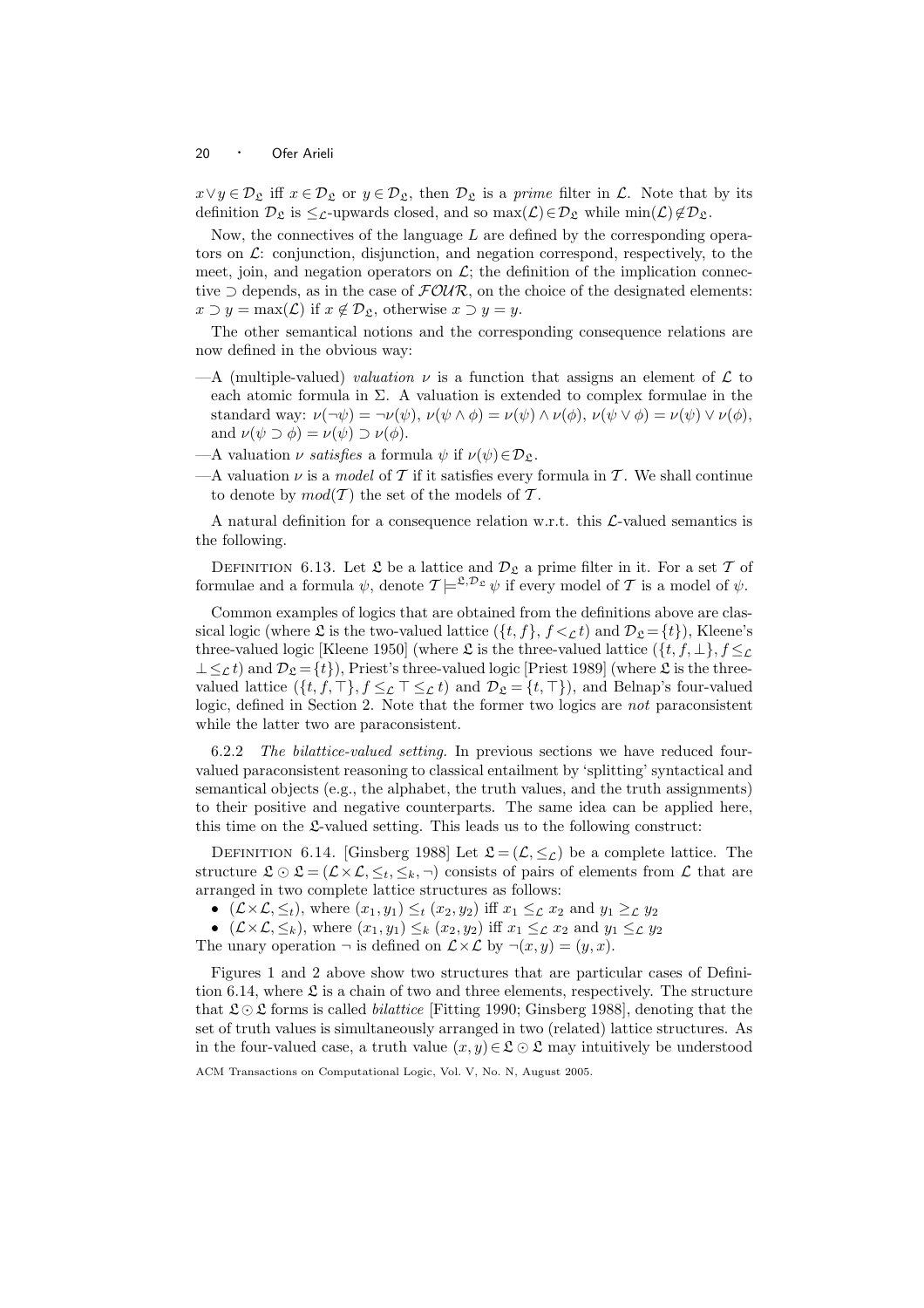so that  $x$  represents the amount of evidence  $for$  an assertion, while  $y$  represents the amount of evidence *against* it. It is easy to verify that the basic  $\leq_t$ -operators are defined in the same way as in  $\mathcal{FOUR}$ , namely that for every  $x_1, x_2, y_1, y_2 \in \mathcal{L}$ ,

$$
(x_1, y_1) \vee (x_2, y_2) = (x_1 \vee x_2, y_1 \wedge y_2),
$$
  

$$
(x_1, y_1) \wedge (x_2, y_2) = (x_1 \wedge x_2, y_1 \vee y_2).
$$
<sup>14</sup>

Also, the  $\leq_k$ -minimal element of  $\mathcal{L} \odot \mathcal{L}$  is  $(\min(\mathcal{L}), \min(\mathcal{L}))$ , the  $\leq_k$ -maximal one is  $(\max(\mathcal{L}), \max(\mathcal{L}))$ , the  $\leq_t$ -minimal element is  $(\min(\mathcal{L}), \max(\mathcal{L}))$ , and the  $\leq_t$ maximal one is  $(\max(\mathcal{L}), \min(\mathcal{L}))$ .

Clearly, the structure of Definition 6.14 is a natural extension of Belnap's fourvalued structure. As before, we denote by  $\mathcal{D}_{\mathcal{L}\odot\mathcal{L}}$  a (fixed) set of designated values of  $\mathcal{L} \odot \mathcal{L}$ , which is a filter of  $\mathcal{L} \times \mathcal{L}$ . The other semantical notions are defined accordingly.

Given a bilattice  $\mathfrak{L} \odot \mathfrak{L}$  and a (prime) filter  $\mathcal{D}_{\mathfrak{L} \odot \mathfrak{L}}$  of it, one may define a corresponding consequence relation in a way similar to the lattice-valued case:

DEFINITION 6.15.  $\mathcal{T} \models^{\mathfrak{L} \odot \mathfrak{L}, \mathcal{D}_{\mathfrak{L} \odot \mathfrak{L}}} \psi$  if every  $\mathcal{L} \times \mathcal{L}$ -valued model of  $\mathcal{T}$  (w.r.t.  $\mathcal{D}_{\mathfrak{L}\odot\mathfrak{L}}$ ) is also a model of  $\psi$ .

The preferential derivative of  $\models^{\mathfrak{L}\odot\mathfrak{L},\,\mathcal{D}_{\mathfrak{L}\odot\mathfrak{L}}}$  is defined as follows (cf. Definition 5.4).

DEFINITION 6.16. Let  $\Delta$  be a set of formulae in L, and  $\Upsilon \subseteq \mathcal{L} \times \mathcal{L}$ .

- (1) Define a relation  $\leq^{\Delta}_{\Upsilon}$  on  $\mathcal{L}\times\mathcal{L}$ -valued valuations as in Definitions 5.1 and 5.2:
	- (a) for two valuations  $\nu_1$  and  $\nu_2$  into  $\mathcal{L} \times \mathcal{L}$ , we denote  $\nu_1 \leq \frac{\Delta}{\Upsilon} \nu_2$  ( $\nu_1$  is  $\Upsilon$ preferred to  $\nu_2$  w.r.t.  $\Delta$ ) if  $\{\psi \in \Delta \mid \nu_1(\psi) \in \Upsilon\} \subseteq \{\psi \in \Delta \mid \nu_2(\psi) \in \Upsilon\}$ . We write  $\nu_1 <^{\Delta}_{\Upsilon} \nu_2$  if  $\nu_1 \leq^{\Delta}_{\Upsilon} \nu_2$  and  $\nu_2 \nleq^{\Delta}_{\Upsilon} \nu_1$ .
	- (b) A valuation  $\nu \in mod(T)$  is a  $\leq^{\Delta}_{T}$ -minimal model of T if there is no model  $\mu$  of T such that  $\mu < \frac{\Delta}{\Upsilon} \nu$ .
- (2)  $\mathcal{T} \models_{(\Upsilon,\Delta)}^{\mathcal{L} \odot \mathcal{L}, \mathcal{D}_{\mathcal{L} \odot \mathcal{L}}} \psi$  if every  $\leq_{\Upsilon}^{\Delta}$ -minimal  $(\mathcal{L} \times \mathcal{L}$ -valued) model of  $\mathcal{T}$  (w.r.t.  $\mathcal{D}_{\mathcal{L} \odot \mathcal{L}}$ ) is also a model of  $\psi$ .

EXAMPLE 6.17. Consider again  $\mathcal{T}_1$  of Example 5.3 and the bilattice  $\mathcal{THREE} \odot$ THREE (Figure 2) with  $\mathcal{D}_{\mathcal{IHREE}\odot\mathcal{IHREE}} = \{(x,y) \mid (x,y) \geq_k (1,0)\}.$  Suppose that one wants to consider only the models of  $\mathcal{T}_1$  that are 'as consistent as possible' (that is, the models of  $\mathcal{T}_1$  that assign either true,  $(1, 0)$ , or false,  $(0, 1)$ , to a maximal amount of atomic formulae that appear in the premise formulae). In this case,  $\Upsilon = \mathcal{THREE} \times \mathcal{THREE} - \{(1,0), (0,1)\}\$ and  $\Delta = \mathcal{A}(\mathcal{T}_1)$ . Now, abbreviate by 9 the pair (THREE ⊙ THREE,  $\mathcal{D}_{\mathcal{IHREE}\odot\mathcal{IHREE}}$ ). Then, for instance,

$$
\begin{array}{lll}\nT_1 \models^9_{(\Upsilon, \Delta)} p, & T_1 \models^9_{(\Upsilon, \Delta)} q, & T_1 \models^9_{(\Upsilon, \Delta)} s, & T_1 \not\models^9_{(\Upsilon, \Delta)} r, \\
T_1 \models^9_{(\Upsilon, \Delta)} \neg p, & T_1 \not\models^9_{(\Upsilon, \Delta)} \neg q, & T_1 \not\models^9_{(\Upsilon, \Delta)} \neg s, & T_1 \not\models^9_{(\Upsilon, \Delta)} \neg r.\n\end{array}
$$

<sup>&</sup>lt;sup>14</sup>It worth noting that the  $\leq_k$ -join ⊕ and the  $\leq_k$ -meet ⊗ in  $\mathfrak{L} \odot \mathfrak{L}$  have similar definitions. For every  $x_1, x_2, y_1, y_2 \in \mathcal{L}, (x_1, y_1) \oplus (x_2, y_2) = (x_1 \vee x_2, y_1 \vee y_2)$  and  $(x_1, y_1) \otimes (x_2, y_2) = (x_1 \wedge x_2, y_1 \wedge y_2).$ These operators, nevertheless, will not play an important role in what follows.

ACM Transactions on Computational Logic, Vol. V, No. N, August 2005.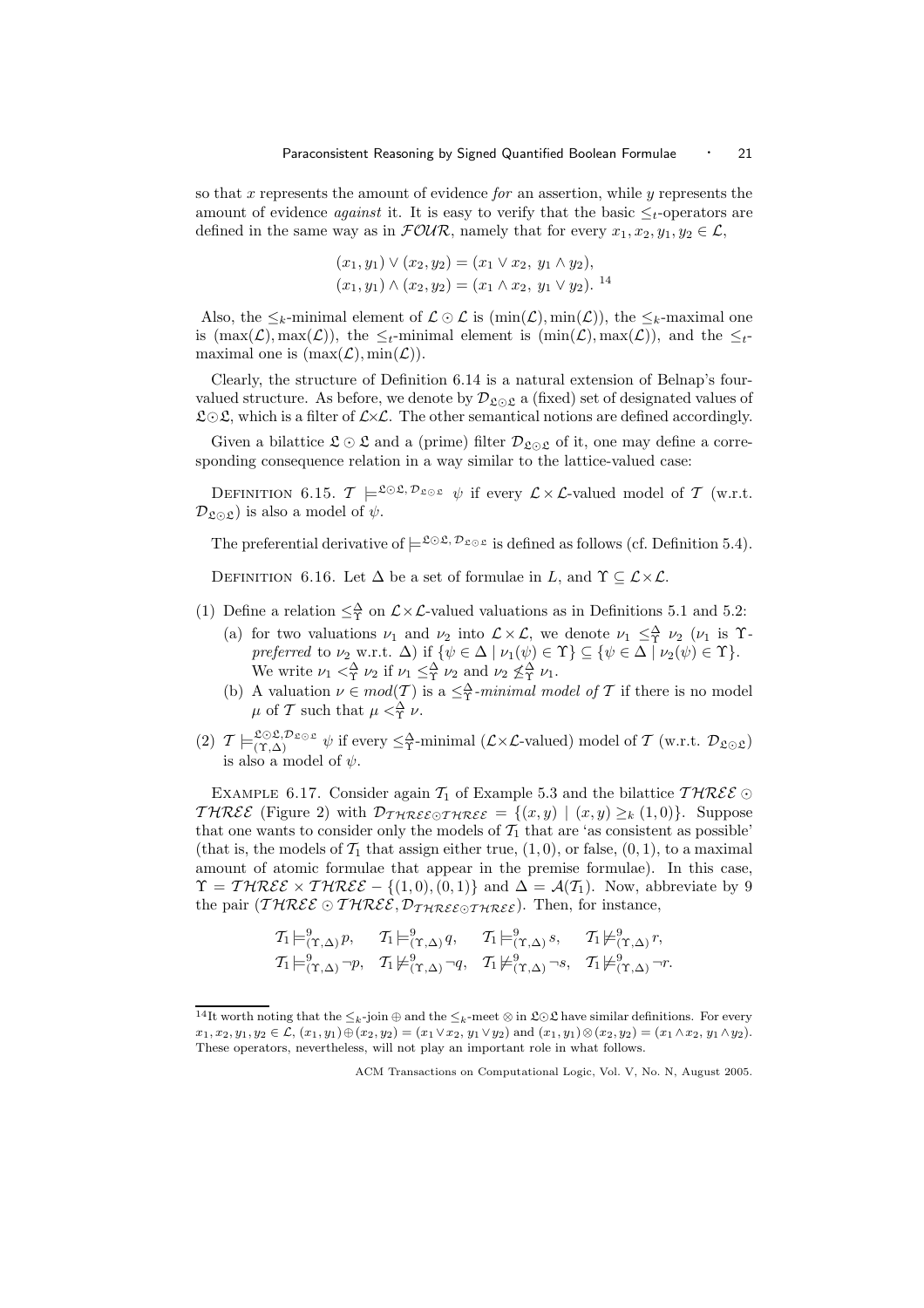6.2.3 Relating the two settings. In what follows we fix some complete lattice  $\mathfrak{L} = (\mathcal{L}, \leq_L)$  with a prime filter  $\mathcal{D}_{\mathfrak{L}}$ , and consider the associated bilattice  $\mathfrak{L} \odot \mathfrak{L}$ with a set of designated elements  $\mathcal{D} = \mathcal{D}_c \times \mathcal{L}$  of  $\mathcal{L} \times \mathcal{L}$ . Note that  $\mathcal{D}$  is a legitimate choice of a set of designated elements due to the following result:

PROPOSITION 6.18. [Arieli and Avron 2000, Proposition 14]  $\mathcal{D}_{\mathfrak{L}}$  is a (prime) filter in  $\mathfrak{L}$  iff  $\mathcal{D}_\mathcal{L}\times\mathcal{L}$  is a (prime) filter in  $\mathcal{L}\times\mathcal{L}$ .

We again start with the basic consequence relations of these settings and then turn to the preferential cases.

THEOREM 6.19.  $\mathcal{T} \models^{\mathfrak{L} \odot \mathfrak{L}, \mathcal{D}} \psi$  iff  $\tau_1(\mathcal{T}) \models^{\mathfrak{L}, \mathcal{D}_{\mathfrak{L}}} \tau_1(\psi)$ .

PROOF (OUTLINE). Essentially, we repeat the process described in Section 3, and extend the corresponding results to the (bi)lattice-valued case.

As in Definition 3.1, we define a signed alphabet  $\Sigma^{\pm}$  for a given alphabet  $\Sigma$ . Then, *L*-valuations ( $\nu^{\mathcal{L}}$ ) and  $\mathcal{L} \times \mathcal{L}$ -valuations ( $\nu^{\mathcal{L} \times \mathcal{L}}$ ) are associated with each other, exactly like the two- and the four-valued case (see again Definition 3.1). By induction on the structure of the formulae in the language  $L$ , one can show that if  $\nu^{\mathcal{L}}$  is induced by  $\nu^{\mathcal{L}\times\mathcal{L}}$  or  $\nu^{\mathcal{L}\times\mathcal{L}}$  is induced by  $\nu^{\mathcal{L}}$ , then for every formula  $\psi$ ,

$$
\nu^{\mathcal{L}\times\mathcal{L}}(\psi) = (\nu^{\mathcal{L}}(\tau_1(\psi)), \nu^{\mathcal{L}}(\tau_2(\psi))),
$$

where the  $\tau_i$  transformation  $(i = 1, 2)$  are the same ones as those of Definition 3.2 (see the proof of Proposition 3.4). By the last equation, then,

$$
\nu^{\mathcal{L}\times\mathcal{L}}(\psi) \in \mathcal{D} = \mathcal{D}_{\mathcal{L}} \times \mathcal{L} \text{ iff } \nu^{\mathcal{L}}(\tau_1(\psi)) \in \mathcal{D}_{\mathcal{L}},
$$
  

$$
\nu^{\mathcal{L}\times\mathcal{L}}(\neg\psi) \in \mathcal{D} \text{ iff } \nu^{\mathcal{L}}(\tau_2(\psi)) \in \mathcal{D}_{\mathcal{L}},
$$

which means that  $\nu^{\mathcal{L}\times\mathcal{L}}$  satisfies  $\psi$  iff  $\nu^{\mathcal{L}}$  satisfies  $\tau_1(\psi)$ , and  $\nu^{\mathcal{L}\times\mathcal{L}}$  satisfies  $\neg\psi$  iff  $\nu^{\mathcal{L}}$  satisfies  $\tau_2(\psi)$  (cf. Corollary 3.6). It follows that there is a one-to-one correspondence between the  $\mathcal{L}\times\mathcal{L}$ -valued models of T (w.r.t. D) and the  $\mathcal{L}$ -valued models of  $\tau_1(\mathcal{T})$  (w.r.t.  $\mathcal{D}_\mathcal{L}$ ), and so we are done.  $\Box$ 

We turn now to the preferential case. Again, paraconsistent preferential reasoning in  $\mathfrak{L} \odot \mathfrak{L}$  may be simulated in  $\mathfrak{L}$  by signed QBFs in a way which is similar to the one described in Section 5.3. The only difference is that unlike the four-valued case, it is not possible to represent every element in  $\mathcal{L}\times\mathcal{L}$  by a formula in L (i.e., it is not necessarily possible to define formulae val, like those of Definition 3.7, that satisfy the property of Proposition 3.8), so it is not always possible to define formulae  $\Upsilon(\psi)$  that hold iff the truth value of  $\psi$  is in  $\Upsilon$  (see Note 5.7). We therefore have to impose the following restriction on the choice of Υ.

DEFINITION 6.20. Given a bilattice  $\mathfrak{L} \odot \mathfrak{L}$  and a filter  $\mathcal{F}$  in  $\mathcal{L} \times \mathcal{L}$ , consider the following partition of  $\mathcal{L}\times\mathcal{L}$ :

$$
\mathfrak{T}_t = \{ x \in \mathcal{L} \times \mathcal{L} \mid x \in \mathcal{F}, \neg x \notin \mathcal{F} \}, \qquad \mathfrak{T}_f = \{ x \in \mathcal{L} \times \mathcal{L} \mid x \notin \mathcal{F}, \neg x \in \mathcal{F} \},
$$
\n
$$
\mathfrak{T}_{\top} = \{ x \in \mathcal{L} \times \mathcal{L} \mid x \in \mathcal{F}, \neg x \in \mathcal{F} \}, \qquad \mathfrak{T}_{\bot} = \{ x \in \mathcal{L} \times \mathcal{L} \mid x \notin \mathcal{F}, \neg x \notin \mathcal{F} \}.
$$

A set  $\Upsilon \subseteq \mathcal{L} \times \mathcal{L}$  is called *perceptive*, if for every  $c \in \{t, f, \top, \bot\}$ , either  $\mathfrak{T}_c \subseteq \Upsilon$  or  $\Upsilon \cap \mathfrak{T}_c = \emptyset.$ 

Consider again the signed QBF  $\text{Min}(\leq^{\Delta}_{\Upsilon}, \mathcal{T})$ , introduced in Proposition 5.9 for a theory  $\mathcal T$  and fixed sets  $\Delta$ ,  $\Upsilon$ . The analogue of Theorem 5.11 is now the following: ACM Transactions on Computational Logic, Vol. V, No. N, August 2005.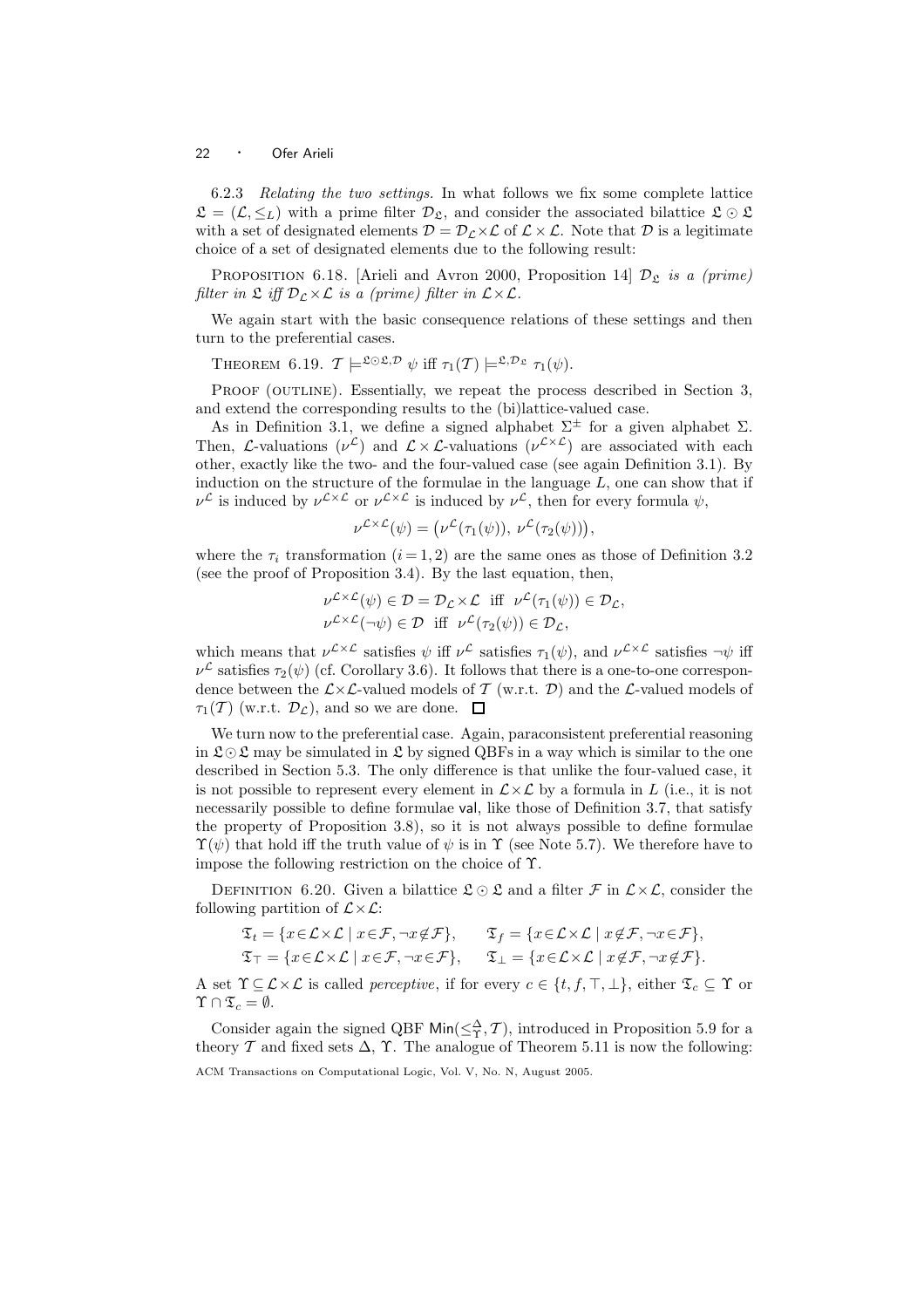THEOREM 6.21. Let  $\mathcal{T}, \Delta$  be finite sets of formulae in L, and  $\Upsilon$  a nonempty perceptive subset of  $\mathcal{L}\times\mathcal{L}$ . Then  $\mathcal{T}\models^{\mathfrak{LOL}, \mathcal{D}}_{(\Upsilon, \Delta)}\psi$  iff  $\tau_1(\mathcal{T})$ ,  $\mathsf{Min}(\leq^{\Delta}_{\Upsilon}, \mathcal{T})\models^{\mathfrak{L}, \mathcal{D}_{\mathfrak{L}}} \tau_1(\psi)$ .

PROOF (OUTLINE). In the proof of Theorem 6.19 we have shown that if  $\nu^{\mathcal{L}}$  is induced by  $\nu^{\mathcal{L}\times\mathcal{L}}$  or  $\nu^{\mathcal{L}\times\mathcal{L}}$  is induced by  $\nu^{\mathcal{L}}$ , then for every formula  $\psi, \nu^{\mathcal{L}\times\mathcal{L}}$  satisfies  $\psi$  iff  $\nu^{\mathcal{L}}$  satisfies  $\tau_1(\psi)$ , and  $\nu^{\mathcal{L}\times\mathcal{L}}$  satisfies  $\neg\psi$  iff  $\nu^{\mathcal{L}}$  satisfies  $\tau_2(\psi)$ . In the notations of Definition 3.7, then, for every formulae  $\psi$  and every  $c \in \{t, f, \top, \bot\}$ ,  $\nu^{\mathcal{L} \times \mathcal{L}}(\psi) \in \mathfrak{T}_c$ iff  $\nu^{\mathcal{L}}$  satisfies val $(\psi, c)$  (the proof of this is similar to that of Proposition 3.8, using the fact that  $\mathcal{D}_{\mathcal{S}}$  is a filter in  $\mathcal{L}$ ). Now,  $\Upsilon$  is a nonempty perceptive subset of  $\mathcal{L}\times\mathcal{L}$ , so there are elements  $c_1, \ldots, c_k \in \{t, f, \top, \bot\}$  such that  $\Upsilon = \mathfrak{T}_{c_1} \cup \ldots \cup \mathfrak{T}_{c_k}$ . Let  $\Upsilon(\psi) = \mathsf{val}(\psi,c_1) \vee \ldots \vee \mathsf{val}(\psi,c_k)$ . We have that  $\nu^{\mathcal{L} \times \mathcal{L}}(\psi) \in \Upsilon$ , iff  $\nu^{\mathcal{L} \times \mathcal{L}}(\psi) \in \mathfrak{T}_c$ for some  $c \in \{c_1,\ldots,c_k\}$ , iff  $\nu^{\mathcal{L}}(\textsf{val}(\psi,c)) \in \mathcal{D}_{\mathfrak{L}}$  for the same  $c \in \{c_1,\ldots,c_k\}$ , iff  $\nu^{\mathcal{L}}$  satisfies  $\Upsilon(\psi)^{15}$  (cf. Note 5.7). This implies that  $\nu^{\mathcal{L}\times\mathcal{L}}$  is a  $\leq^{\Delta}_{\Upsilon}$ -minimal model of T iff  $\nu^{\mathcal{L}}$  is a model of  $\tau_1(\mathcal{T})$  and  $\mathsf{Min}(\leq^{\Delta}_{\Upsilon}, \mathcal{T})$  (the proof of this is completely analogous to that of Proposition 5.9, using the fact that we have shown that for a perceptive set  $\Upsilon$ , Proposition 3.9-(2) and Note 5.7 are both valid in the  $\mathcal{L}\times\mathcal{L}\text{-case}$ as well).  $\square$ 

EXAMPLE 6.22. Consider again the bilattice  $THREE \odot THREE$  of Figure 2. This structure may be used, e.g., for default reasoning (where the values  $(\frac{1}{2},0)$ and  $(0, \frac{1}{2})$  stand for 'true by default' and 'false by default', respectively; see e.g. [Arieli and Avron 1996; 1998]). This structure has two sets that are prime filters with respect to both  $\leq_t$  and  $\leq_k$ , namely  $\mathcal{D}_1 = \{(x_1, x_2) \mid (x_1, x_2) \geq_k (1, 0)\}\$ and  $\mathcal{D}_2 = \{(x_1, x_2) \mid (x_1, x_2) \geq_k (\frac{1}{2}, 0)\}.$  These sets are, therefore, natural candidates for being the set of the designated elements. Note, moreover, that  $\mathcal{D}_1 = \{1\} \times \{0, \frac{1}{2}, 1\}$  and  $\mathcal{D}_2 = \{1, \frac{1}{2}\} \times \{0, \frac{1}{2}, 1\}$ . By Theorems 6.19 and 6.21, then, (preferential) reasoning with  $T\hat{H}R\mathcal{E}\hat{\mathcal{E}}$  of  $T\hat{H}R\mathcal{E}\hat{\mathcal{E}}$  and  $\mathcal{D}_1$  can be simulated in THREE with  $\mathcal{D}_{\mathcal{IHREE}} = \{1\}$  (a setting that corresponds to Kleene's three-valued logic), while (preferential) reasoning with  $\mathcal{THREE} \odot \mathcal{THREE}$  and  $\mathcal{D}_2$  can be simulated in  $\mathcal{THREE}$  with  $\mathcal{D}_{\mathcal{THREE}} = \{1, \frac{1}{2}\}\$  (a setting that corresponds to Priest's three-valued logic LP).

#### 7. RELATED WORKS

A key issue in our approach is the encoding of many-valued logics in terms of two-valued classical logic by means of signed formulae. Such formulae were introduced by Besnard and Schaub [1996; 1998] as syntax-independent paraconsistent reasoning systems. A similar idea is used in [Arieli and Denecker 2002; 2003], and [Besnard et al. 2003], where different transformations of formulae to signed formulae are considered for reducing multiple-valued entailments to classical entailments. We find the  $\tau$ -transformations used here (Definition 3.2) somewhat more natural and general for the conversions to signed theories, as three-valued semantics is inherent in the formalism of [Besnard et al. 2003] (this is implied by Definition 1 in that paper), and the language considered in [Arieli and Denecker 2002; 2003] is not functionally complete.

The use of QBF axiomatic theories for representing preferred models is another fundamental ingredient of our approach. Using QBFs for knowledge representation

<sup>&</sup>lt;sup>15</sup>Here we are using the fact that  $\mathcal{D}_{\mathfrak{L}}$  is a *prime* filter in  $\mathfrak{L}$ .

ACM Transactions on Computational Logic, Vol. V, No. N, August 2005.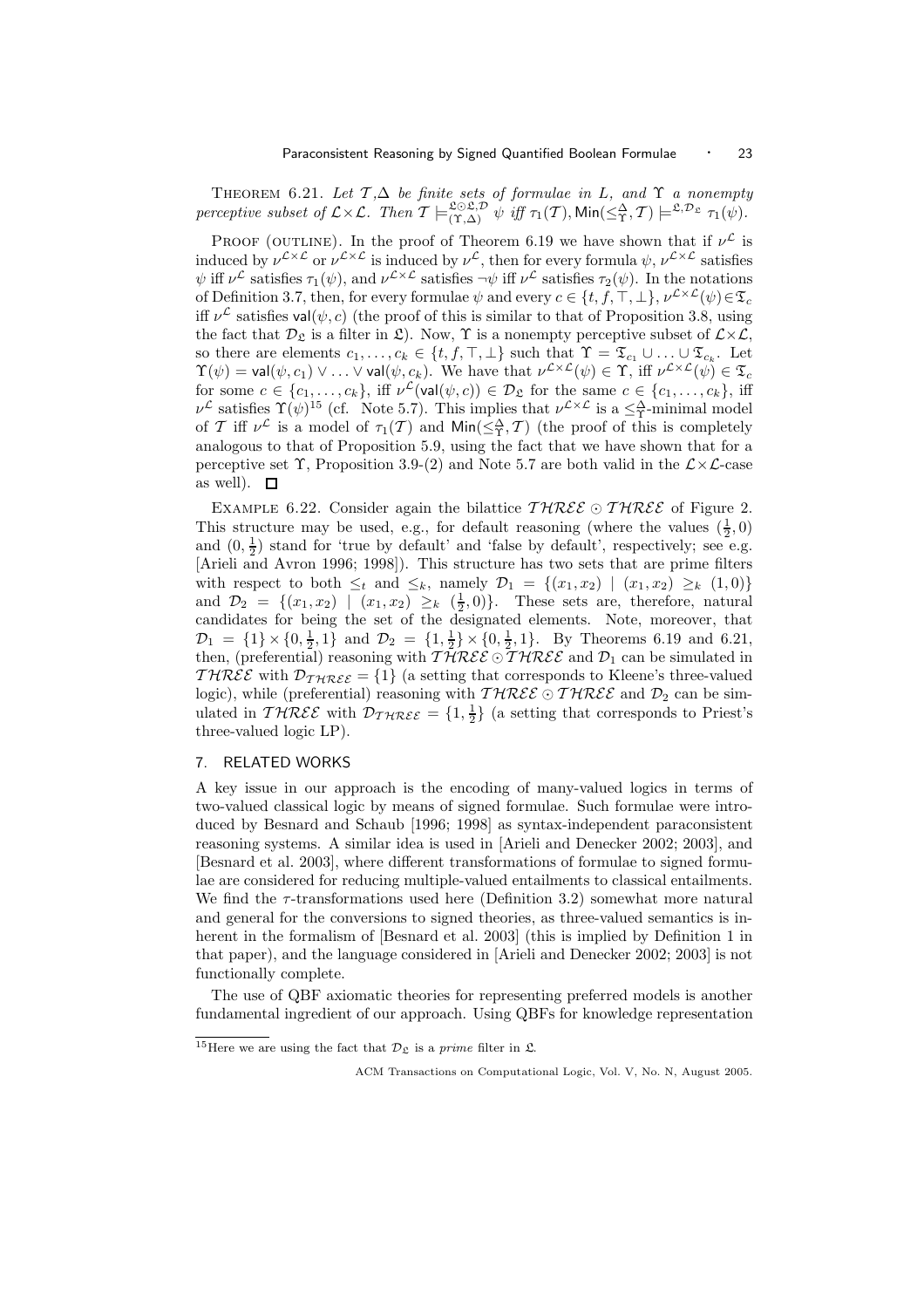and reasoning is proposed by Egly, Eiter, Tompits and Woltran [2000] who showed that several major problems from propositional nonmonotonic reasoning can be translated into QBFs and resolved by the QBF-based system QUIP. Quantified propositional logic for paraconsistent reasoning has been independently considered in the preliminary version of this paper [Arieli 2004] and by Besnard et al., who defined a variety of paraconsistent consequence relations by means of default logic [Besnard et al. 2002] and showed how to circumscribe inconsistent theories in the context of three-valued logics [Besnard et al. 2003] (see also [Besnard et al. 2004] for a survey on these and related methods). Although the QBF axiomatic theories in [Besnard et al. 2003] are different than ours, in both cases the formulae are obtained from the original theories by an effective and efficient (polynomial-time constructible) encoding. Moreover, when the complexity bounds given in Propositions 5.15 and 6.11 for the underlying consequence relations are strict, determining the validity of the QBFs resulting from the transformations is not computationally harder than checking inferences with respect to those consequence relations.<sup>16</sup>

The main difference between the approach in this paper and that of [Besnard et al. 2003] concerns with the representation level. While the encoding used by Besnard et al. [2003] is sensitive to the underlying three-valued semantic and the inter-relations among its elements, here the role of the truth values is somewhat more transparent. As a consequence, our formalism can be generalized relatively easily, as one can verify by comparing the computation of the basic four-valued entailment (Theorem 4.1) to that of the lattice-valued entailment (Theorem 6.19), or by relating the simulation of preferential entailments (Theorem 5.11) to the reasoning process with their graded extensions (Proposition 6.9). Similar generalizations are less natural in case of the formalism of Besnard et al. [2003]. For instance, switching from the axiomatization of Priest's three-valued logic  $\models_{\text{LP}}^3$  (which is the basic three-valued entailment considered in [Besnard et al. 2003]) to the axiomatization of Kleene's three-valued logic  $\models_{\text{Kl}}^3$  requires, according to the approach of [Besnard et al. 2003], a modification in the parametrized translation to signed formulae, while in our case the same transformation is appropriate for both logics (Corollary 4.5), as well as for their generalizations to logics with more truth values and/or with preferential semantics. Now, as the consequence relations considered in [Besnard et al. 2003] are particular cases of those conveyed by Definition 5.4, our formalism may be viewed as an alternative approach for simulating the threevalued consequence relations considered in [Besnard et al. 2003], which is tolerant to refinements of the preference criteria at hand, and offers a simple way of generalizing the underlying semantics to algebraic structures with arbitrarily many truth values.

Another approach for reducing (multiple-valued) preferential reasoning to (higherorder) classical propositional logic is considered in [Arieli and Denecker 2003]. This approach expresses preferences in terms of second-order formulae, so (instead of QBF solvers) algorithms for processing circumscriptive theories (i.e., reducing second-order formulae to their first-order equivalents) are needed in order to imple-

<sup>&</sup>lt;sup>16</sup>For instances of those relations that have lower complexity than  $\Pi_2^P$ , efficient reductions to classical logic are more appropriate; see, e.g., [Arieli and Denecker 2002; 2003].

ACM Transactions on Computational Logic, Vol. V, No. N, August 2005.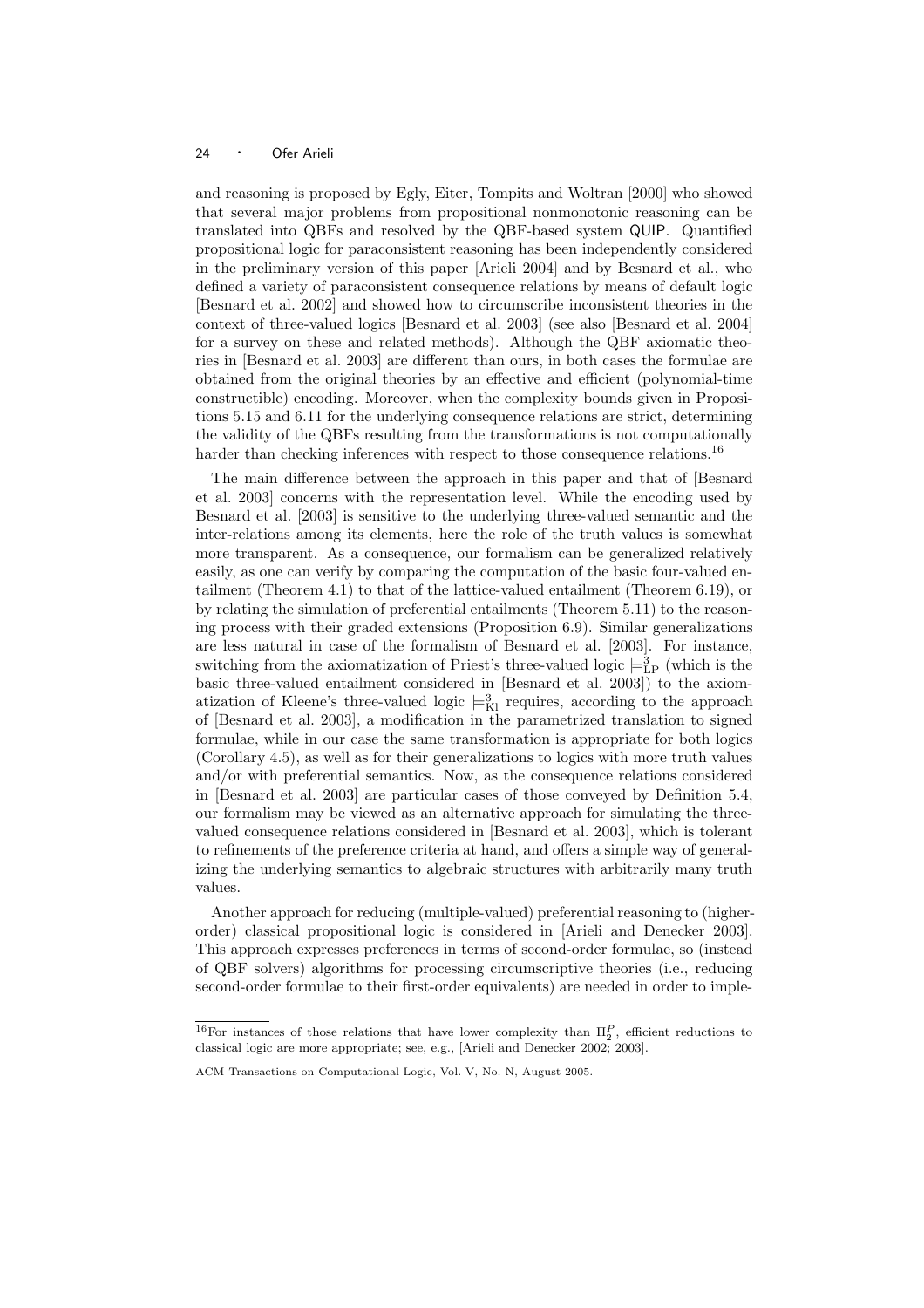ment preferential reasoning. In the propositional case, a circumscriptive encoding is given in [Egly et al. 2000] (see also [Lifschitz 1985]). As both methods have the same origin (namely, second-order languages, see Note 5.10) this duality is quite natural. Below we formulate the exact relation between the present approach and the circumscription-based approach of Arieli and Denecker [2003] w.r.t. the propositional fragment of L (i.e., the language without ' $\supset$ ').<sup>17</sup>

Define the *scope* of a negation operator  $\neg$  in the formula  $\neg \psi$  as the set of all occurrences of propositional symbols in  $\psi$ . An occurrence of p in a formula  $\psi$  is positive if it appears in the scope of an even number of negation operators in  $\psi$ , otherwise it is a negative occurrence.

DEFINITION 7.1. [Arieli and Denecker 2003] Let  $\psi$  be a formula in Σ. Denote by  $\overline{\psi}$  the formula in  $\Sigma^{\pm}$ , obtained from  $\psi$  by substituting every positive occurrence in  $\psi$  of an atomic formula p by  $p^+$ , and replacing every negative occurrence in  $\psi$  of an atomic formula p by  $\neg p^-$ . Given a theory T, the set  $\{\overline{\psi} \mid \psi \in \mathcal{T}\}$  is denoted by  $\overline{\mathcal{T}}$ .

EXAMPLE 7.2. Consider again the formula  $\psi = \neg(p \lor \neg q) \lor \neg q$  of Example 3.3. The first occurrence of q in  $\psi$  is positive, and the second occurrence of q as well as the (single) occurrence of p in  $\psi$  are negative. Thus, the signed formula that is obtained from  $\psi$  is  $\overline{\psi} = \neg(\neg p^- \vee \neg q^+) \vee \neg \neg q^-$ . Note that  $\overline{\psi}$  is logically equivalent to  $\tau_1(\psi)$  (see Example 3.3). As the following proposition shows, this equivalence is not accidental.

**PROPOSITION** 7.3. If  $\nu^4(\psi) = x$  and  $\nu^2$  is the two-valued valuation that is induced by  $\nu^4$ , then  $\nu^2(\overline{\psi}) = 1$  iff  $\nu^2(\tau_1(\psi)) = 1$  (iff  $x \geq_k t$ ).

PROOF. Let  $\nu^4(\psi) = (\nu_1(\psi), \nu_2(\psi))$  and let  $\nu^2$  be the two-valued valuation that is induced by  $\nu^4$ . In [Arieli and Denecker 2003, Proposition 2.4] it is shown that  $\nu^2(\overline{\psi}) = \nu_1(\psi)$ . The claim now follows from item (2) of Proposition 3.4.

COROLLARY 7.4. Let  $T$  be a finite theory in the propositional fragment of  $L$ . Then:

(1) The two-valued models of  $\overline{T}$  are the same as the two-valued models of  $\tau_1(\mathcal{T})$ .

(2)  $T \models^4 \psi \text{ iff } \overline{T} \models^2 \overline{\psi} \text{ (iff } \tau_1(T) \models^2 \tau_1(\psi)).$ 

 $(3)$   $\mathcal{T} \models^4_{(\Upsilon, \Delta)} \psi \text{ iff } \overline{\mathcal{T}}, \textsf{Min}(\leq^{\Delta}_{\Upsilon}, \mathcal{T}) \models^2 \overline{\psi} \text{ (iff } \tau_1(\mathcal{T}), \textsf{Min}(\leq^{\Delta}_{\Upsilon}, \mathcal{T}) \models^2 \tau_1(\psi)).$ 

PROOF. Part (1) follows from Proposition 7.3, part (2) follows from part (1) and Theorem 4.1, and part (3) follows from part (1) and Theorem 5.11.  $\Box$ 

It follows, then, that our embedding in four-valued semantics captures the reductions to classical entailments, considered in [Arieli and Denecker 2003], but in a more general context. In particular, our approach extends that of Arieli and Denecker [2003] in the sense that the language L considered here (unlike the  $\leq_k$ monotonic language used in [Arieli and Denecker 2003]) is functionally complete for  $\mathcal{F} \mathcal{O} \mathcal{U} \mathcal{R}$ <sup>18</sup> Also, we simulate a wider range of preferential logics and provide a natural approach to reasoning with graded abnormality.

<sup>&</sup>lt;sup>17</sup>This fragment is the language considered in [Arieli and Denecker 2003].

<sup>&</sup>lt;sup>18</sup>See [Arieli and Avron 1998] for a proof of the functional completeness of L.

ACM Transactions on Computational Logic, Vol. V, No. N, August 2005.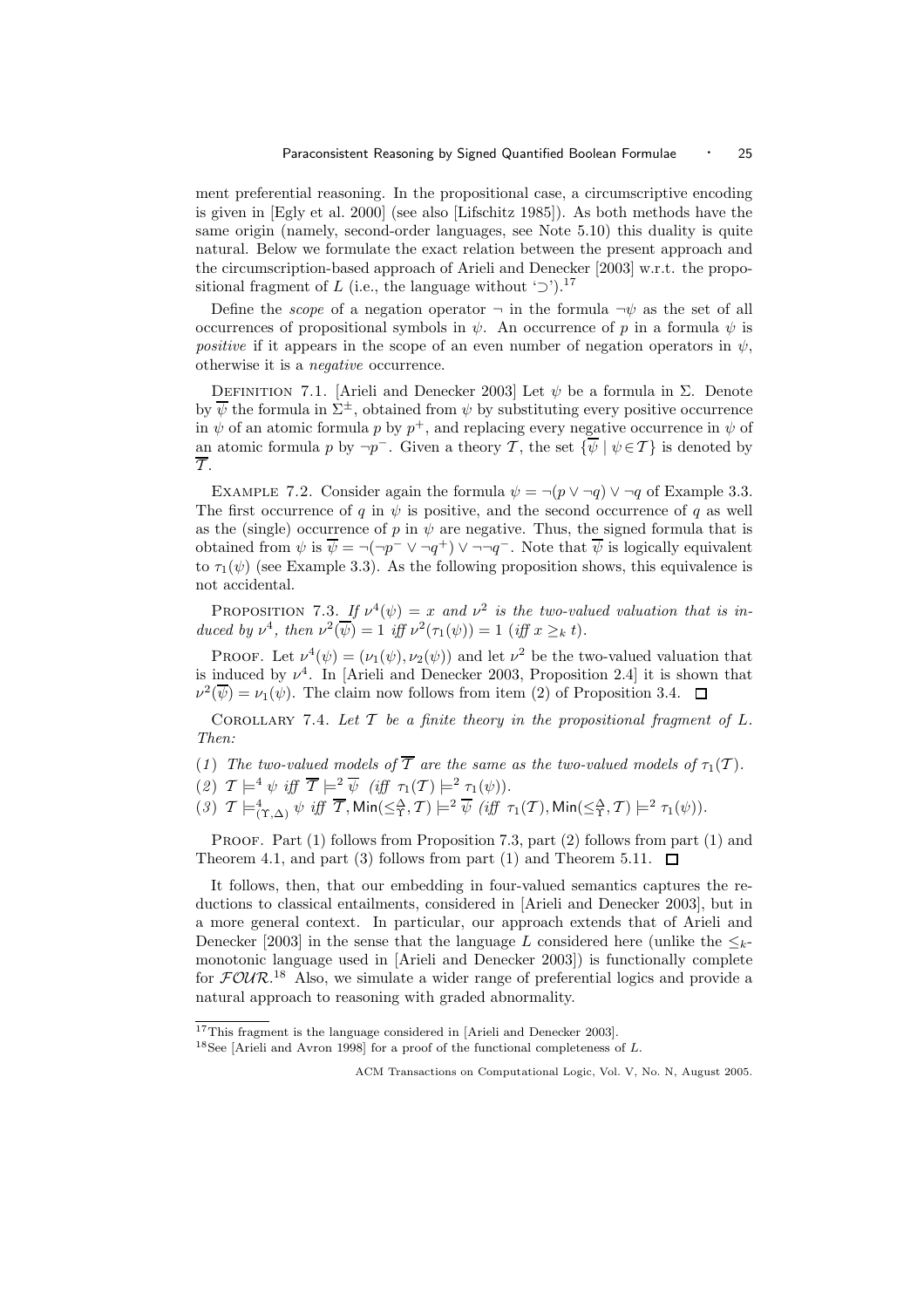#### 8. CONCLUSION

Motivated by the need to find practical and effective methods for paraconsistent reasoning, signed formulae serve here as a representative platform that can be used by a variety of off-the-shelf QBF-solvers for drawing plausible conclusions from possibly inconsistent and/or incomplete theories.

Benchmark studies on the performance of QBF solves in comparison to that of neighboring tools (such as the answer set programming solvers dlv [Eiter et al. 1998] and smodels [Niemelä and Simons 1996], and the SAT-solver zChaff [Moskewicz et al. 2001]) have shown that in some cases the performance of the QBF-solvers is below that of the other solvers (see, e.g., [Arieli et al. 2004] for a comparative study in the context of database repair, and [Egly et al. 2000] for some benchmark results for abduction problems and graph problems). Still, the performance of many QBF solvers is continuously improving as the underlying techniques become more sophisticated. This includes adaptations of the Davis–Putnam–Logemann–Loveland (DPLL) algorithm for propositional logic [Davis et al. 1962; Davis and Putnam 1960] to quantified propositional logic [Cadoli et al. 1998; Cadoli et al. 2002], extensions of resolution-based reasoning [Kleine-Büning et al. 1995], employment of lookback techniques [Letz 2002], and incorporation of new solving paradigms that are based on symbolic reasoning strategies [Benedetti 2005]. Different methods for converting formulae to prenex CNF and specifying them in Dimacs or Rintanen format (which is the conventional form that QBF solvers accept) also help to reduce the evaluation time of different solvers (see [Egly et al. 2004]). Moreover, QBF solvers provide an easy way of obtaining a prototypical implementation for many different problems, and this kind of implementations is particularly suitable for our purpose, since quantified Boolean formulae offer a natural way of expressing minimization (which is, in many cases, a major consideration in preferential reasoning). We believe, therefore, that QBF solvers are becoming powerful mechanisms that provide robust ways of computing preferential entailments in general, and paraconsistent reasoning in particular.

#### ACKNOWLEDGMENTS

This paper benefited from the reviewers' constructive and helpful comments.

#### **REFERENCES**

- ARIELI, O. 2003. Reasoning with different levels of uncertainty. Applied Non-Classical Logics 13, 3–4, 317–343.
- Arieli, O. 2004. Paraconsistent preferential reasoning by signed quantified Boolean formulae. In Proc. 16th European Conference on Artificial Intelligence (ECAI'04), R. López de Mántaras and L. Saitta, Eds. IOS Press, 773–777.
- ARIELI, O. AND AVRON, A. 1996. Reasoning with logical bilattices. Journal of Logic, Language, and Information 5, 1, 25–63.
- ARIELI, O. AND AVRON, A. 1998. The value of the four values. Artificial Intelligence 102, 1, 97–141.
- ARIELI, O. AND AVRON, A. 2000. Bilattices and paraconsistency. In Frontiers of Paraconsistent Logic, D. Batens, C. Mortensen, G. Priest, and J. Van Bendegem, Eds. Studies in Logic and Computation, vol. 8. Research Studies Press, 11–27.

ARIELI, O. AND DENECKER, M. 2002. Modeling paraconsistent reasoning by classical logic. In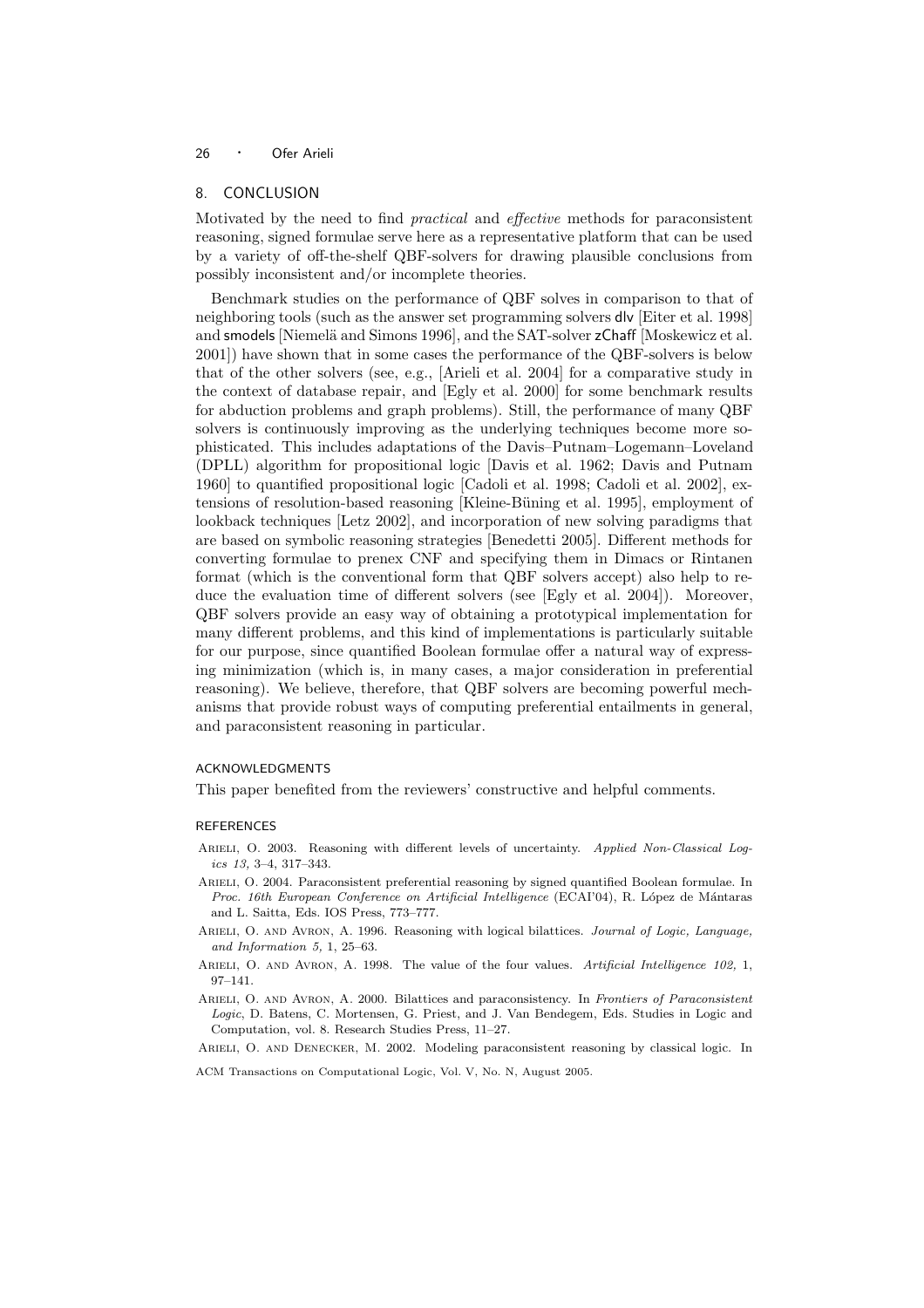Proc. 2nd Symp. on Foundations of Information and Knowledge Systems (FoIKS'02), T. Eiter and K. D. Schewe, Eds. Number 2284 in LNCS. Springer, 1–14.

- ARIELI, O. AND DENECKER, M. 2003. Reducing preferential paraconsistent reasoning to classical entailment. Logic and Computation 13, 4, 557–580.
- Arieli, O., Denecker, M., Van Nuffelen, B., and Bruynooghe, M. 2004. Database repair by signed formulae. In Proc. 3rd Symp. on Foundations of Information and Knowledge Systems (FoIKS'02), D. Seipel and J. M. Turull Torres, Eds. Number 2942 in LNCS. Springer, 14–30.
- AVRON, A. AND LEV, I. 2001. A formula-preferential base for paraconsistent and plausible nonmonotonic reasoning. In Proc. KRR-4, IJCAI'01 Workshop on Inconsistency in Data and Knowledge. 60–70.
- Batens, D. 1989. Dynamic dialectical logics. In Paraconsistent Logic. Essay on the Inconsistent, G. Priest, R. Routely, and J. Norman, Eds. Philosophia Verlag, 187–217.
- Batens, D. 1998. Inconsistency-adaptive logics. In Logic at Work, E. Orlowska, Ed. Physica Verlag, 445–472.
- Batens, D. 2000. A survey on inconsistency-adaptive logics. In Frontiers of Paraconsistent Logic, D. Batens, C. Mortensen, G. Priest, and J. Van Bendegem, Eds. Studies in Logic and Computation, vol. 8. Research Studies Press, 69–73.
- BELNAP, N. D. 1977a. How a computer should think. In *Contemporary Aspects of Philosophy*, G. Ryle, Ed. Oriel Press, 30–56.
- Belnap, N. D. 1977b. A useful four-valued logic. In Modern Uses of Multiple-Valued Logics, J. M. Dunn and G. Epstein, Eds. Reidel Publishing Company, 7–37.
- BENEDETTI, M. 2005. Evaluating OBFs via symbolic skolemization. In Proc. 11th Int. Conference on Logic Programming, Artificial Intelligence and Reasoning (LPAR'04), F. Baader and A. Voronkov, Eds. Number 3452 in LNAI. Springer, 285–300.
- Besnard, P. and Schaub, T. 1996. A simple signed system for paraconsistent reasoning. In Proc. 5th European Conference on Logics in Artificial Intelligence (JELIA'96), J. Alferes, L. M. Pereira, and E. Orlowska, Eds. Number 1126 in LNAI. Springer, 404–416.
- BESNARD, P. AND SCHAUB, T. 1997. Circumscribing inconsistency. In Proc. 15th Int. Joint Conference on Artificial Intelligence (IJCAI'97). Morgan Kaufmann Publishers, 150–155.
- BESNARD, P. AND SCHAUB, T. 1998. Signed systems for paraconsistent reasoning. Automated Reasoning 20, 1, 191–213.
- Besnard, P., Schaub, T., Tompits, H., and Woltran, S. 2002. Paraconsistent reasoning via quantified Boolean formulas I: Axiomatizing signed systems. In Proc. 8th European Conference on Logics in Artificial Intelligence (JELIA'02), S. Flesca, S. Greco, N. Leone, and G. Ianni, Eds. Number 2424 in LNAI. Springer, 320–331.
- Besnard, P., Schaub, T., Tompits, H., and Woltran, S. 2003. Paraconsistent reasoning via quantified Boolean formulas II: Circumscribing inconsistent theories. In Proc. 7th European Conference on Symbolic and Quantitative Approaches to Reasoning with Uncertainty (EC-SQARU'03), T. D. Nielsen and N. L. Zhang, Eds. Number 2711 in LNAI. Springer, 528–539.
- Besnard, P., Schaub, T., Tompits, H., and Woltran, S. 2004. Representing paraconsistent reasoning via quantified propositional logic. In Inconsistency Tolerance, L. Bertossi, A. Hunter, and T. Schaub, Eds. Number 3300 in LNCS. Springer, 84–118.
- Cadoli, M., Giovanardi, A., and Schaerf, M. 1998. An algorithm to evaluate quantified Boolean formulae. In Proc. 15th National Conference on Artificial Intelligence (AAAI'98). AAAI Press, 262–267.
- CADOLI, M. AND SCHAERF, M. 1996. On the complexity of entailment in propositional multivalued logics. Annals of Mathematics and Artificial Intelligence 18, 29–50.
- Cadoli, M., Schaerf, M., Giovanardi, A., and Giovanardi, M. 2002. An algorithm to evaluate quantified Boolean formulae and its experimental evaluation. Automated Reasoning 28, 2, 101– 142
- Carnielli, W. A. and Marcos, J. 2002. A taxonomy of C-systems. In Paraconsistency: The Logical Way to the Inconsistent, W. A. Carnielli, M. E. Coniglio, and I. D'Ottaviano, Eds. Number 228 in Lecture Notes in Pure and Applied Mathematics. Marcel Dekker, 1–94.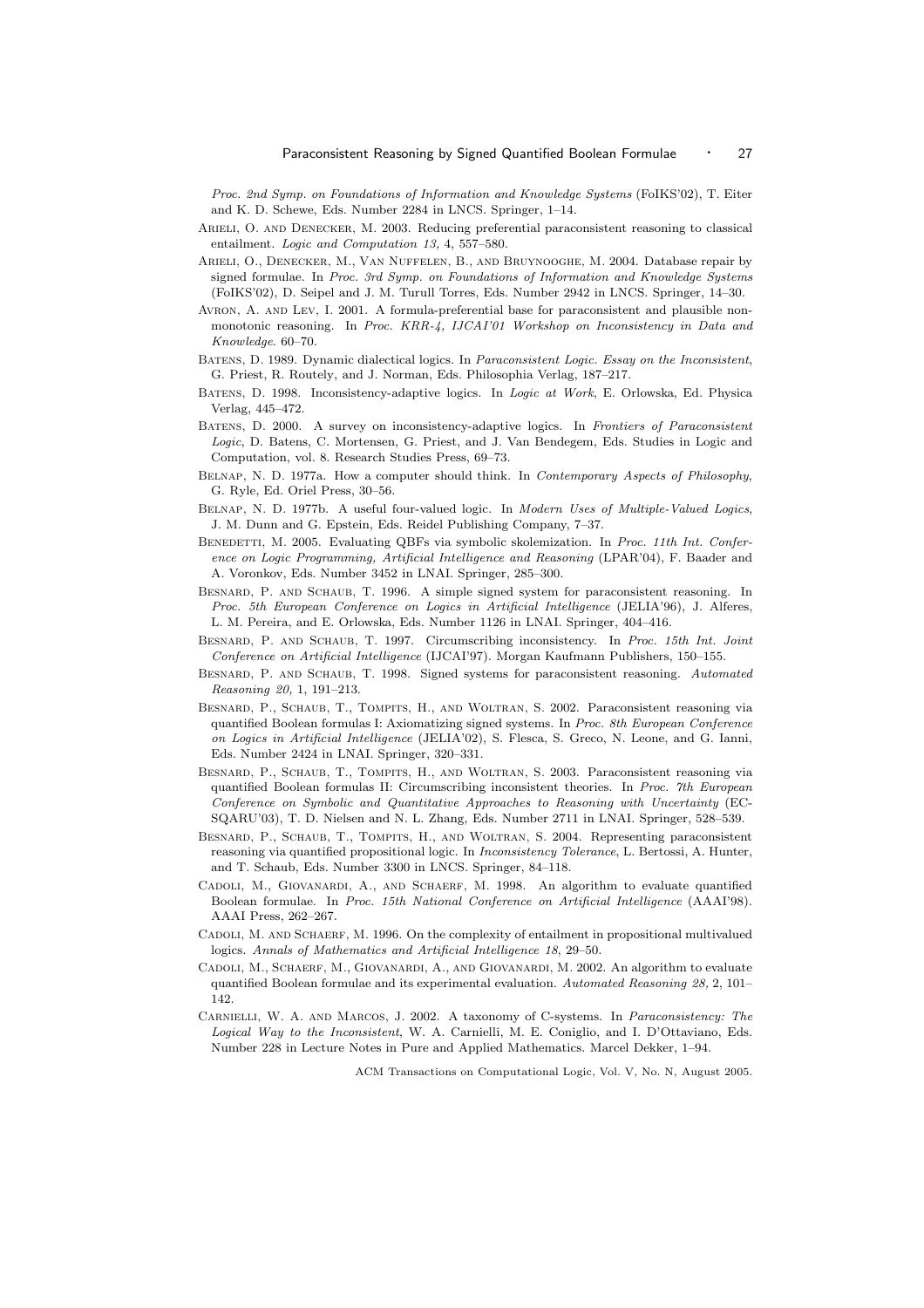- Costa-Marquis, S. and Marquis, P. 2002. Complexity results for paraconsistent inference relations. In Proc Int. Conf. on Principles of Knowledge Representation and Reasoning (KR'02). Morgan Kaufmann Publishers, 61–72.
- Costa-Marquis, S. and Marquis, P. 2004. On the complexity of paraconsistent inference relations. In Inconsistency Tolerance, L. Bertossi, A. Hunter, and T. Schaub, Eds. Number 3300 in LNCS. Springer, 151–190.
- DA COSTA, N. C. A. 1974. On the theory of inconsistent formal systems. Notre Dame Journal of Formal Logic 15, 497–510.
- DAVIS, M., LOGEMANN, G., AND LOVELAND, D. 1962. A machine program for theorem proving. Communications of the ACM 7, 5, 394–397.
- DAVIS, M. AND PUTNAM, H. 1960. A computing procedure for quantification theory. Journal of the ACM 7, 3, 201–215.
- Egly, U., Eiter, T., Tompits, H., and Woltran, S. 2000. Solving advanced reasoning tasks using quantified Boolean formulas. In Proc. 16th National Conference on Artificial Intteligence (AAAI'00). AAAI Press, 417–422.
- EGLY, U., SEIDL, M., TOMPITS, H., WOLTRAN, S., AND ZOLDA, M. 2004. Comparing different prenexing strategies for quantified Boolean formulas. In Proc. 6th Int. Conference on Theory and Applications of Satisfiability (SAT'03), E. Guinchiglia and A. Tacchella, Eds. Number 2919 in LNCS. Springer, 214–228.
- Eiter, T., Leone, N., Mateis, C., Pfeifer, G., and Scarcello, F. 1998. The KR system dlv: Progress report, comparisons and benchmarks. In Proc. 6th Int. Conf. on Principles of Knowledge Representation and Reasoning (KR'98). Morgan Kaufmann Publishers, 406–417.
- Fitting, M. 1990. Kleene's logic, generalized. Logic and Computation 1, 797–810.
- GINSBERG, M. L. 1988. Multi-valued logics: A uniform approach to reasoning in AI. Computer Intelligence 4, 256–316.
- Giunchiglia, E., Narizzano, M., and Tacchella, A. 2001. QuBE: A system for deciding quantified Boolean formulas satisfiability. In Proc. 1st Int. Conf. on Automated Reasoning (IJCAR'01), R. Gor, A. Leitsch, and T. Nipkow, Eds. Number 2083 in LNCS. Springer, 364– 369.
- KIFER, M. AND LOZINSKII, E. L. 1992. A logic for reasoning with inconsistency. Automated Reasoning 9, 2, 179–215.
- Kleene, S. C. 1950. Introduction to Metamathematics. Van Nostrand.
- KLEINE-BÜNING, H., KARPINSKI, M., AND FÖGEL, A. 1995. Resolution for quantified Boolean formulas. Information and Computation 177, 1, 12–18.
- Konieczny, S. and Marquis, P. 2002. Three-valued logics for inconsistency handling. In Proc. 8th European Conference on Logics in Artificial Intelligence (JELIA'02). Number 2424 in LNAI. Springer, 332–344.
- Kraus, S., Lehmann, D., and Magidor, M. 1990. Nonmonotonic reasoning, preferential models and cumulative logics. Artificial Intelligence 44, 1–2, 167–207.
- Le Berre, D., Simon, L., and Tacchella, A. 2004. Challenges in the QBF arena: the SAT'03 evaluation of QBF solvers. In Proc. 6th Int. Conference on Theory and Applications of Satisfiability (SAT'03), E. Guinchiglia and A. Tacchella, Eds. Number 2919 in LNCS. Springer, 468–485.
- LEHMANN, D. AND MAGIDOR, M. 1992. What does a conditional knowledge base entail? Artificial Intelligence 55, 1–60.
- LETZ, R. 2002. Lemma and model caching in decision procedures for quantified Boolean formulas. In Proc. of the Int. Conference on Automated Reasoning with Analytic Tableaux and Related Methods (TABLEAUX'02), U. Egly and G. C. Fermüler, Eds. Number 2381 in LNAI. Springer, 160–175.
- Lifschitz, V. 1985. Computing circumscription. In Proc. 9th Int. Joint Conference on Artificial Intelligence (IJCAI'85). Morgan Kaufmann Publishers, 121–127.
- MAKINSON, D. 1994. General patterns in nonmonotonic reasoning. In Handbook of Logic in Artificial Intelligence and Logic Programming, D. Gabbay, C. Hogger, and J. Robinson, Eds. Vol. 3. Oxford Science Publications, 35–110.